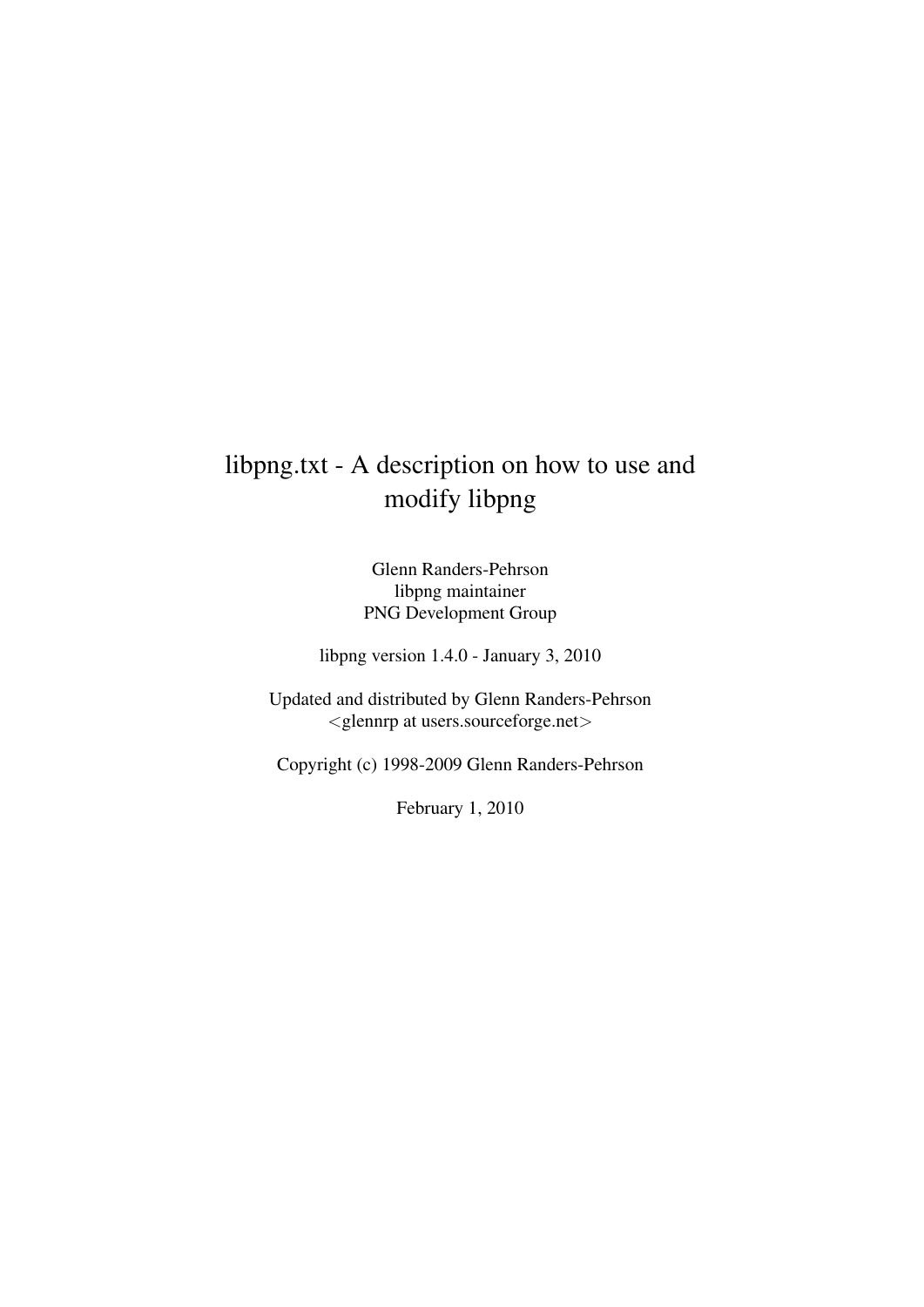This document is released under the libpng license. For conditions of distribution and use, see the disclaimer and license in png.h

Based on:

libpng versions 0.97, January 1998, through 1.4.0 - January 3, 2010 Updated and distributed by Glenn Randers-Pehrson Copyright (c) 1998-2009 Glenn Randers-Pehrson

libpng 1.0 beta 6 version 0.96 May 28, 1997 Updated and distributed by Andreas Dilger Copyright (c) 1996, 1997 Andreas Dilger

libpng 1.0 beta 2 - version 0.88 January 26, 1996 For conditions of distribution and use, see copyright notice in png.h. Copyright (c) 1995, 1996 Guy Eric Schalnat, Group 42, Inc.

Updated/rewritten per request in the libpng FAQ Copyright (c) 1995, 1996 Frank J. T. Wojcik December 18, 1995 & January 20, 1996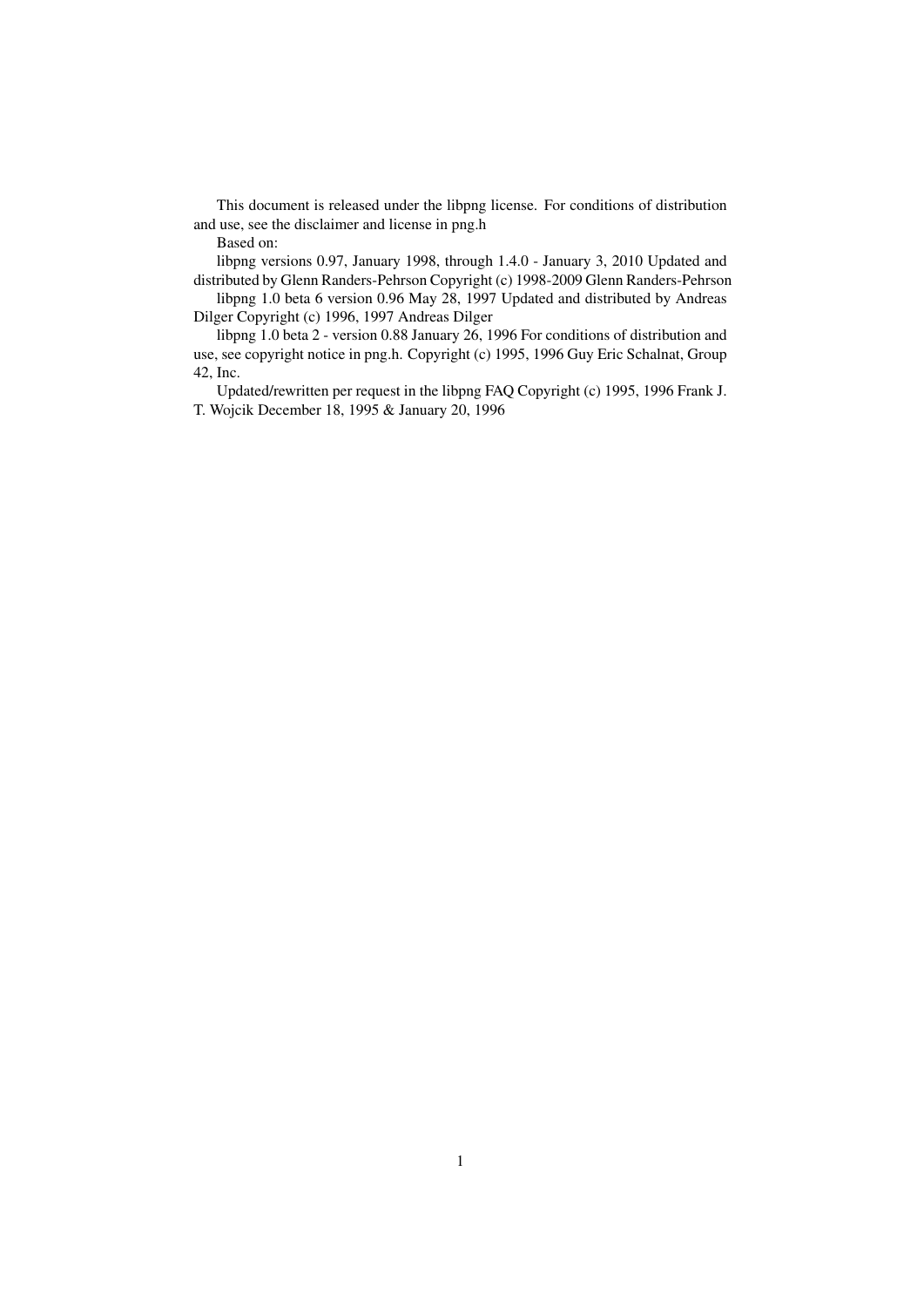# **Contents**

| 1              | I. Introduction                                                                                                                                                                                    |                                                                      |  |
|----------------|----------------------------------------------------------------------------------------------------------------------------------------------------------------------------------------------------|----------------------------------------------------------------------|--|
| $\overline{2}$ | <b>II. Structures</b>                                                                                                                                                                              | 6                                                                    |  |
| 3              | <b>III.</b> Reading<br>3.1<br>3.2<br>3.3<br>3.4<br>3.5                                                                                                                                             | 7<br>$\overline{7}$<br>18<br>24<br>26<br>27                          |  |
| 4              | <b>IV.</b> Writing<br>4.1<br>Setup<br>4.2<br>4.3<br>4.4<br>4.5<br>4.6<br>4.7<br>Writing the image data $\dots \dots \dots \dots \dots \dots \dots \dots \dots$<br>4.8                              | 31<br>31<br>32<br>34<br>38<br>39<br>39<br>42<br>43                   |  |
| 5              | V. Modifying/Customizing libpng:<br>Memory allocation, input/output, and error handling<br>5.1<br>5.2<br>5.3<br>5.4<br>5.5<br>5.6<br>Configuring for gui/windowing platforms:<br>5.7<br>5.8<br>5.9 | 45<br>45<br>47<br>47<br>48<br>48<br>48<br>48<br>48<br>49<br>50<br>51 |  |
| 6              | <b>VI. MNG support</b>                                                                                                                                                                             | 52                                                                   |  |
| 7              | VII. Changes to Libpng from version 0.88                                                                                                                                                           | 53                                                                   |  |
| 8              | VIII. Changes to Libpng from version 1.0.x to 1.2.x                                                                                                                                                | 55                                                                   |  |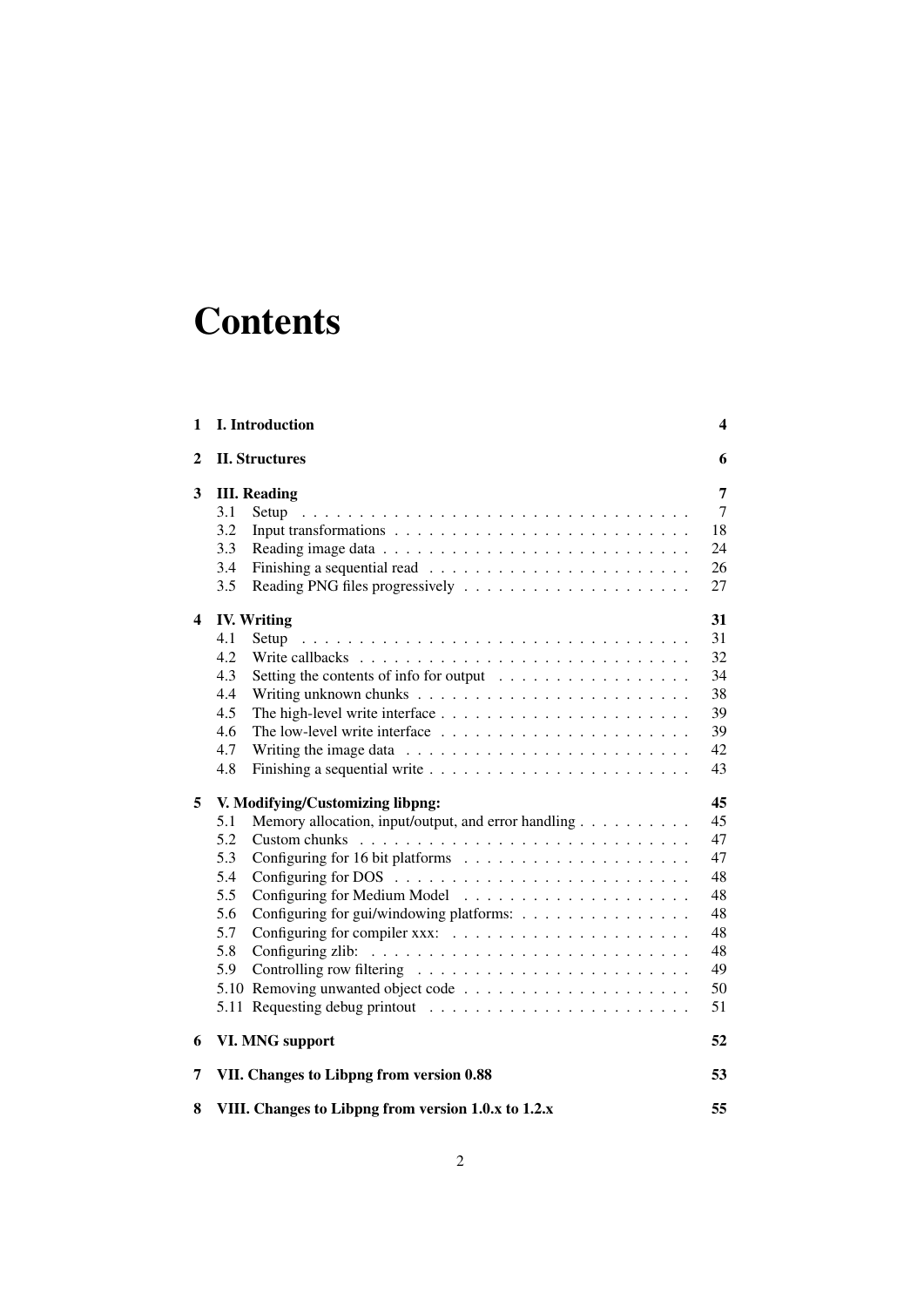| 9 | IX. Changes to Libpng from version $1.0 \times 1.2 \times 10^{-14}$ . | 57 |
|---|-----------------------------------------------------------------------|----|
|   | 10 X. Detecting libpng                                                | 59 |
|   | 11 XI. Source code repository                                         | 60 |
|   | 12 XII. Coding style                                                  | 61 |
|   | 13 XIII. Y2K Compliance in libpng                                     |    |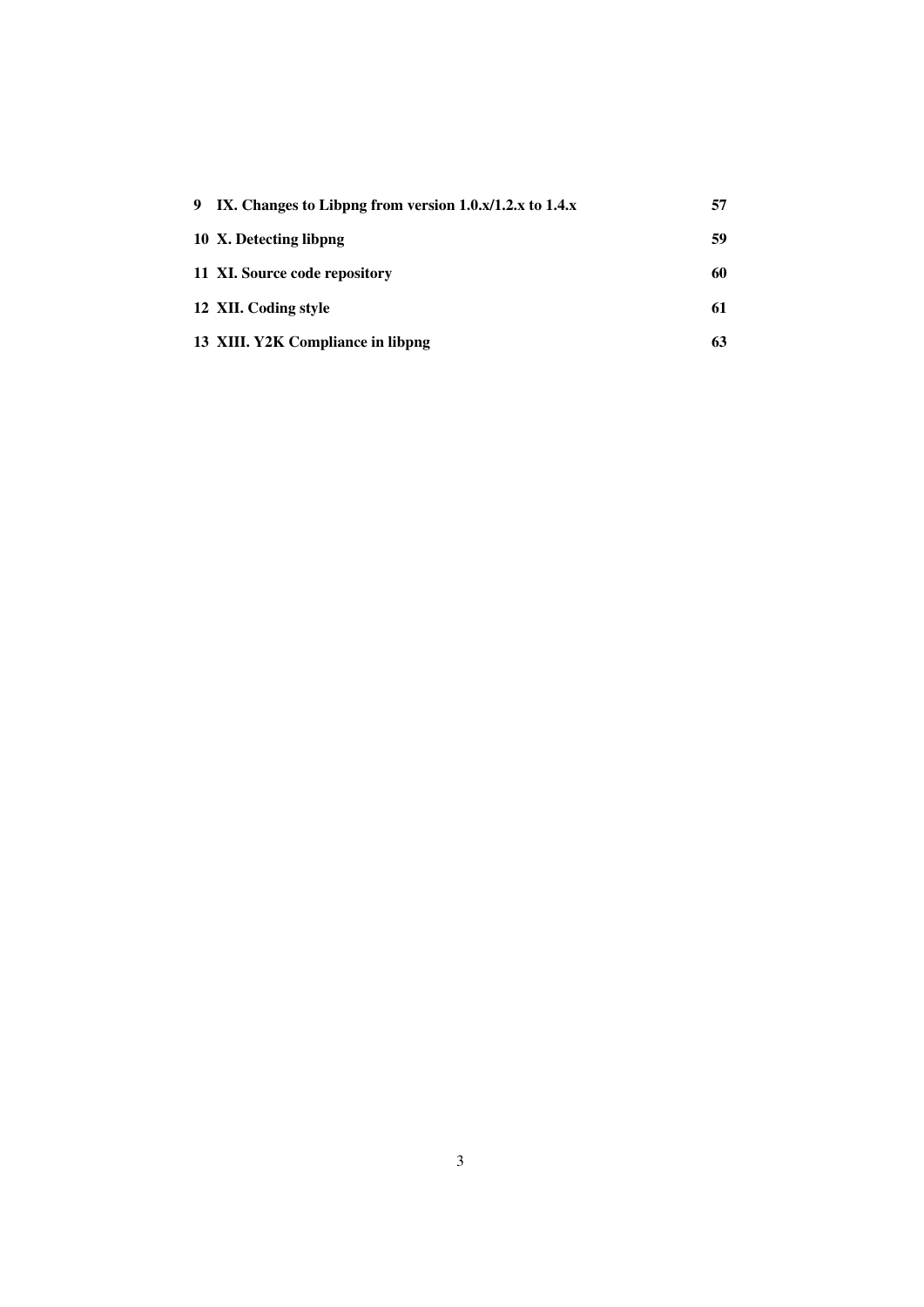## I. Introduction

This file describes how to use and modify the PNG reference library (known as libpng) for your own use. There are five sections to this file: introduction, structures, reading, writing, and modification and configuration notes for various special platforms. In addition to this file, example.c is a good starting point for using the library, as it is heavily commented and should include everything most people will need. We assume that libpng is already installed; see the INSTALL file for instructions on how to install libpng.

For examples of libpng usage, see the files "example.c", "pngtest.c", and the files in the "contrib" directory, all of which are included in the libpng distribution.

Libpng was written as a companion to the PNG specification, as a way of reducing the amount of time and effort it takes to support the PNG file format in application programs.

The PNG specification (second edition), November 2003, is available as a W3C Recommendation and as an ISO Standard (ISO/IEC 15948:2003 (E)) at

*<*http://www.w3.org/TR/2003/REC-PNG-20031110/*>*The W3C and ISO documents have identical technical content.

The PNG-1.2 specification is available at *<*http://www.libpng.org/pub/png/documents/*>*. It is technically equivalent to the PNG specification (second edition) but has some additional material.

The PNG-1.0 specification is available as RFC 2083 *<*http://www.libpng.org/pub/png/documents/*>*and as a W3C Recommendation *<*http://www.w3.org/TR/REC.png.html*>*.

Some additional chunks are described in the special-purpose public chunks documents at *<*http://www.libpng.org/pub/png/documents/*>*.

Other information about PNG, and the latest version of libpng, can be found at the PNG home page, *<*http://www.libpng.org/pub/png/*>*.

Most users will not have to modify the library significantly; advanced users may want to modify it more. All attempts were made to make it as complete as possible, while keeping the code easy to understand. Currently, this library only supports C. Support for other languages is being considered.

Libpng has been designed to handle multiple sessions at one time, to be easily modifiable, to be portable to the vast majority of machines (ANSI, K&R, 16-, 32-, and 64-bit) available, and to be easy to use. The ultimate goal of libpng is to promote the acceptance of the PNG file format in whatever way possible. While there is still work to be done (see the TODO file), libpng should cover the majority of the needs of its users.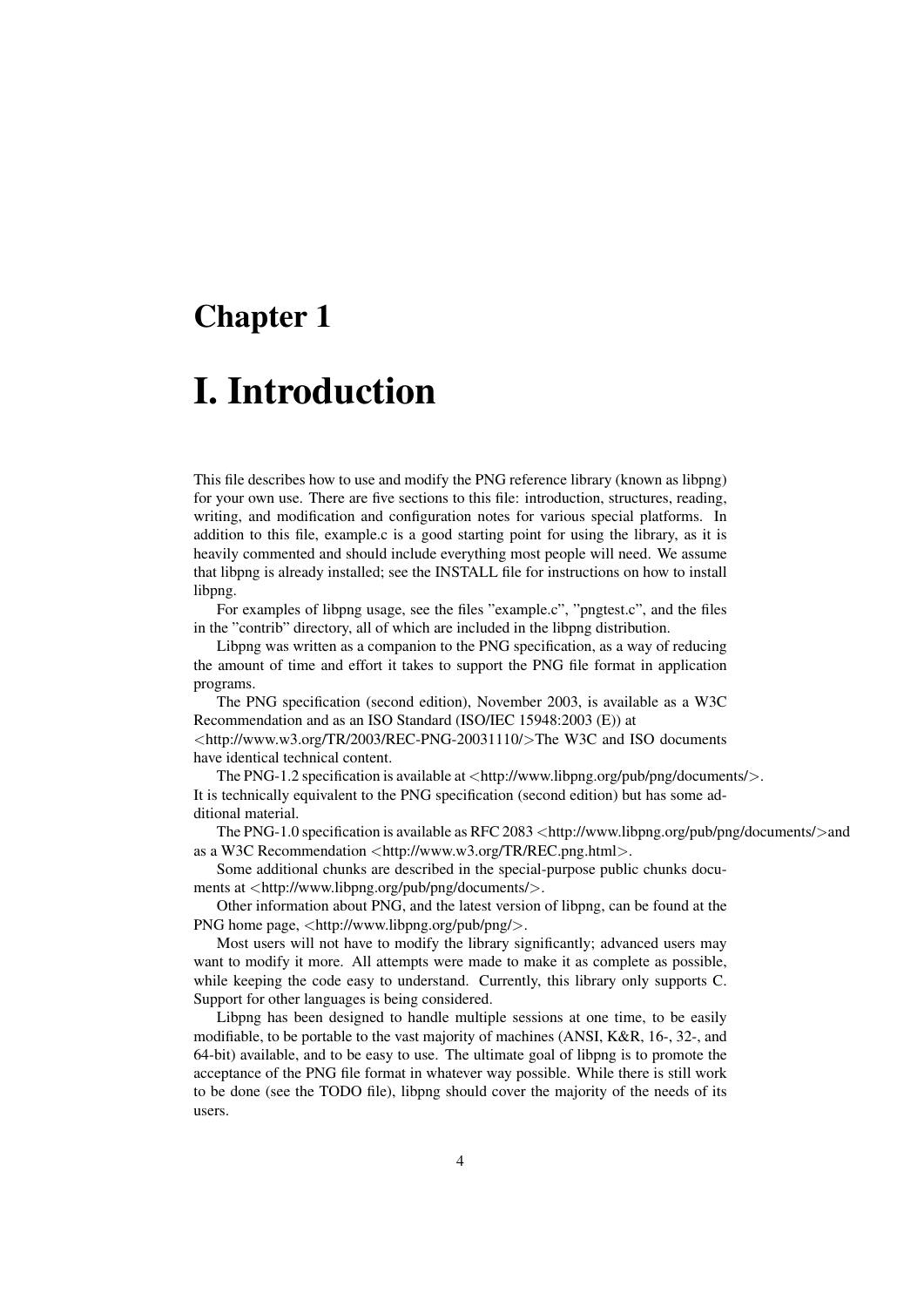Libpng uses zlib for its compression and decompression of PNG files. Further information about zlib, and the latest version of zlib, can be found at the zlib home page, *<*http://www.info-zip.org/pub/infozip/zlib/*>*. The zlib compression utility is a general purpose utility that is useful for more than PNG files, and can be used without libpng. See the documentation delivered with zlib for more details. You can usually find the source files for the zlib utility wherever you find the libpng source files.

Libpng is thread safe, provided the threads are using different instances of the structures. Each thread should have its own png\_struct and png\_info instances, and thus its own image. Libpng does not protect itself against two threads using the same instance of a structure.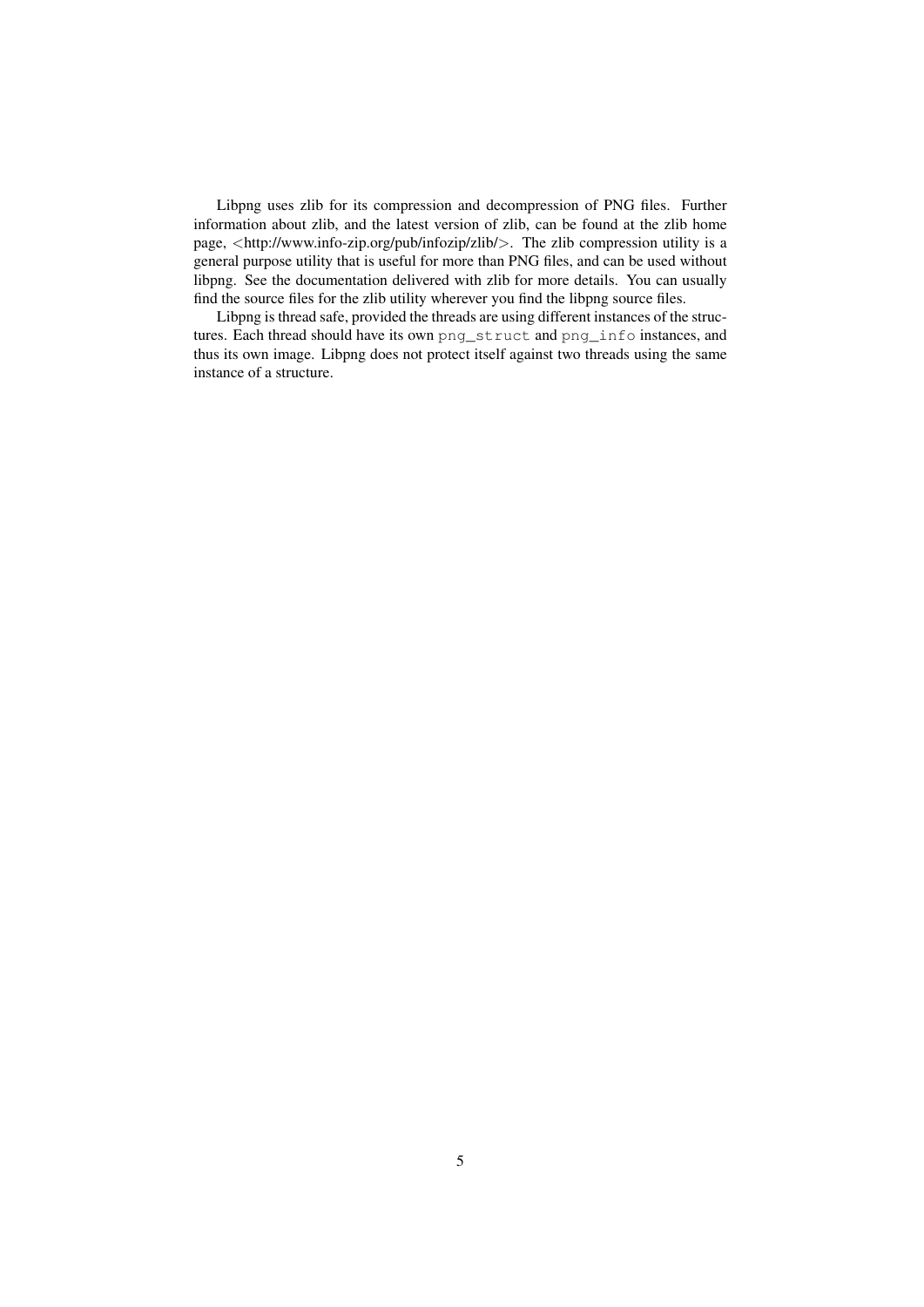## II. Structures

There are two main structures that are important to libpng, png\_struct and png\_info . The first, png\_struct, is an internal structure that will not, for the most part, be used by a user except as the first variable passed to every libpng function call.

The png\_info structure is designed to provide information about the PNG file. At one time, the fields of png\_info were intended to be directly accessible to the user. However, this tended to cause problems with applications using dynamically loaded libraries, and as a result a set of interface functions for png\_info (the png\_get\_  $*()$  and png set  $*()$  functions) was developed. The fields of png info are still available for older applications, but it is suggested that applications use the new interfaces if at all possible.

Applications that do make direct access to the members of png\_struct (except for png\_ptr->jmpbuf) must be recompiled whenever the library is updated, and applications that make direct access to the members of png\_info must be recompiled if they were compiled or loaded with libpng version 1.0.6, in which the members were in a different order. In version 1.0.7, the members of the png  $\pm$  info structure reverted to the old order, as they were in versions 0.97c through 1.0.5. Starting with version 2.0.0, both structures are going to be hidden, and the contents of the structures will only be accessible through the png\_get/png\_set functions.

The png.h header file is an invaluable reference for programming with libpng. And while I'm on the topic, make sure you include the libpng header file:

**#include** <png.h>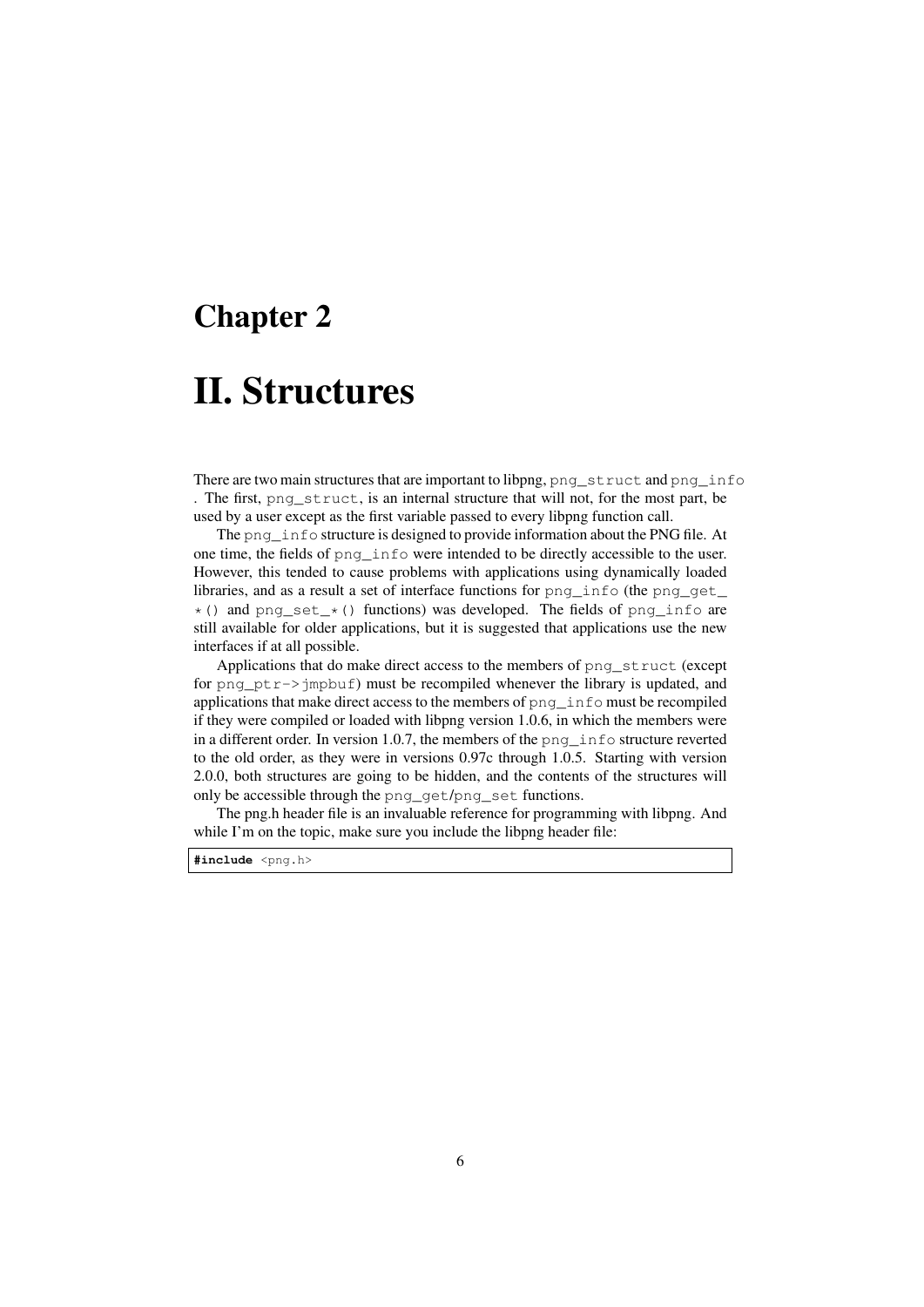## III. Reading

We'll now walk you through the possible functions to call when reading in a PNG file sequentially, briefly explaining the syntax and purpose of each one. See example.c and png.h for more detail. While progressive reading is covered in the next section, you will still need some of the functions discussed in this section to read a PNG file.

#### 3.1 Setup

You will want to do the I/O initialization<sup>(\*)</sup> before you get into libpng, so if it doesn't work, you don't have much to undo. Of course, you will also want to insure that you are, in fact, dealing with a PNG file. Libpng provides a simple check to see if a file is a PNG file. To use it, pass in the first 1 to 8 bytes of the file to the function png  $sigcmp()$ , and it will return 0 (false) if the bytes match the corresponding bytes of the PNG signature, or nonzero (true) otherwise. Of course, the more bytes you pass in, the greater the accuracy of the prediction.

If you are intending to keep the file pointer open for use in libpng, you must ensure you don't read more than 8 bytes from the beginning of the file, and you also have to make a call to png\_set\_sig\_bytes\_read() with the number of bytes you read from the beginning. Libpng will then only check the bytes (if any) that your program didn't read.

(\*): If you are not using the standard I/O functions, you will need to replace them with custom functions. See the discussion under Customizing libpng.

```
FILE *fp = fopen(file_name, "rb");if (!fp)
{
    return (ERROR);
}
fread(header, 1, number, fp);
is_png = !png_sig_cmp(header, 0, number);
if (!is_png)
{
    return (NOT_PNG);
}
```
Next, png\_struct and png\_info need to be allocated and initialized. In order to ensure that the size of these structures is correct even with a dynamically linked libpng, there are functions to initialize and allocate the structures. We also pass the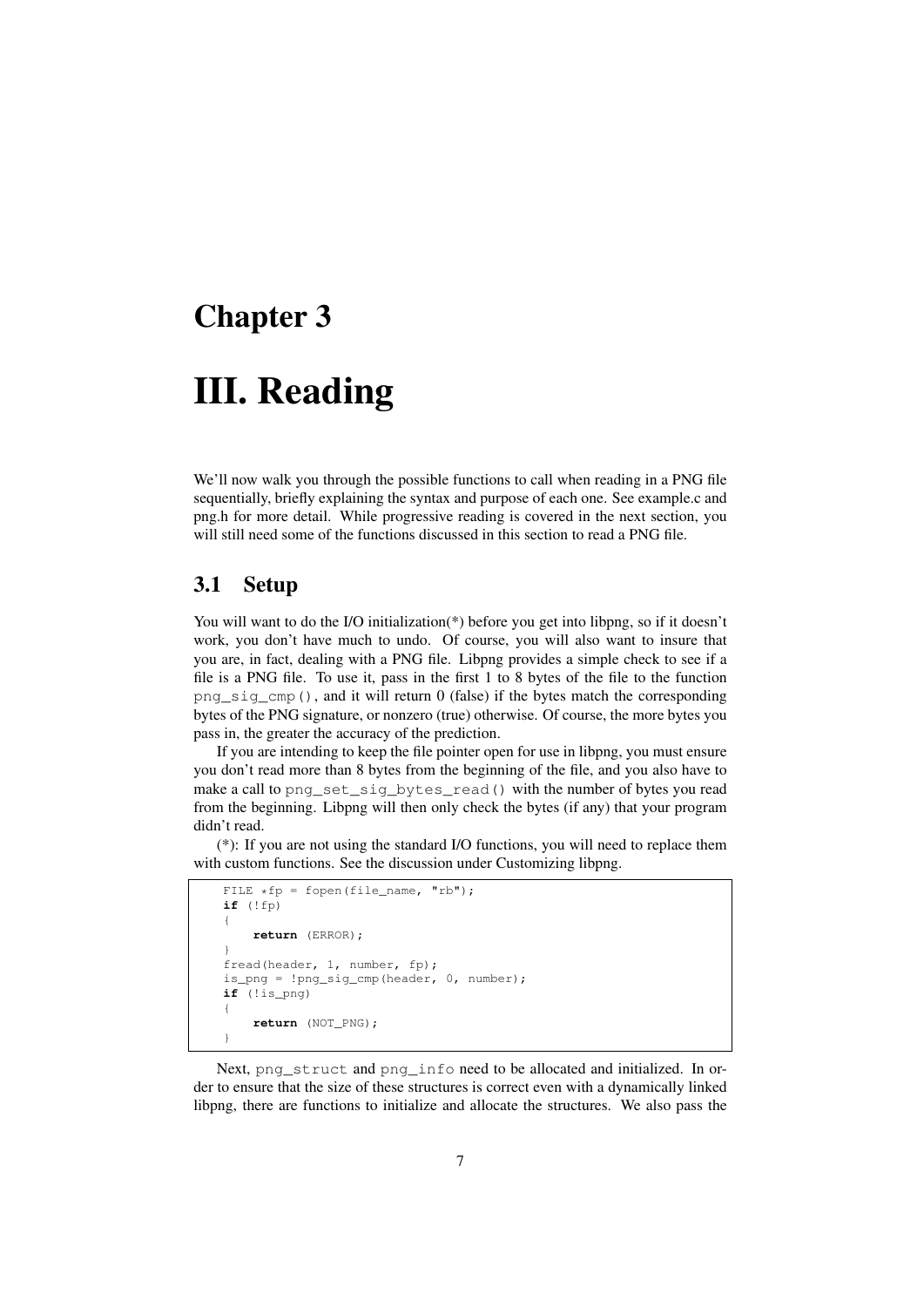library version, optional pointers to error handling functions, and a pointer to a data struct for use by the error functions, if necessary (the pointer and functions can be NULL if the default error handlers are to be used). See the section on Changes to Libpng below regarding the old initialization functions. The structure allocation functions quietly return NULL if they fail to create the structure, so your application should check for that.

```
png_structp png_ptr = png_create_read_struct
   (PNG_LIBPNG_VER_STRING, (png_voidp)user_error_ptr,
    user_error_fn, user_warning_fn);
if (!png_ptr)
   return (ERROR);
png_infop info_ptr = png_create_info_struct(png_ptr);
if (!info_ptr)
{
    png_destroy_read_struct(&png_ptr,
       (png_infopp)NULL, (png_infopp)NULL);
    return (ERROR);
}
png_infop end_info = png_create_info_struct(png_ptr);
if (!end_info)
{
    png_destroy_read_struct(&png_ptr, &info_ptr,
      (png_infopp)NULL);
    return (ERROR);
}
```
If you want to use your own memory allocation routines, define PNG\_USER\_MEM\_SUPPORTED and use png\_create\_read\_struct\_2() instead of png\_create\_read\_struct  $()$ :

```
png_structp png_ptr = png_create_read_struct_2
   (PNG_LIBPNG_VER_STRING, (png_voidp)user_error_ptr,
   user_error_fn, user_warning_fn, (png_voidp)
    user_mem_ptr, user_malloc_fn, user_free_fn);
```
The error handling routines passed to png\_create\_read\_struct() and the memory alloc/free routines passed to png\_create\_struct\_2() are only necessary if you are not using the libpng supplied error handling and memory alloc/free functions.

When libpng encounters an error, it expects to longjmp back to your routine. Therefore, you will need to call setjmp and pass your png\_jmpbuf(png\_ptr). If you read the file from different routines, you will need to update the jmpbuf field every time you enter a new routine that will call a png\_\*() function.

See your documentation of setjmp/longjmp for your compiler for more information on setjmp/longjmp. See the discussion on libpng error handling in the Customizing Libpng section below for more information on the libpng error handling. If an error occurs, and libpng longjmp's back to your setjmp, you will want to call png\_destroy\_read\_struct() to free any memory.

```
if (setjmp(png_jmpbuf(png_ptr)))
{
    png_destroy_read_struct(&png_ptr, &info_ptr,
       &end_info);
    fclose(fp);
    return (ERROR);
```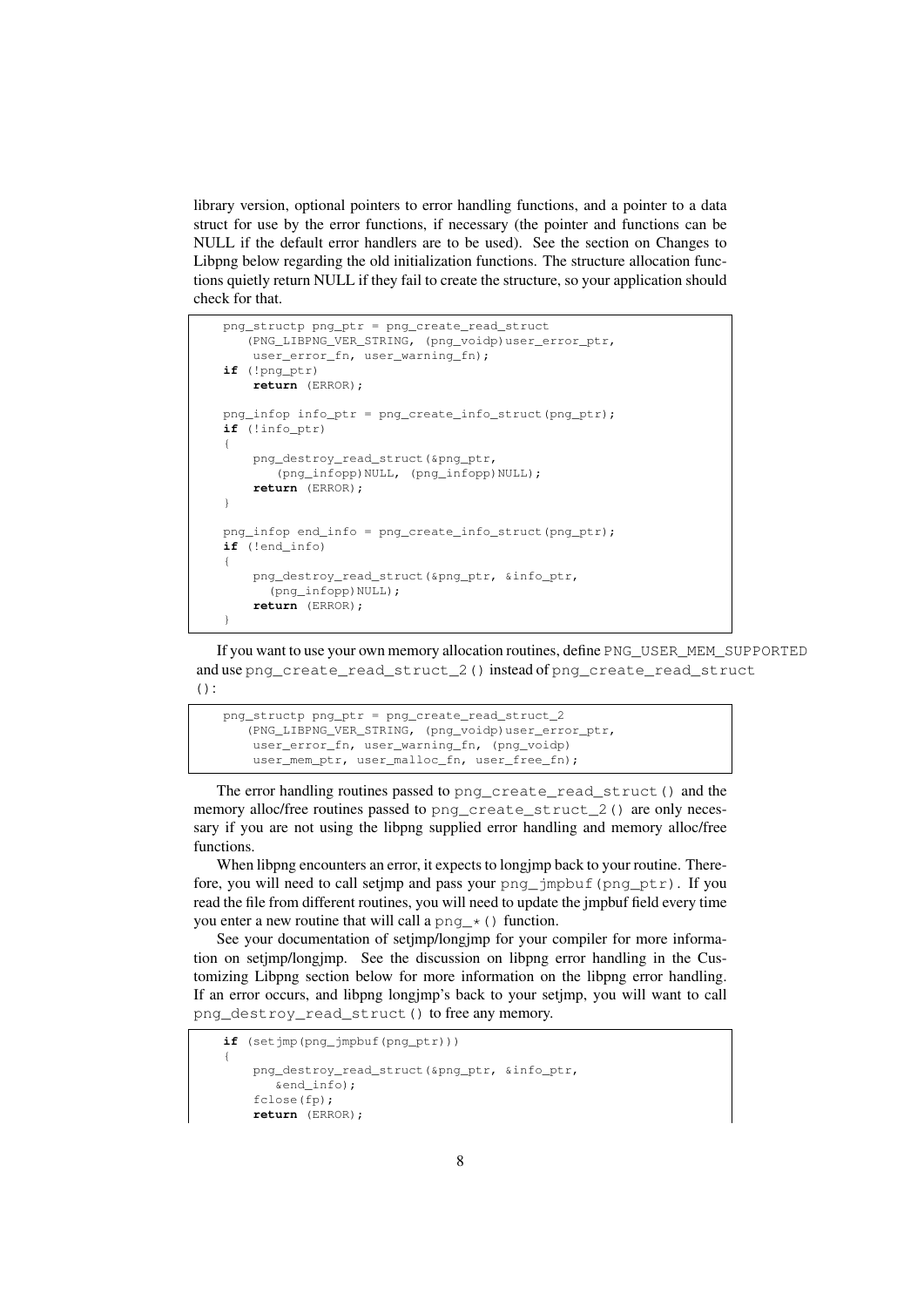If you would rather avoid the complexity of setjmp/longjmp issues, you can compile libpng with PNG\_SETJMP\_NOT\_SUPPORTED, in which case errors will result in a call to PNG\_ABORT() which defaults to abort().

Now you need to set up the input code. The default for libpng is to use the C function  $fread()$ . If you use this, you will need to pass a valid FILE  $*$  in the function png\_init\_io(). Be sure that the file is opened in binary mode. If you wish to handle reading data in another way, you need not call the png init io() function, but you must then implement the libpng I/O methods discussed in the Customizing Libpng section below.

```
png_init_io(png_ptr, fp);
```
If you had previously opened the file and read any of the signature from the beginning in order to see if this was a PNG file, you need to let libpng know that there are some bytes missing from the start of the file.

png\_set\_sig\_bytes(png\_ptr, number);

#### Setting up callback code

You can set up a callback function to handle any unknown chunks in the input stream. You must supply the function

```
read_chunk_callback(png_ptr ptr,
    png_unknown_chunkp chunk);
{
   /* The unknown chunk structure contains your
      chunk data, along with similar data for any other
      unknown chunks: */
      png_byte name[5];
      png_byte *data;
      png_size_t size;
   /* Note that libpng has already taken care of
      the CRC handling */
   /* put your code here. Search for your chunk in the
      unknown chunk structure, process it, and return one
      of the following: */
   return (-n); /* chunk had an error */
   return (0); /* did not recognize */
   return (n); /* success */
}
```
(You can give your function another name that you like instead of "read\_chunk\_callback ")

To inform libpng about your function, use

png\_set\_read\_user\_chunk\_fn(png\_ptr, user\_chunk\_ptr, read\_chunk\_callback);

This names not only the callback function, but also a user pointer that you can retrieve with

png\_get\_user\_chunk\_ptr(png\_ptr);

}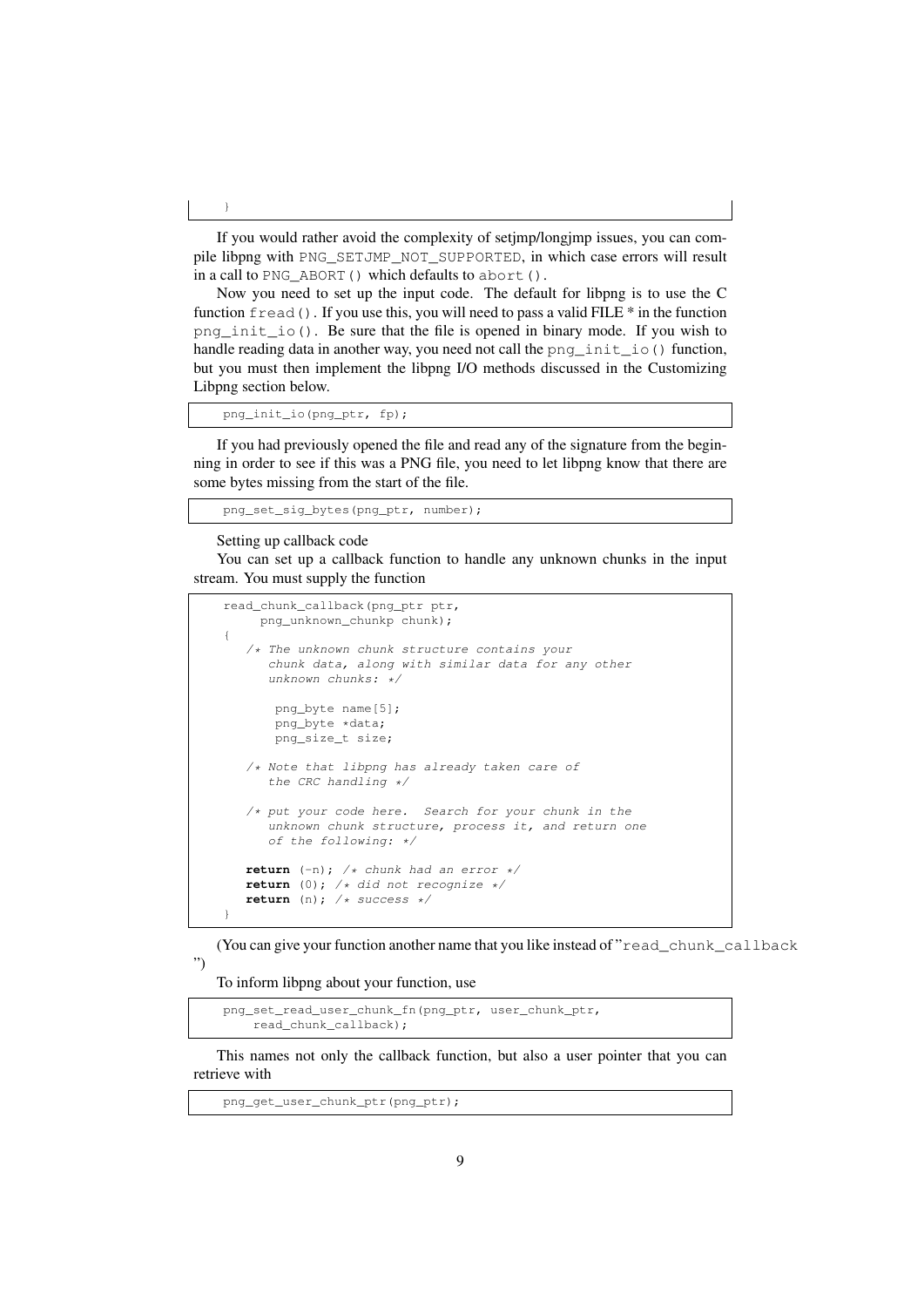If you call the png\_set\_read\_user\_chunk\_fn() function, then all unknown chunks will be saved when read, in case your callback function will need one or more of them. This behavior can be changed with the png\_set\_keep\_unknown\_chunks () function, described below.

At this point, you can set up a callback function that will be called after each row has been read, which you can use to control a progress meter or the like. It's demonstrated in pngtest.c. You must supply a function

```
void read_row_callback(png_ptr ptr, png_uint_32 row,
   int pass);
{
  /* put your code here */
}
```
(You can give it another name that you like instead of "read\_row\_callback") To inform libpng about your function, use

```
png_set_read_status_fn(png_ptr, read_row_callback);
```
Unknown-chunk handling

Now you get to set the way the library processes unknown chunks in the input PNG stream. Both known and unknown chunks will be read. Normal behavior is that known chunks will be parsed into information in various info\_ptr members while unknown chunks will be discarded. This behavior can be wasteful if your application will never use some known chunk types. To change this, you can call:

| png_set_keep_unknown_chunks(png_ptr, keep,           |  |
|------------------------------------------------------|--|
| chunk list, num chunks);                             |  |
| - 0: <b>default</b> unknown chunk handling<br>keep   |  |
| 1: ignore; do not keep                               |  |
| 2: keep only if safe-to-copy                         |  |
| 3: keep even if unsafe-to-copy                       |  |
| You can use these definitions:                       |  |
| PNG HANDLE CHUNK AS DEFAULT 0                        |  |
| PNG HANDLE CHUNK NEVER                               |  |
| PNG_HANDLE_CHUNK_IF_SAFE 2                           |  |
| 3<br>PNG HANDLE CHUNK ALWAYS                         |  |
| chunk_list - list of chunks affected (a byte string, |  |
| five bytes per chunk, NULL or $'\setminus 0'$ if     |  |
| num chunks is 0)                                     |  |
| num chunks - number of chunks affected; if 0, all    |  |
| unknown chunks are affected. If nonzero,             |  |
| only the chunks in the list are affected             |  |
|                                                      |  |

Unknown chunks declared in this way will be saved as raw data onto a list of png\_unknown\_chunk structures. If a chunk that is normally known to libpng is named in the list, it will be handled as unknown, according to the "keep" directive. If a chunk is named in successive instances of png\_set\_keep\_unknown\_chunks(), the final instance will take precedence. The IHDR and IEND chunks should not be named in chunk list; if they are, libpng will process them normally anyway.

Here is an example of the usage of png\_set\_keep\_unknown\_chunks(), where the private "vpAg" chunk will later be processed by a user chunk callback function:

```
png_byte vpAg[5]={118, 112, 65, 103, (png_byte) '\0'};
```

```
#if defined(PNG_UNKNOWN_CHUNKS_SUPPORTED)
```

```
png_byte unused_chunks[]=
```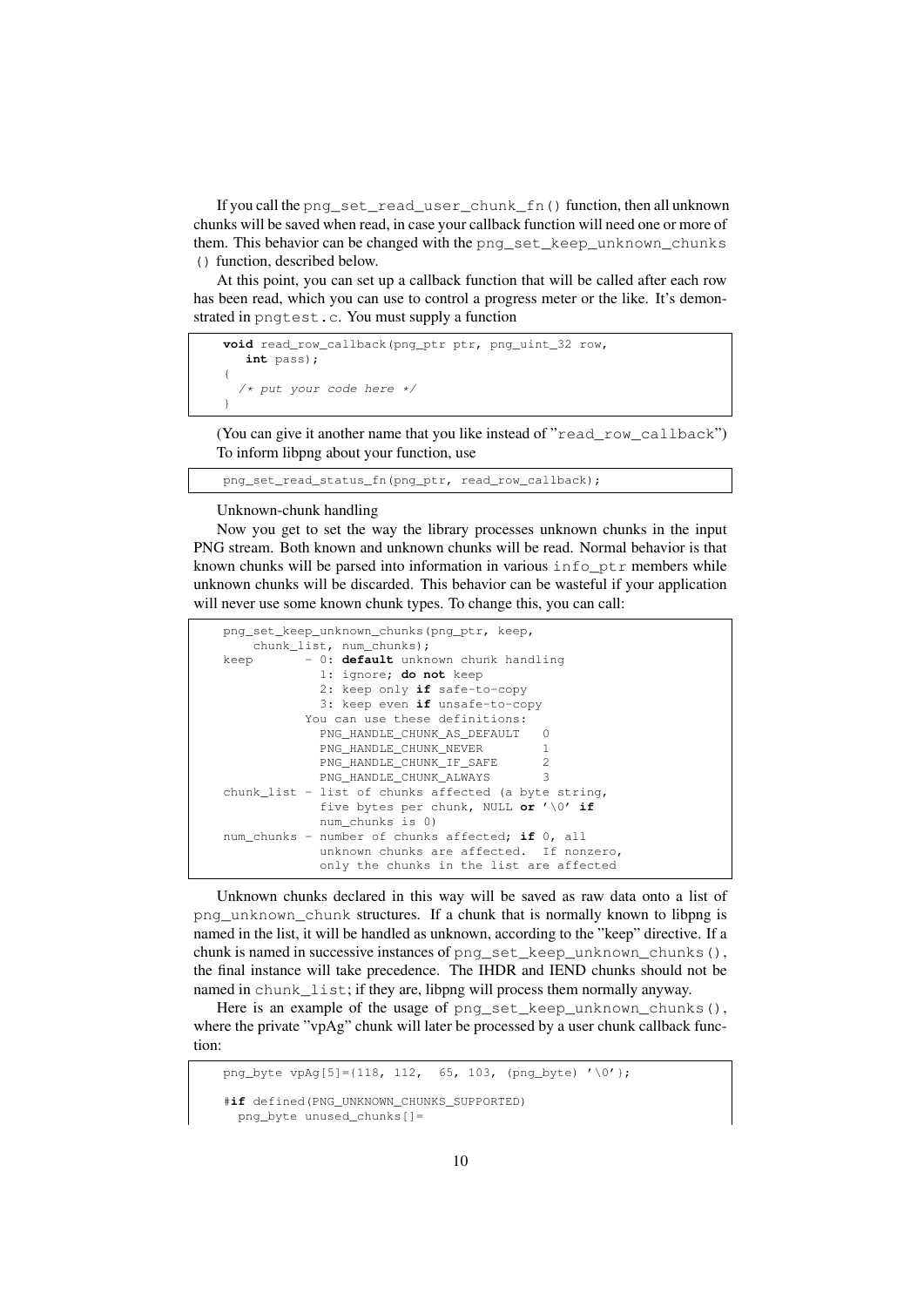```
{
   104, 73, 83, 84, (png_byte) '\0', /* hIST */
   105, 84, 88, 116, (png_byte) '\0', /* iTXt */
   112, 67, 65, 76, (png_byte) '\0', /* pCAL */
   115, 67, 65, 76, (png_byte) '\0', /* sCAL */
    115, 80, 76, 84, (png_byte) '\0', /* sPLT */
    116, 73, 77, 69, (png_byte) '\0', /* tIME */
 };
#endif
#if defined(PNG_UNKNOWN_CHUNKS_SUPPORTED)
 /* ignore all unknown chunks: */
 png_set_keep_unknown_chunks(read_ptr, 1, NULL, 0);
 /* except for vpAg: */
 png_set_keep_unknown_chunks(read_ptr, 2, vpAg, 1);
 /* also ignore unused known chunks: */
 png_set_keep_unknown_chunks(read_ptr, 1, unused_chunks,
     (int)sizeof(unused_chunks)/5);
#endif
```
#### User limits

The PNG specification allows the width and height of an image to be as large as 2<sup>o</sup>31-1 (0x7ffffffff), or about 2.147 billion rows and columns. Since very few applications really need to process such large images, we have imposed an arbitrary 1-million limit on rows and columns. Larger images will be rejected immediately with a png\_error() call. If you wish to override this limit, you can use

png\_set\_user\_limits(png\_ptr, width\_max, height\_max);

to set your own limits, or use width\_max = height\_max =  $0x7fffffff$ to allow all valid dimensions (libpng may reject some very large images anyway because of potential buffer overflow conditions).

You should put this statement after you create the PNG structure and before calling png read info(), png read png(), or png process  $data()$ . If you need to retrieve the limits that are being applied, use

```
width_max = png_get_user_width_max(png_ptr);
height_max = png_get_user_height_max(png_ptr);
```
The PNG specification sets no limit on the number of ancillary chunks allowed in a PNG datastream. You can impose a limit on the total number of sPLT, tEXt, iTXt, zTXt, and unknown chunks that will be stored, with

png\_set\_chunk\_cache\_max(png\_ptr, user\_chunk\_cache\_max);

where 0x7fffffffL means unlimited. You can retrieve this limit with

chunk\_cache\_max = png\_get\_chunk\_cache\_max(png\_ptr);

This limit also applies to the number of buffers that can be allocated by png\_decompress\_chunk () while decompressing iTXt, zTXt, and iCCP chunks.

The high-level read interface

At this point there are two ways to proceed; through the high-level read interface, or through a sequence of low-level read operations. You can use the high-level interface if (a) you are willing to read the entire image into memory, and (b) the input transformations you want to do are limited to the following set: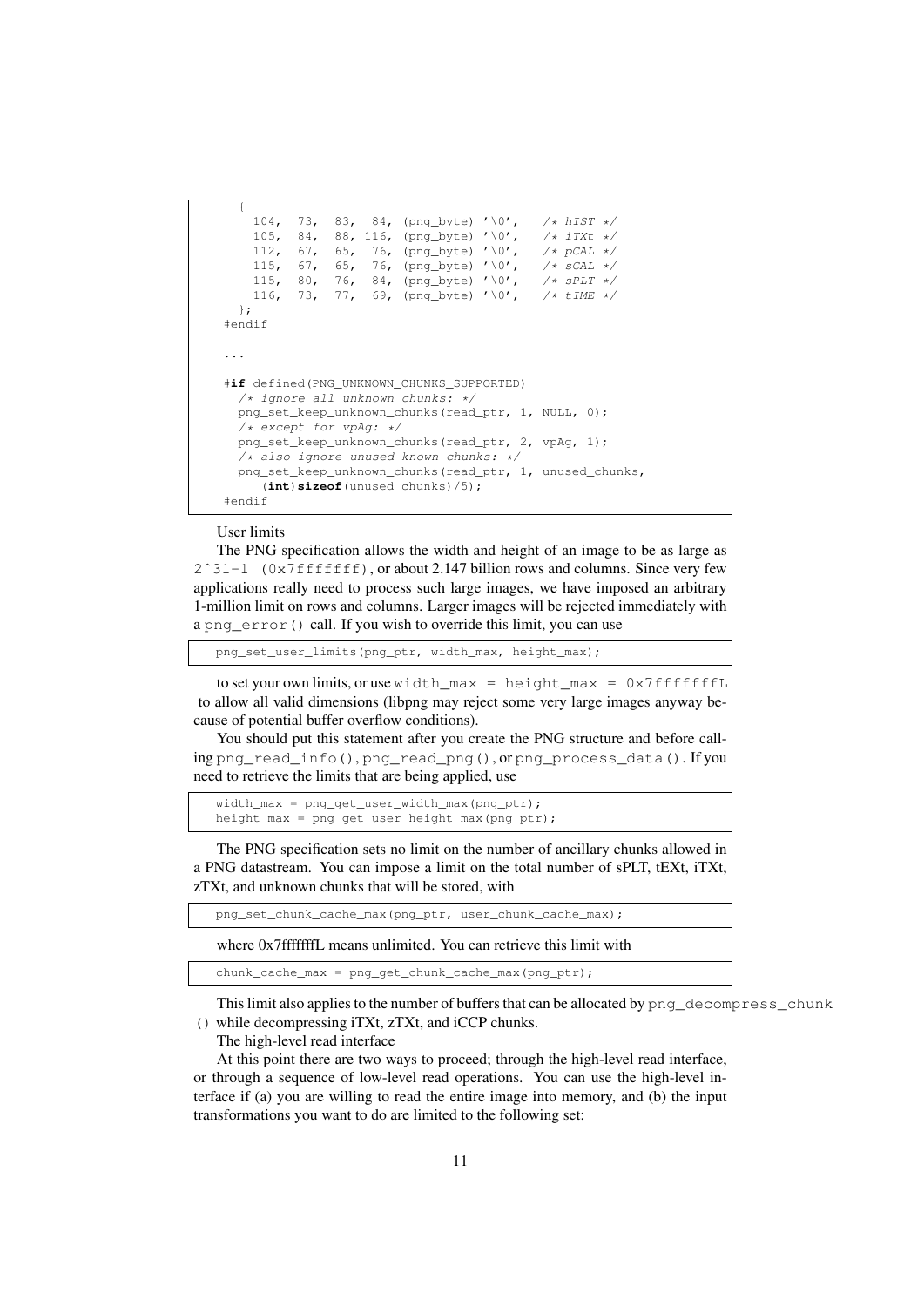```
PNG TRANSFORM IDENTITY No transformation
PNG_TRANSFORM_STRIP_16 Strip 16-bit samples to
                          8 bits
PNG_TRANSFORM_STRIP_ALPHA Discard the alpha channel
PNG_TRANSFORM_PACKING Expand 1, 2 and 4-bit
                          samples to bytes
PNG_TRANSFORM_PACKSWAP Change order of packed
                          pixels to LSB first
PNG_TRANSFORM_EXPAND Perform set expand()
PNG_TRANSFORM_INVERT_MONO Invert monochrome images
PNG_TRANSFORM_SHIFT Normalize pixels to the
                          sBIT depth
PNG_TRANSFORM_BGR = Flip RGB to BGR, RGBA
                          to BGRA
PNG_TRANSFORM_SWAP_ALPHA Flip RGBA to ARGB or GA
                          to AG
PNG_TRANSFORM_INVERT_ALPHA Change alpha from opacity
                          to transparency
PNG_TRANSFORM_SWAP_ENDIAN Byte-swap 16-bit samples
PNG_TRANSFORM_GRAY_TO_RGB Expand grayscale samples
                          to RGB (or GA to RGBA)
```
(This excludes setting a background color, doing gamma transformation, dithering, and setting filler.) If this is the case, simply do this:

png\_read\_png(png\_ptr, info\_ptr, png\_transforms, NULL)

where png\_transforms is an integer containing the bitwise OR of some set of transformation flags. This call is equivalent to png\_read\_info(), followed the set of transformations indicated by the transform mask, then png\_read\_image(), and finally png\_read\_end().

(The final parameter of this call is not yet used. Someday it might point to transformation parameters required by some future input transform.)

You must use png\_transforms and not call any png\_set\_transform() functions when you use png\_read\_png().

After you have called png\_read\_png(), you can retrieve the image data with

row\_pointers = png\_get\_rows(png\_ptr, info\_ptr);

where  $row\_points$  is an array of pointers to the pixel data for each row:

png\_bytep\_row\_pointers[height];

If you know your image size and pixel size ahead of time, you can allocate row\_pointers prior to calling png\_read\_png() with

```
if (height > PNG_UINT_32_MAX/png_sizeof(png_byte))
   png_error (png_ptr,
      "Image is too tall to process in memory");
if (width > PNG_UINT_32_MAX/pixel_size)
   png_error (png_ptr,
      "Image is too wide to process in memory");
row_pointers = png_malloc(png_ptr,
  height*png_sizeof(png_bytep));
for (int i=0; i<height, i++)
   row_pointers[i]=NULL; /* security precaution */
for (int i=0; i<height, i++)row_pointers[i]=png_malloc(png_ptr,
      width*pixel_size);
png_set_rows(png_ptr, info_ptr, &row_pointers);
```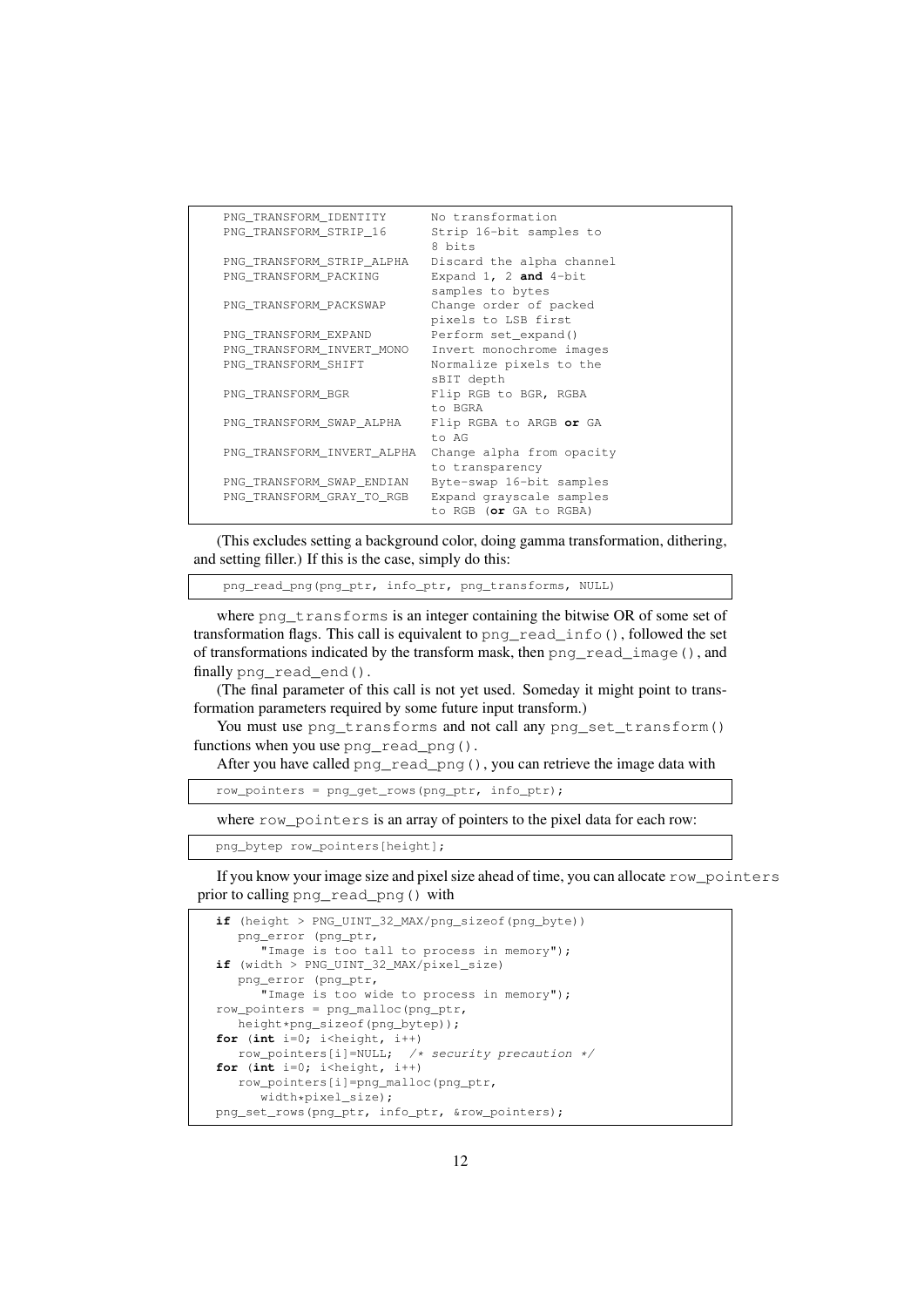Alternatively you could allocate your image in one big block and define row\_pointers [i] to point into the proper places in your block.

If you use png\_set\_rows(), the application is responsible for freeing row\_pointers (and row\_pointers[i], if they were separately allocated).

If you don't allocate row\_pointers ahead of time, png\_read\_png() will do it, and it'll be free'ed when you call png\_destroy\_\*().

The low-level read interface

If you are going the low-level route, you are now ready to read all the file information up to the actual image data. You do this with a call to png\_read\_info().

```
png_read_info(png_ptr, info_ptr);
```
This will process all chunks up to but not including the image data. Querying the info structure

Functions are used to get the information from the info\_ptr once it has been read. Note that these fields may not be completely filled in until png\_read\_end() has read the chunk data following the image.

```
png_get_IHDR(png_ptr, info_ptr, &width, &height,
   &bit_depth, &color_type, &interlace_type,
   &compression_type, &filter_method);
width - holds the width of the image
                in pixels (up to 2ˆ31).
height - holds the height of the image
                in pixels (up to 2ˆ31).
bit_depth - holds the bit depth of one of the
                image channels. (valid values are
                1, 2, 4, 8, 16 and depend also on
                the color_type. See also
                significant bits (sBIT) below).
color_type - describes which color/alpha channels
                   are present.
                PNG_COLOR_TYPE_GRAY
                   (bit depths 1, 2, 4, 8, 16)
                PNG_COLOR_TYPE_GRAY_ALPHA
                    (bit depths 8, 16)
                PNG_COLOR_TYPE_PALETTE
                   (bit depths 1, 2, 4, 8)
                PNG_COLOR_TYPE_RGB
                   (bit_depths 8, 16)
                PNG_COLOR_TYPE_RGB_ALPHA
                    (bit_depths 8, 16)
                PNG_COLOR_MASK_PALETTE
                PNG_COLOR_MASK_COLOR
                PNG_COLOR_MASK_ALPHA
filter_method - (must be PNG_FILTER_TYPE_BASE
                for PNG 1.0, and can also be
                PNG_INTRAPIXEL_DIFFERENCING if
                the PNG datastream is embedded in
                a MNG-1.0 datastream)
compression_type - (must be PNG_COMPRESSION_TYPE_BASE
                for PNG 1.0)
interlace_type - (PNG_INTERLACE_NONE or
                PNG_INTERLACE_ADAM7)
Any or all of interlace_type, compression_type, or
filter_method can be NULL if you are
```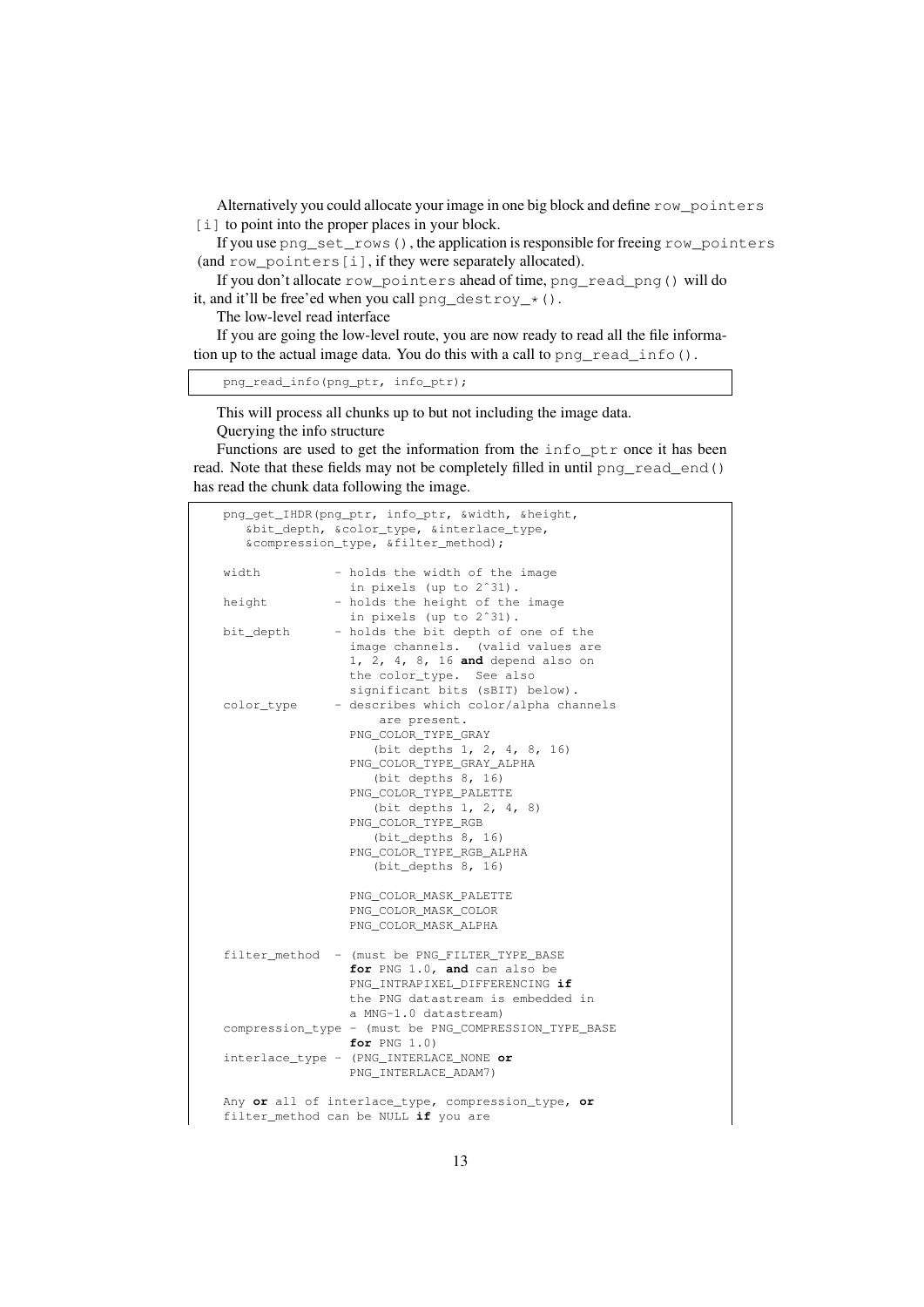**not** interested in their values.

```
Note that png_get_IHDR() returns 32-bit data into
the application's width and height variables.
This is an unsafe situation if these are 16-bit
variables. In such situations, the
png_get_image_width() and png_get_image_height()
functions described below are safer.
width = png_get_image_width(png_ptr,
                   info_ptr);
height = png_get_image_height(png_ptr,
                    info_ptr);
bit\_depth = pnq\_get\_bit\_depth(pnq\_ptr,info_ptr);
color_type = pq_qet\_color_type (pnq_ptr,info_ptr);
filter_method = png_get_filter_type(png_ptr,
                    info_ptr);
compression_type = png_get_compression_type(png_ptr,
                   info_ptr);
interlace_type = png_get_interlace_type(png_ptr,
                    info_ptr);
channels = png_get_channels(png_ptr, info_ptr);
channels - number of channels of info for the
                color type (valid values are 1 (GRAY,
                PALETTE), 2 (GRAY_ALPHA), 3 (RGB),
                4 (RGB_ALPHA or RGB + filler byte))
rowbytes = png_get_rowbytes(png_ptr, info_ptr);
rowbytes - number of bytes needed to hold a row
signature = png_get_signature(png_ptr, info_ptr);
signature - holds the signature read from the
                file (if any). The data is kept in
                the same offset it would be if the
                whole signature were read (i.e. if an
                application had already read in 4
                bytes of signature before starting
                libpng, the remaining 4 bytes would
                be in signature[4] through signature[7]
                (see png_set_sig_bytes())).
```
These are also important, but their validity depends on whether the chunk has been read. The png\_get\_valid(png\_ptr, info\_ptr, PNG\_INFO\_<chunk>) and png\_get\_<chunk>(png\_ptr, info\_ptr, ...) functions return nonzero if the data has been read, or zero if it is missing. The parameters to the png\_get\_ <chunk> are set directly if they are simple data types, or a pointer into the info\_ptr is returned for any complex types.

```
png_get_PLTE(png_ptr, info_ptr, &palette,
                &num_palette);
palette - the palette for the file
               (array of png_color)
num_palette - number of entries in the palette
png_get_gAMA(png_ptr, info_ptr, &gamma);
gamma - the gamma the file is written
               at (PNG_INFO_gAMA)
png_get_sRGB(png_ptr, info_ptr, &srgb_intent);
srgb_intent - the rendering intent (PNG_INFO_sRGB)
```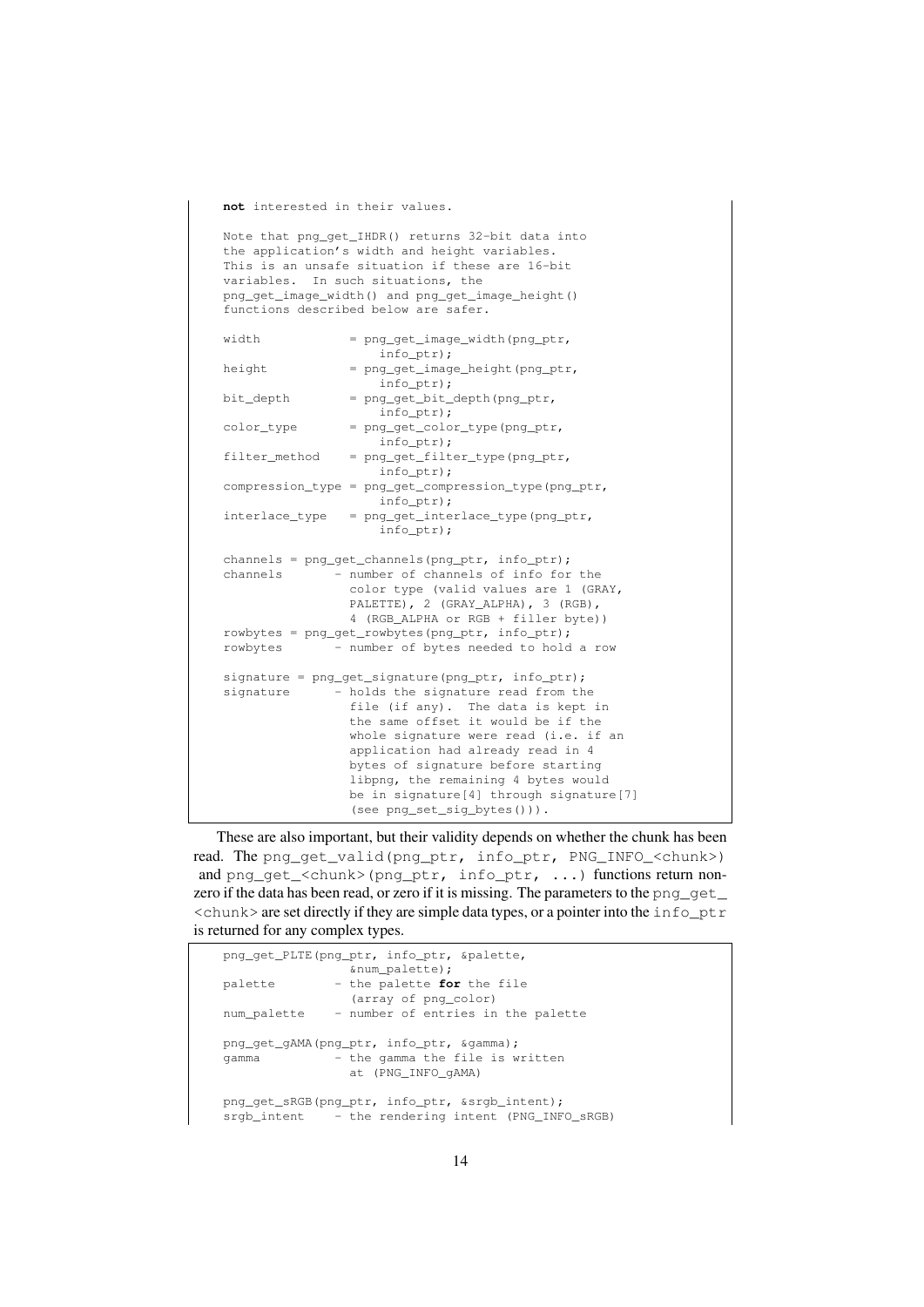The presence of the sRGB chunk means that the pixel data is in the sRGB color space. This chunk also implies specific values of gAMA **and** cHRM. png\_get\_iCCP(png\_ptr, info\_ptr, &name, &compression\_type, &profile, &proflen); name - The profile name. compression - The compression type; always PNG\_COMPRESSION\_TYPE\_BASE **for** PNG 1.0. You may give NULL to **this** argument to ignore it. profile - International Color Consortium color profile data. May contain NULs. proflen - length of profile data in bytes. png\_get\_sBIT(png\_ptr, info\_ptr, &sig\_bit);<br>sig bit - the number of significant - the number of significant bits for (PNG\_INFO\_sBIT) each of the gray, red, green, **and** blue channels, whichever are appropriate **for** the given color type (png\_color\_16) png\_get\_tRNS(png\_ptr, info\_ptr, &trans\_alpha, &num\_trans, &trans\_color); trans alpha  $-$  array of alpha (transparency) entries **for** palette (PNG\_INFO\_tRNS) trans\_color - graylevel **or** color sample values of the single transparent color **for** non-paletted images (PNG\_INFO\_tRNS) num\_trans - number of transparent entries (PNG\_INFO\_tRNS) png\_get\_hIST(png\_ptr, info\_ptr, &hist); (PNG\_INFO\_hIST) hist - histogram of palette (array of png\_uint\_16) png\_get\_tIME(png\_ptr, info\_ptr, &mod\_time); - time image was last modified (PNG\_VALID\_tIME) png\_get\_bKGD(png\_ptr, info\_ptr, &background); background - background color (PNG\_VALID\_bKGD) valid 16-bit red, green **and** blue values, regardless of color\_type num\_comments = png\_get\_text(png\_ptr, info\_ptr, &text\_ptr, &num\_text); num\_comments - number of comments text\_ptr - array of png\_text holding image comments text\_ptr[i].compression - type of compression used on "text" PNG\_TEXT\_COMPRESSION\_NONE PNG\_TEXT\_COMPRESSION\_zTXt PNG\_ITXT\_COMPRESSION\_NONE PNG\_ITXT\_COMPRESSION\_zTXt text\_ptr[i].key - keyword **for** comment. Must contain 1-79 characters. text\_ptr[i].text - text comments **for** current keyword. Can be empty.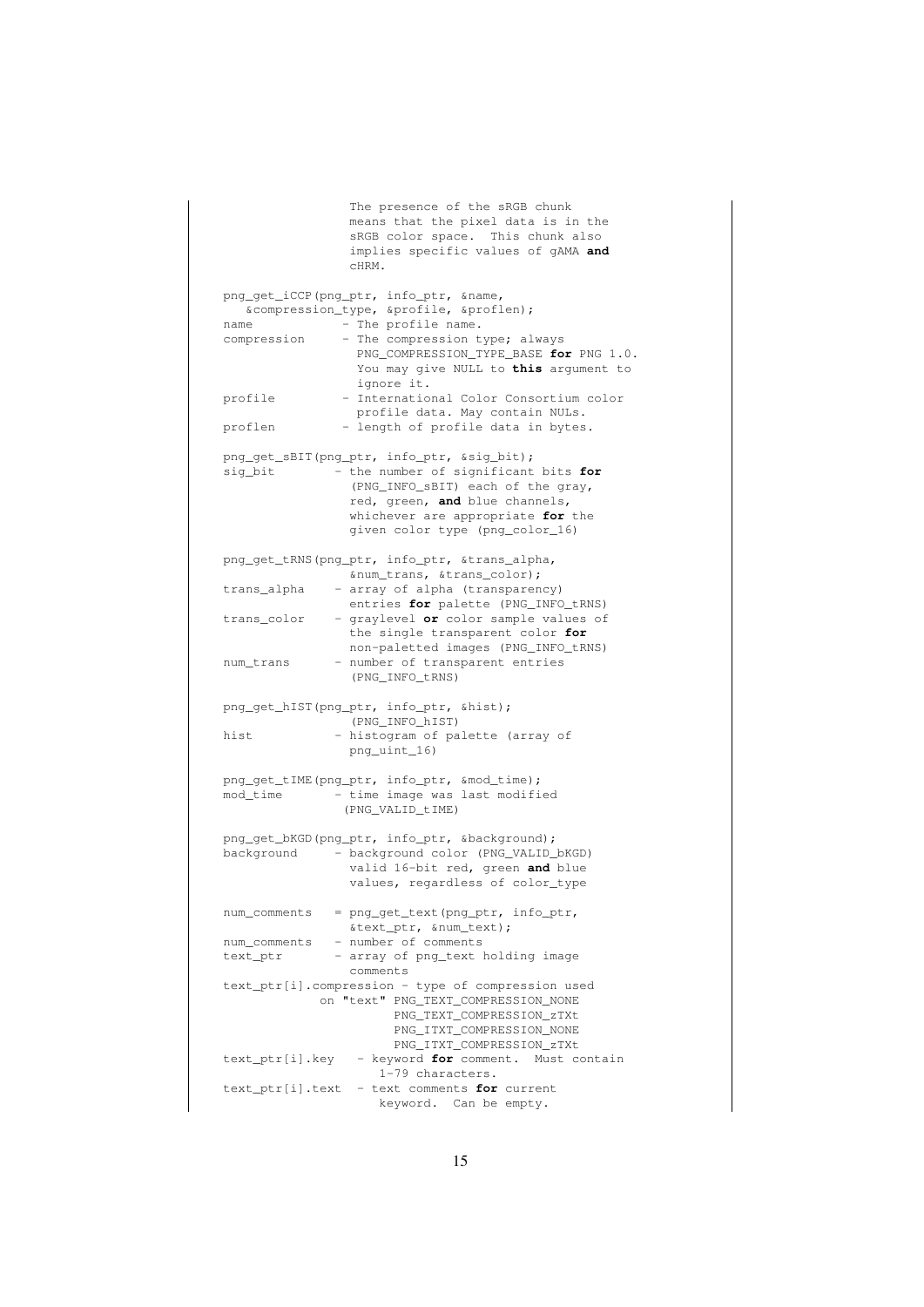```
text_ptr[i].text_length - length of text string,
            after decompression, 0 for iTXt
text ptr[i].itxt length - length of itxt string,
             after decompression, 0 for tEXt/zTXt
text_ptr[i].lang - language of comment (empty
                    string for unknown).
text_ptr[i].lang_key - keyword in UTF-8
                    (empty string for unknown).
Note that the itxt_length, lang, and lang_key
members of the text_ptr structure only exist
when the library is built with iTXt chunk support.
num_text - number of comments (same as
                num_comments; you can put NULL here
                 to avoid the duplication)
Note while png_set_text() will accept text, language,
and translated keywords that can be NULL pointers, the
structure returned by png_get_text will always contain
regular zero-terminated C strings. They might be
empty strings but they will never be NULL pointers.
num_spalettes = png_get_sPLT(png_ptr, info_ptr,
   &palette_ptr);
palette_ptr - array of palette structures holding
                contents of one or more sPLT chunks
                 read.
num spalettes - number of sPLT chunks read.
png_get_oFFs(png_ptr, info_ptr, &offset_x, &offset_y,
  &unit_type);
offset_x - positive offset from the left edge
                 of the screen
offset_y - positive offset from the top edge
                of the screen
unit_type - PNG_OFFSET_PIXEL, PNG_OFFSET_MICROMETER
png_get_pHYs(png_ptr, info_ptr, &res_x, &res_y,
  &unit_type);
res_x - pixels/unit physical resolution in
                x direction
res_y - pixels/unit physical resolution in
                x direction
unit_type - PNG_RESOLUTION_UNKNOWN,
                PNG_RESOLUTION_METER
png_get_sCAL(png_ptr, info_ptr, &unit, &width,
  &height)
unit - physical scale units (an integer)
width - width of a pixel in physical scale units
height - height of a pixel in physical scale units
             (width and height are doubles)
png_get_sCAL_s(png_ptr, info_ptr, &unit, &width,
  &height)
unit - physical scale units (an integer)<br>width - width of a pixel in physical scal
width - width of a pixel in physical scale units<br>height - height of a pixel in physical scale units
            - height of a pixel in physical scale units
             (width and height are strings like "2.54")
num_unknown_chunks = png_get_unknown_chunks(png_ptr,
   info_ptr, &unknowns)
unknowns - array of png unknown chunk
```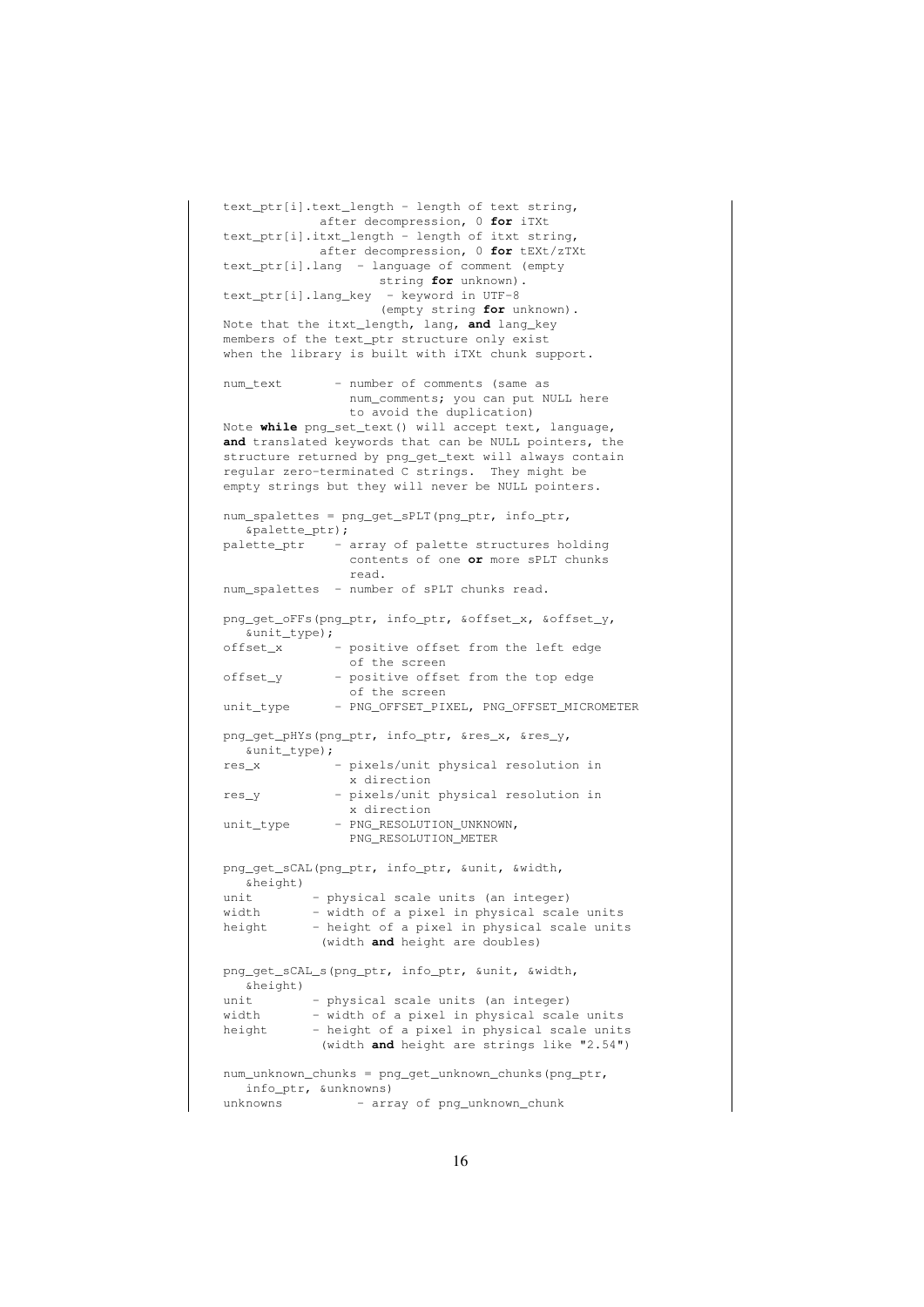```
structures holding unknown chunks
unknowns[i].name - name of unknown chunk
unknowns[i].data - data of unknown chunk
unknowns[i].size - size of unknown chunk's data
unknowns[i].location - position of chunk in file
The value of "i" corresponds to the order in which the
chunks were read from the PNG file or inserted with the
png_set_unknown_chunks() function.
```
The data from the pHYs chunk can be retrieved in several convenient forms:

```
res_x = png_get_x_pixels_per_meter(png_ptr,
   info_ptr)
res_y = png_get_y_pixels_per_meter(png_ptr,
  info_ptr)
res_x_and_y = png_get_pixels_per_meter(png_ptr,
   info_ptr)
res_x = png_get_x_pixels_per_inch(png_ptr,
   info_ptr)
res_y = png_get_y_pixels_per_inch(png_ptr,
   info_ptr)
res_x_and_y = png_get_pixels_per_inch(png_ptr,
   info_ptr)
aspect\_ratio = pq_qet\_pixel\_aspect\_ratio(pnq_ptr,info_ptr)
(Each of these returns 0 [signifying "unknown"] if
   the data is not present or if res_x is 0;
   res_x_and_y is 0 if res_x != res_y)
```
The data from the oFFs chunk can be retrieved in several convenient forms:

```
x_offset = png_get_x_offset_microns(png_ptr, info_ptr);
y_offset = png_get_y_offset_microns(png_ptr, info_ptr);
x_offset = png_get_x_offset_inches(png_ptr, info_ptr);
y_offset = png_get_y_offset_inches(png_ptr, info_ptr);
(Each of these returns 0 [signifying "unknown" if both
   x and y are 0] if the data is not present or if the
   chunk is present but the unit is the pixel)
```
For more information, see the png\_info definition in png.h and the PNG specification for chunk contents. Be careful with trusting rowbytes, as some of the transformations could increase the space needed to hold a row (expand, filler, gray\_to\_rgb , etc.). See png\_read\_update\_info(), below.

A quick word about text\_ptr and num\_text. PNG stores comments in keyword/text pairs, one pair per chunk, with no limit on the number of text chunks, and a 2ˆ31 byte limit on their size. While there are suggested keywords, there is no requirement to restrict the use to these strings. It is strongly suggested that keywords and text be sensible to humans (that's the point), so don't use abbreviations. Non-printing symbols are not allowed. See the PNG specification for more details. There is also no requirement to have text after the keyword.

Keywords should be limited to 79 Latin-1 characters without leading or trailing spaces, but non-consecutive spaces are allowed within the keyword. It is possible to have the same keyword any number of times. The text\_ptr is an array of png\_text structures, each holding a pointer to a language string, a pointer to a keyword and a pointer to a text string. The text string, language code, and translated keyword may be empty or NULL pointers. The keyword/text pairs are put into the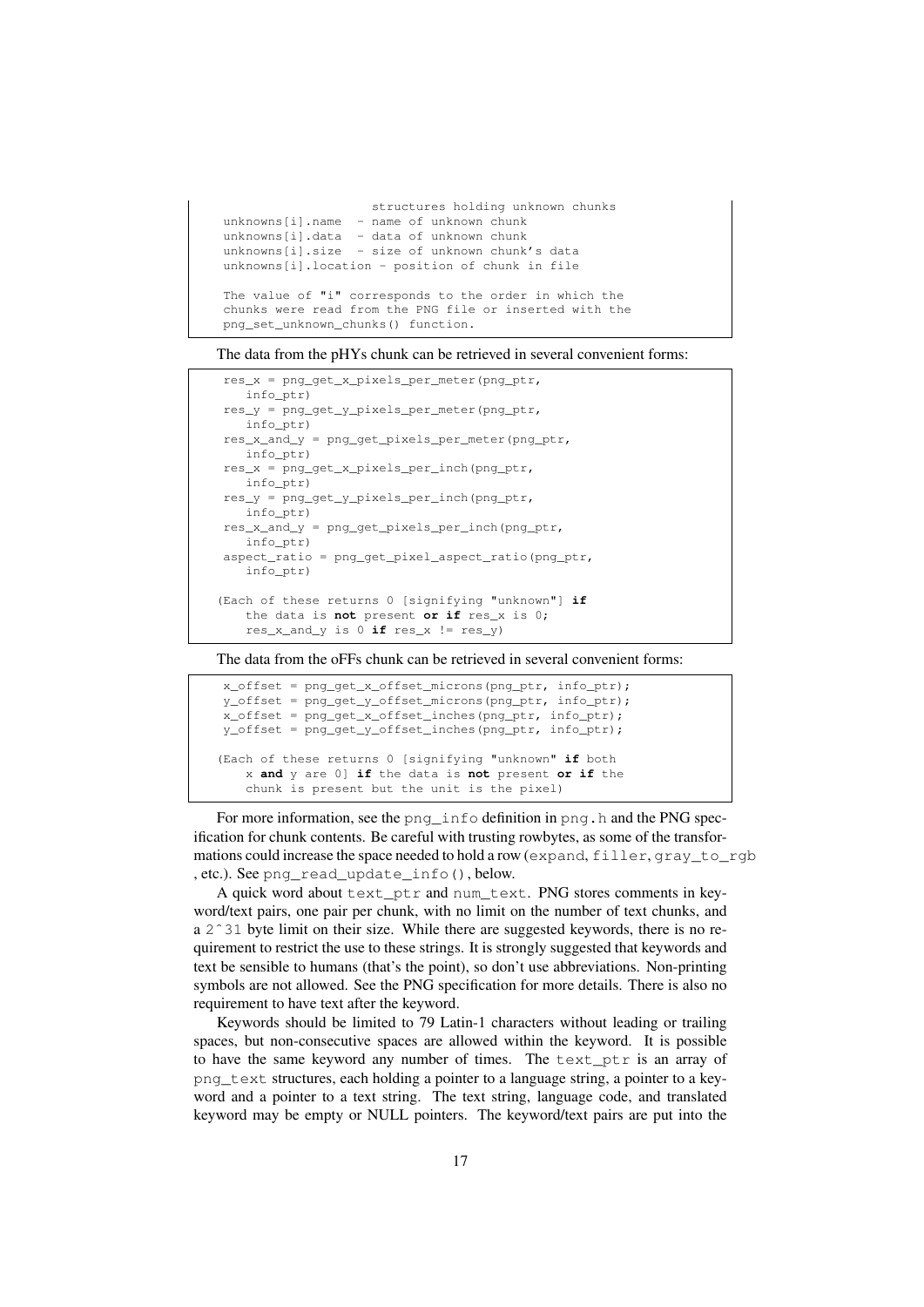array in the order that they are received. However, some or all of the text chunks may be after the image, so, to make sure you have read all the text chunks, don't mess with these until after you read the stuff after the image. This will be mentioned again below in the discussion that goes with png\_read\_end().

#### 3.2 Input transformations

After you've read the header information, you can set up the library to handle any special transformations of the image data. The various ways to transform the data will be described in the order that they should occur. This is important, as some of these change the color type and/or bit depth of the data, and some others only work on certain color types and bit depths. Even though each transformation checks to see if it has data that it can do something with, you should make sure to only enable a transformation if it will be valid for the data. For example, don't swap red and blue on grayscale data.

The colors used for the background and transparency values should be supplied in the same format/depth as the current image data. They are stored in the same format/depth as the image data in a bKGD or tRNS chunk, so this is what libpng expects for this data. The colors are transformed to keep in sync with the image data when an application calls the png\_read\_update\_info() routine (see below).

Data will be decoded into the supplied row buffers packed into bytes unless the library has been told to transform it into another format. For example, 4 bit/pixel paletted or grayscale data will be returned 2 pixels/byte with the leftmost pixel in the highorder bits of the byte, unless png\_set\_packing() is called. 8-bit RGB data will be stored in RGB RGB RGB format unless png\_set\_filler() or png\_set\_add\_alpha () is called to insert filler bytes, either before or after each RGB triplet. 16-bit RGB data will be returned RRGGBB RRGGBB, with the most significant byte of the color value first, unless png\_set\_strip\_16() is called to transform it to regular RGB RGB triplets, or png\_set\_filler() or png\_set\_add alpha() is called to insert filler bytes, either before or after each RRGGBB triplet. Similarly, 8-bit or 16-bit grayscale data can be modified with png\_set\_filler(), png\_set\_add\_alpha  $($ ), or png set strip  $16()$ .

The following code transforms grayscale images of less than 8 to 8 bits, changes paletted images to RGB, and adds a full alpha channel if there is transparency information in a tRNS chunk. This is most useful on grayscale images with bit depths of 2 or 4 or if there is a multiple-image viewing application that wishes to treat all images in the same way.

```
if (color_type == PNG_COLOR_TYPE_PALETTE)
    png_set_palette_to_rgb(png_ptr);
if (color_type == PNG_COLOR_TYPE_GRAY &&
    bit_depth < 8) png_set_expand_gray_1_2_4_to_8(png_ptr);
if (png_get_valid(png_ptr, info_ptr,
    PNG_INFO_tRNS)) png_set_tRNS_to_alpha(png_ptr);
```
These three functions are actually aliases for png\_set\_expand(), added in libpng version 1.0.4, with the function names expanded to improve code readability. In some future version they may actually do different things.

As of libpng version 1.2.9, png\_set\_expand\_gray\_1\_2\_4\_to\_8() was added. It expands the sample depth without changing tRNS to alpha.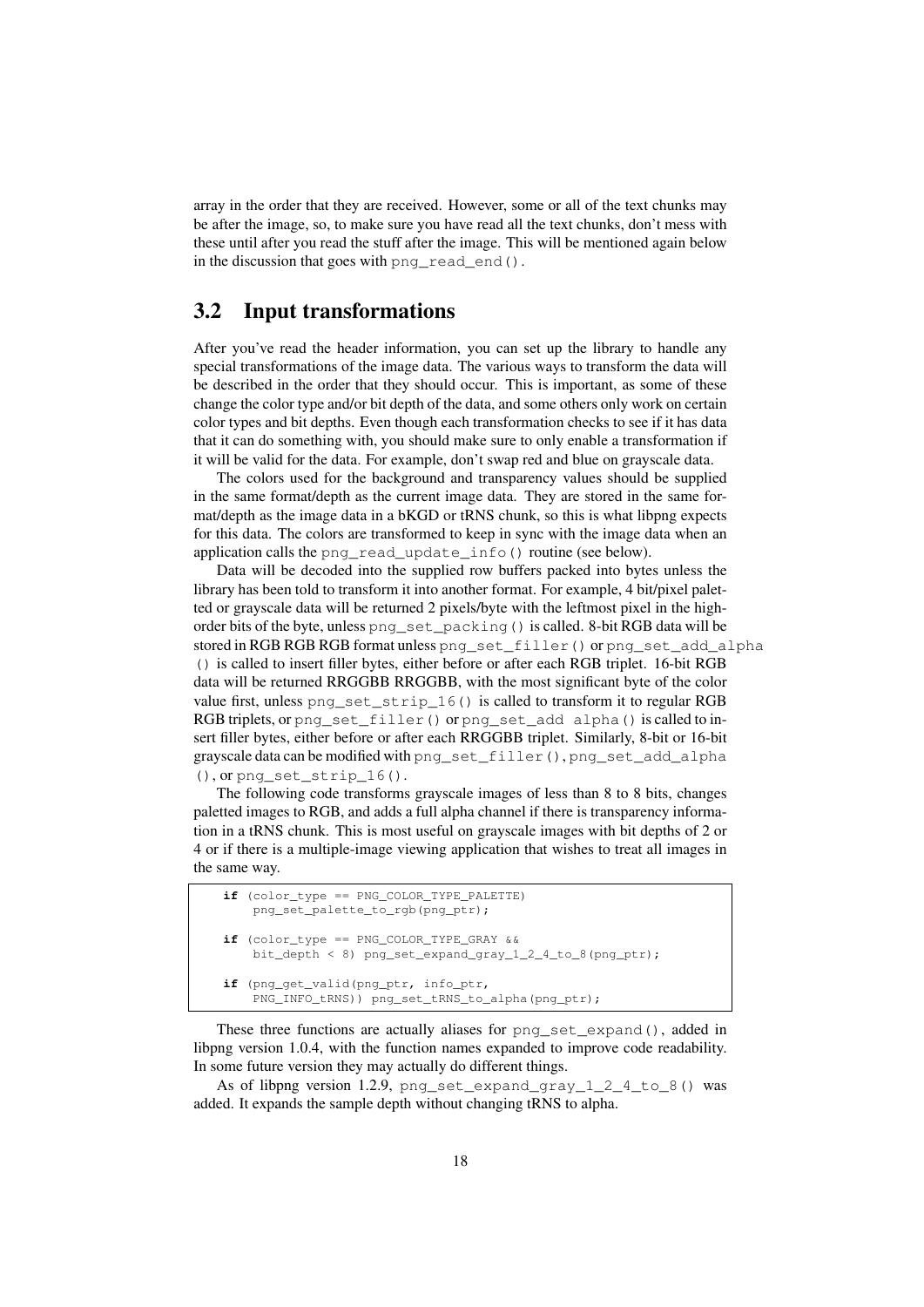As of libpng version 1.4.0, not all possible expansions are supported.

In the following table, the 01 means grayscale with depth;8, 31 means indexed with depth<sub>1</sub>8, other numerals represent the color type, "T" means the tRNS chunk is present, A means an alpha channel is present, and O means tRNS or alpha is present but all pixels in the image are opaque.

FROM 01 31 0 0T 0O 2 2T 2O 3 3T 3O 4A 4O 6A 6O TO  $01$  $\begin{bmatrix} 31 \\ 0 \end{bmatrix}$  $\begin{matrix} 0 & 1 \end{matrix}$ 0T – 0O - 2 GX –  $2T$  - $20$  $3 \qquad \qquad 1 \qquad \qquad 3T$  - $30$  - $4A$  T 4O - 6A GX TX TX -6O GX TX - Within the matrix, "-" means the transformation is **not** supported. "X" means the transformation is obtained by png\_set\_expand(). "1" means the transformation is obtained by png\_set\_expand\_gray\_1\_2\_4\_to\_8 "G" means the transformation is obtained by png\_set\_gray\_to\_rgb(). "P" means the transformation is obtained by png\_set\_expand\_palette\_to\_rgb(). "T" means the transformation is obtained by png\_set\_tRNS\_to\_alpha().

PNG can have files with 16 bits per channel. If you only can handle 8 bits per channel, this will strip the pixels down to 8 bit.

```
if (bit depth == 16)
    png_set_strip_16(png_ptr);
```
If, for some reason, you don't need the alpha channel on an image, and you want to remove it rather than combining it with the background (but the image author certainly had in mind that you \*would\* combine it with the background, so that's what you should probably do):

**if** (color\_type & PNG\_COLOR\_MASK\_ALPHA) png\_set\_strip\_alpha(png\_ptr);

In PNG files, the alpha channel in an image is the level of opacity. If you need the alpha channel in an image to be the level of transparency instead of opacity, you can invert the alpha channel (or the tRNS chunk data) after it's read, so that 0 is fully opaque and 255 (in 8-bit or paletted images) or 65535 (in 16-bit images) is fully transparent, with

png\_set\_invert\_alpha(png\_ptr);

PNG files pack pixels of bit depths 1, 2, and 4 into bytes as small as they can, resulting in, for example, 8 pixels per byte for 1 bit files. This code expands to 1 pixel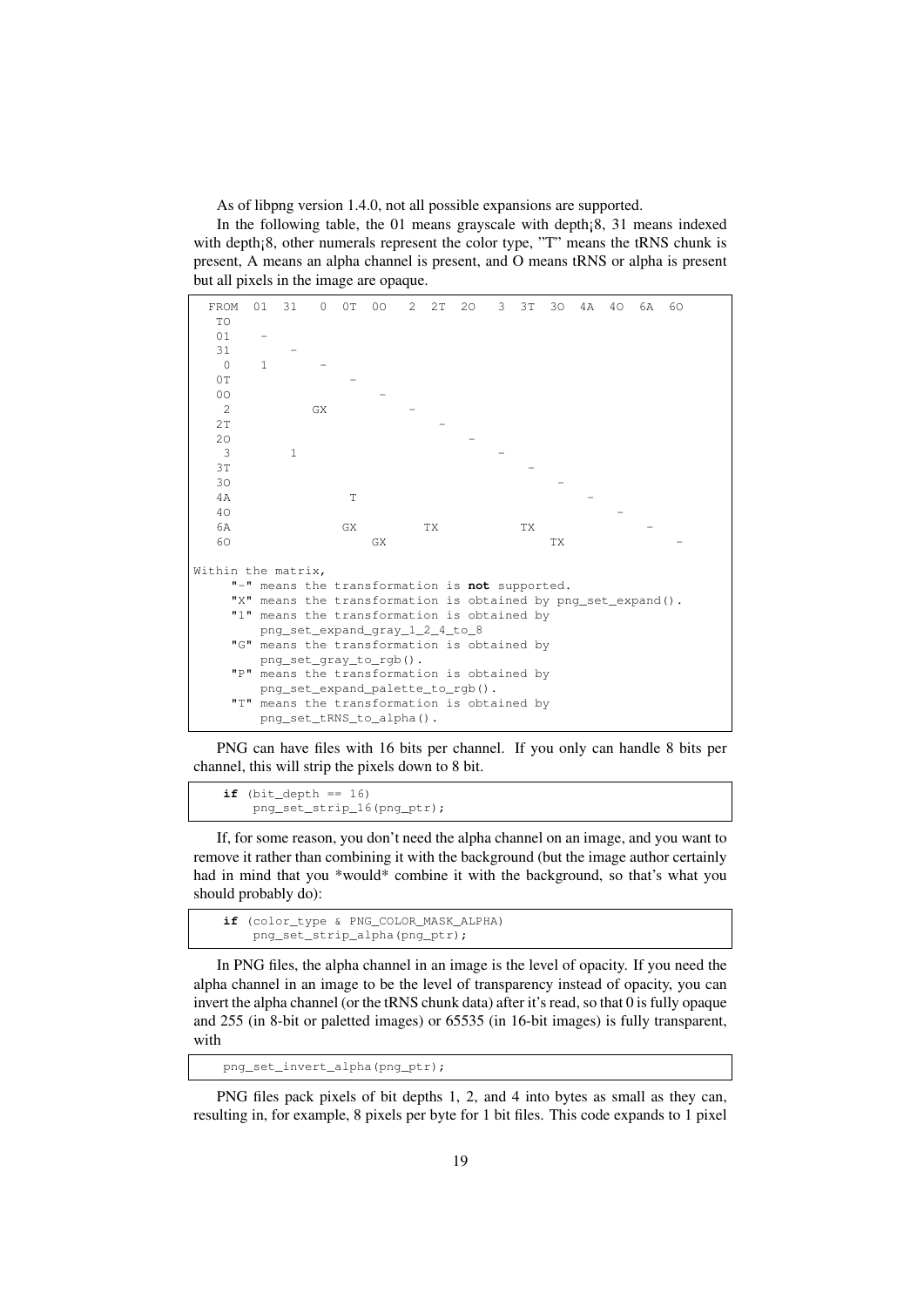per byte without changing the values of the pixels:

```
if (bit depth \leq 8)
    png_set_packing(png_ptr);
```
PNG files have possible bit depths of 1, 2, 4, 8, and 16. All pixels stored in a PNG image have been "scaled" or "shifted" up to the next higher possible bit depth (e.g. from 5 bits/sample in the range [0,31] to 8 bits/sample in the range [0, 255]). However, it is also possible to convert the PNG pixel data back to the original bit depth of the image. This call reduces the pixels back down to the original bit depth:

```
png_color_8p sig_bit;
if (png_get_sBIT(png_ptr, info_ptr, &sig_bit))
    png_set_shift(png_ptr, sig_bit);
```
PNG files store 3-color pixels in red, green, blue order. This code changes the storage of the pixels to blue, green, red:

```
if (color_type == PNG_COLOR_TYPE_RGB ||
    color_type == PNG_COLOR_TYPE_RGB_ALPHA)
    png_set_bgr(png_ptr);
```
PNG files store RGB pixels packed into 3 or 6 bytes. This code expands them into 4 or 8 bytes for windowing systems that need them in this format:

```
if (color_type == PNG_COLOR_TYPE_RGB)
   png_set_filler(png_ptr,_filler, PNG_FILLER_BEFORE);
```
where "filler" is the 8 or 16-bit number to fill with, and the location is either PNG\_FILLER\_BEFORE or PNG\_FILLER\_AFTER, depending upon whether you want the filler before the RGB or after. This transformation does not affect images that already have full alpha channels. To add an opaque alpha channel, use  $filter=0xff$ or 0xffff and PNG\_FILLER\_AFTER which will generate RGBA pixels.

Note that png\_set\_filler() does not change the color type. If you want to do that, you can add a true alpha channel with

```
if (color type == PNG COLOR TYPE RGB ||
       color_type == PNG_COLOR_TYPE_GRAY)
png_set_add_alpha(png_ptr, filler, PNG_FILLER_AFTER);
```
where "filler" contains the alpha value to assign to each pixel. This function was added in libpng-1.2.7.

If you are reading an image with an alpha channel, and you need the data as ARGB instead of the normal PNG format RGBA:

```
if (color_type == PNG_COLOR_TYPE_RGB_ALPHA)
    png_set_swap_alpha(png_ptr);
```
For some uses, you may want a grayscale image to be represented as RGB. This code will do that conversion:

```
if (color_type == PNG_COLOR_TYPE_GRAY ||
    color_type == PNG_COLOR_TYPE_GRAY_ALPHA)
     png_set_gray_to_rgb(png_ptr);
```
Conversely, you can convert an RGB or RGBA image to grayscale or grayscale with alpha.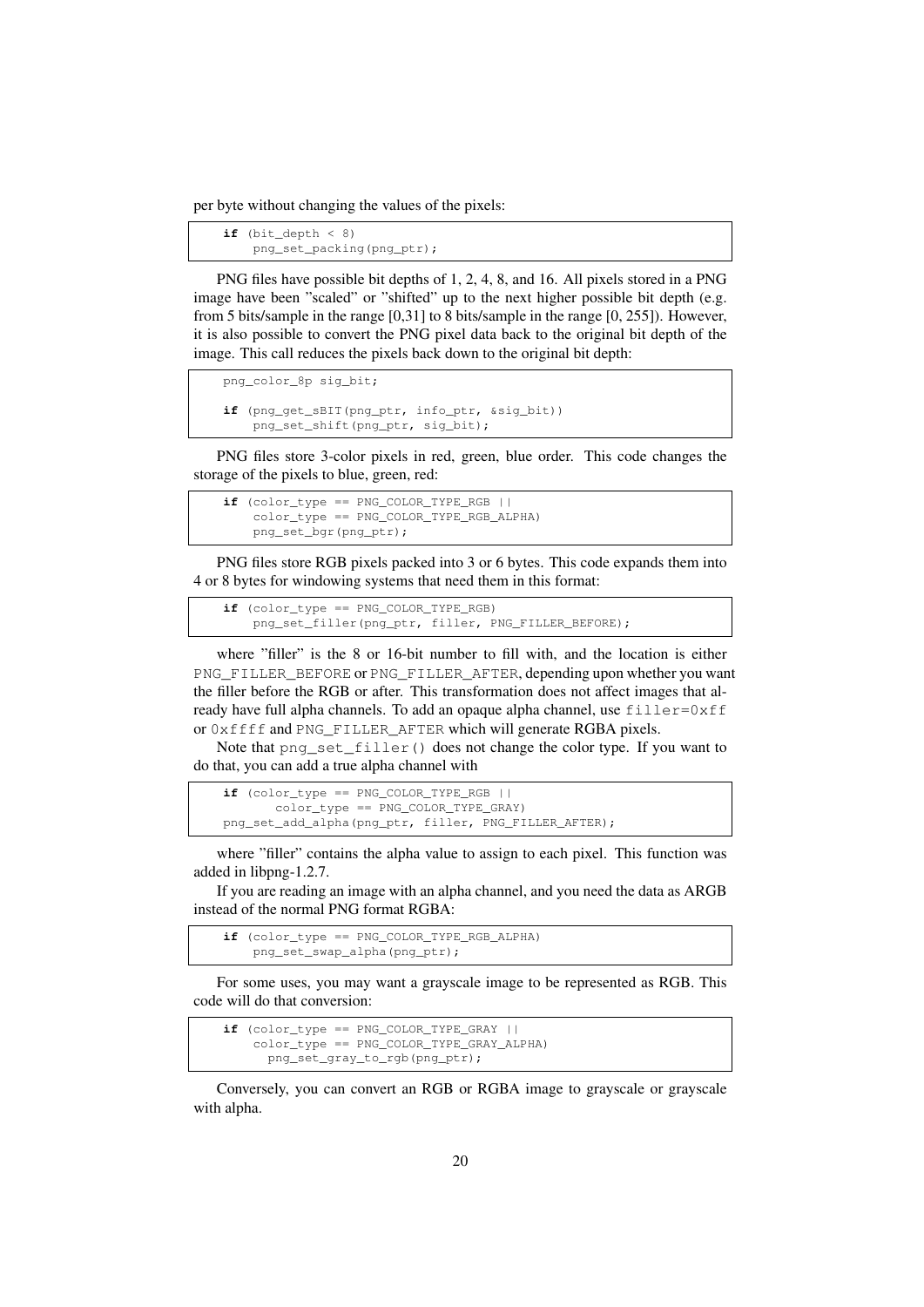```
if (color_type == PNG_COLOR_TYPE_RGB ||
    color_type == PNG_COLOR_TYPE_RGB_ALPHA)
     png_set_rgb_to_gray_fixed(png_ptr, error_action,
         int red_weight, int green_weight);
error_action = 1: silently do the conversion
error_action = 2: issue a warning if the original
                 image has any pixel where
                 red != green or red != blue
error_action = 3: issue an error and abort the
                  conversion if the original
                 image has any pixel where
                 red != green or red != blue
red_weight: weight of red component times 100000
green_weight: weight of green component times 100000
                  If either weight is negative, default
                  weights (21268, 71514) are used.
```
If you have set  $error\_action = 1$  or 2, you can later check whether the image really was gray, after processing the image rows, with the png\_get\_rgb\_to\_gray\_status (png\_ptr) function. It will return a png\_byte that is zero if the image was gray or 1 if there were any non-gray pixels. bKGD and sBIT data will be silently converted to grayscale, using the green channel data, regardless of the error\_action setting.

With red\_weight+green\_weight<=100000, the normalized graylevel is computed:

```
int rw = red weight * 65536;
int gw = green_weight * 65536;
int bw = 65536 - (rw + gw);qray = (rw*red + qw*qreen + bw*blue)/65536;
```
The default values approximate those recommended in the Charles Poynton's Color FAQ, *<*http://www.inforamp.net/ poynton/*>*Copyright (c) 1998-01-04 Charles Poynton *<*poynton at inforamp.net*>*

 $Y = 0.212671 \times R + 0.715160 \times G + 0.072169 \times B$ 

Libpng approximates this with

 $Y = 0.21268 + R + 0.7151 + G + 0.07217 + B$ 

which can be expressed with integers as

 $Y = (6969 \times R + 23434 \times G + 2365 \times B)/32768$ 

The calculation is done in a linear colorspace, if the image gamma is known.

If you have a grayscale and you are using png\_set\_expand\_depth(), png\_set\_expand (), or png set gray to rgb to change to truecolor or to a higher bit-depth, you must either supply the background color as a gray value at the original file bitdepth (need\_expand = 1) or else supply the background color as an RGB triplet at the final, expanded bit depth (need\_expand =  $0$ ). Similarly, if you are reading a paletted image, you must either supply the background color as a palette index (need\_expand = 1) or as an RGB triplet that may or may not be in the palette  $(need\_expand = 0)$ .

```
png_color_16 my_background;
png_color_16p image_background:
```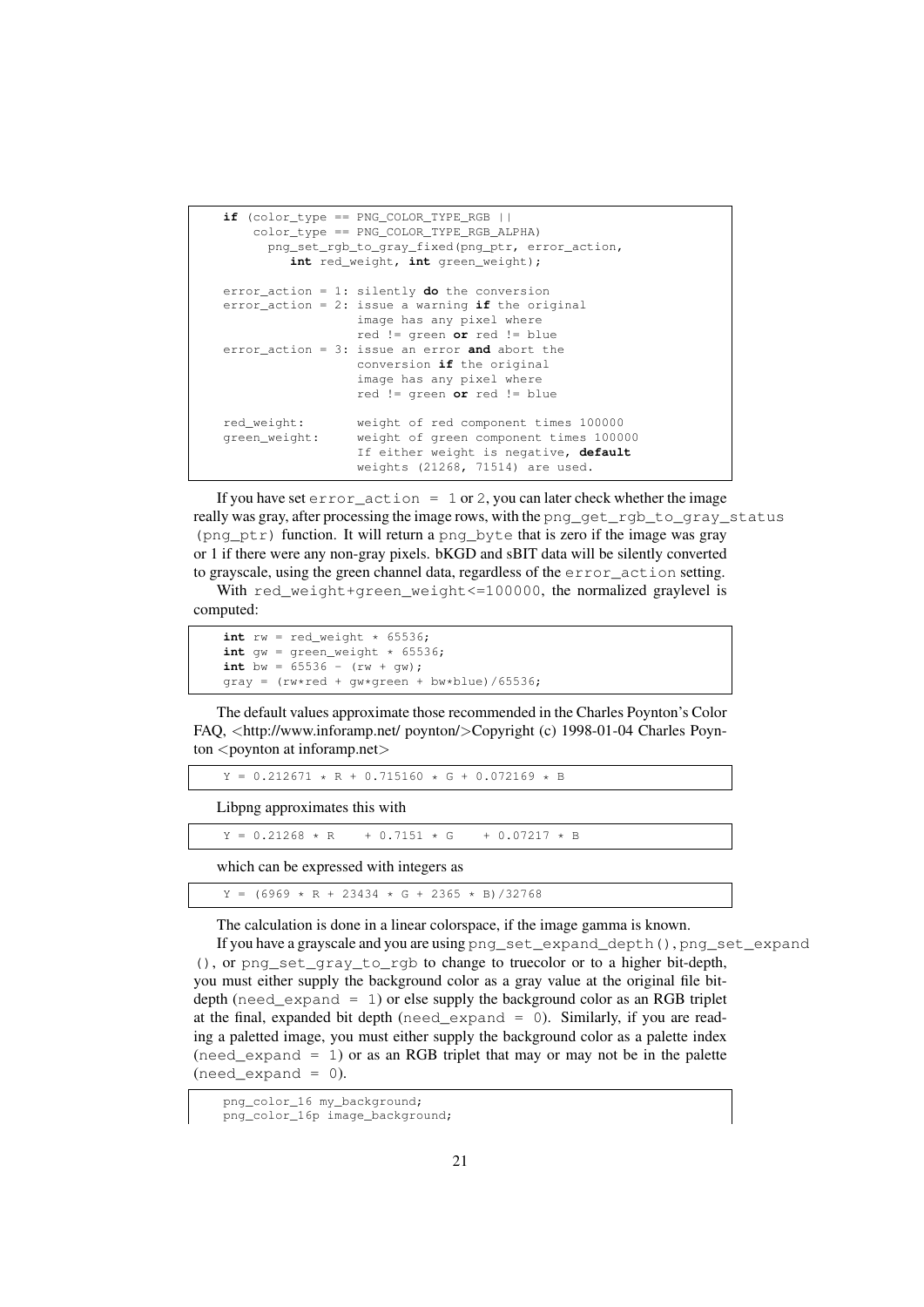```
if (png_get_bKGD(png_ptr, info_ptr, &image_background))
    png_set_background(png_ptr, image_background,
      PNG_BACKGROUND_GAMMA_FILE, 1, 1.0);
else
    png_set_background(png_ptr, &my_background,
      PNG_BACKGROUND_GAMMA_SCREEN, 0, 1.0);
```
The png\_set\_background() function tells libpng to composite images with alpha or simple transparency against the supplied background color. If the PNG file contains a bKGD chunk (PNG\_INFO\_bKGD valid), you may use this color, or supply another color more suitable for the current display (e.g., the background color from a web page). You need to tell libpng whether the color is in the gamma space of the display (PNG\_BACKGROUND\_GAMMA\_SCREEN for colors you supply), the file (PNG\_BACKGROUND\_GAMMA\_FILE for colors from the bKGD chunk), or one that is neither of these gammas (PNG\_BACKGROUND\_GAMMA\_UNIQUE - I don't know why anyone would use this, but it's here).

To properly display PNG images on any kind of system, the application needs to know what the display gamma is. Ideally, the user will know this, and the application will allow them to set it. One method of allowing the user to set the display gamma separately for each system is to check for a SCREEN\_GAMMA or DISPLAY\_GAMMA environment variable, which will hopefully be correctly set.

Note that display\_gamma is the overall gamma correction required to produce pleasing results, which depends on the lighting conditions in the surrounding environment. In a dim or brightly lit room, no compensation other than the physical gamma exponent of the monitor is needed, while in a dark room a slightly smaller exponent is better.

```
double gamma, screen_gamma;
if (/* We have a user-defined screen
    gamma value */)
{
   screen_gamma = user_defined_screen_gamma;
}
/* One way that applications can share the same
   screen gamma value */
else if ((gamma_str = getenv("SCREEN_GAMMA"))
   I = NIII.I.{
   screen_gamma = (double)atof(gamma_str);
}
/* If we don't have another value */
else
{
   screen gamma = 2.2; /* A good guess for a
        PC monitor in a bright office or a dim room */
   screen_gamma = 2.0; /* A good guess for a
       PC monitor in a dark room */
   screen_gamma = 1.7 or 1.0; /* A good
        guess for Mac systems */
}
```
The png set gamma() function handles gamma transformations of the data. Pass both the file gamma and the current screen\_gamma. If the file does not have a gamma value, you can pass one anyway if you have an idea what it is (usually 0.45455 is a good guess for GIF images on PCs). Note that file gammas are inverted from screen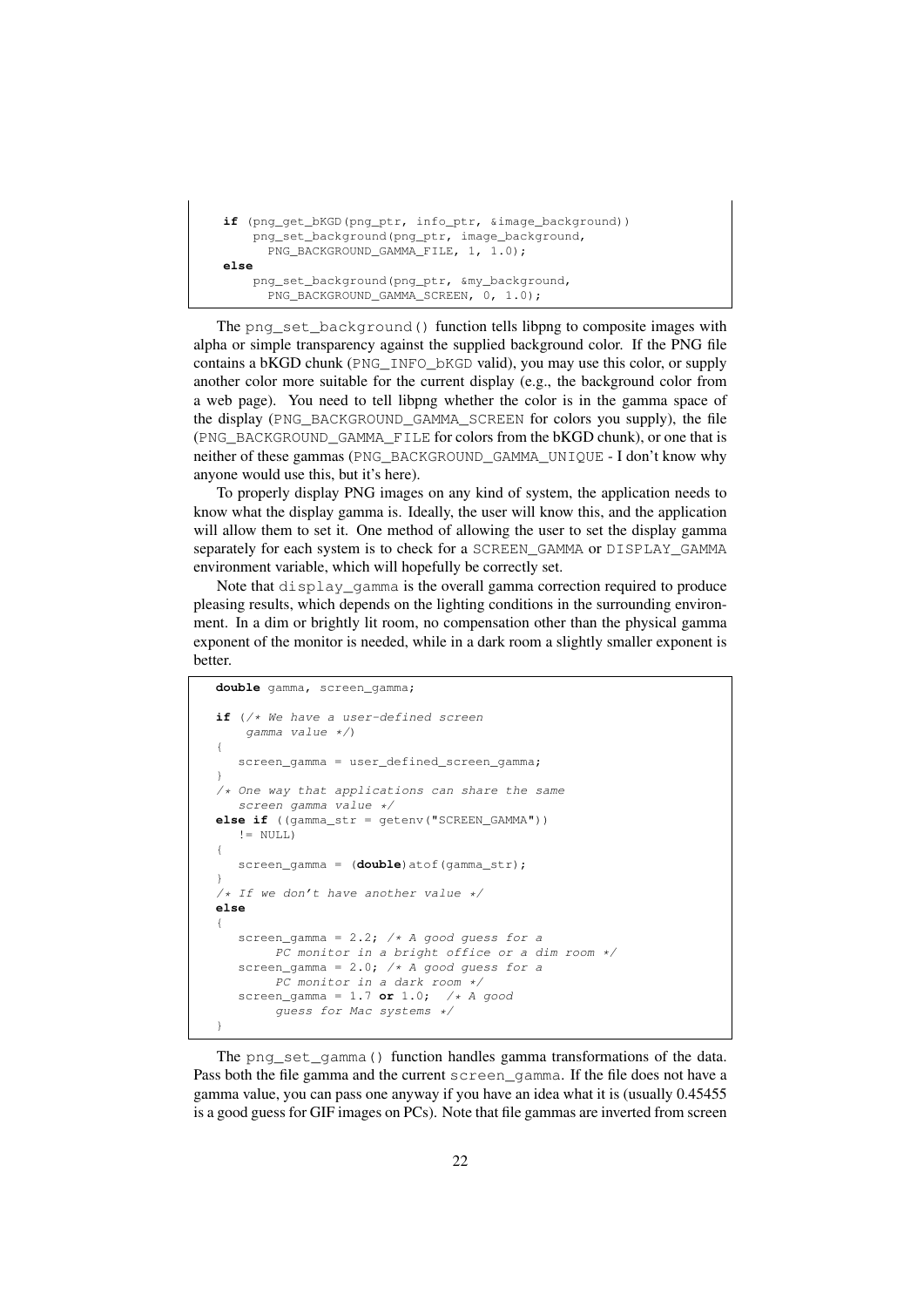gammas. See the discussions on gamma in the PNG specification for an excellent description of what gamma is, and why all applications should support it. It is strongly recommended that PNG viewers support gamma correction.

```
if (png_get_gAMA(png_ptr, info_ptr, &gamma))
   png_set_gamma(png_ptr, screen_gamma, gamma);
else
   png_set_gamma(png_ptr, screen_gamma, 0.45455);
```
PNG files describe monochrome as black being zero and white being one. The following code will reverse this (make black be one and white be zero):

```
if (bit_depth == 1 && color_type == PNG_COLOR_TYPE_GRAY)
  png_set_invert_mono(png_ptr);
```
This function can also be used to invert grayscale and gray-alpha images:

```
if (color_type == PNG_COLOR_TYPE_GRAY ||
     color_type == PNG_COLOR_TYPE_GRAY_ALPHA)
   png_set_invert_mono(png_ptr);
```
PNG files store 16 bit pixels in network byte order (big-endian, ie. most significant bits first). This code changes the storage to the other way (little-endian, i.e. least significant bits first, the way PCs store them):

```
if (bit depth == 16)
    png_set_swap(png_ptr);
```
If you are using packed-pixel images (1, 2, or 4 bits/pixel), and you need to change the order the pixels are packed into bytes, you can use:

 $if$  (bit\_depth < 8) png\_set\_packswap(png\_ptr);

Finally, you can write your own transformation function if none of the existing ones meets your needs. This is done by setting a callback with

```
png_set_read_user_transform_fn(png_ptr,
   read_transform_fn);
```
You must supply the function

```
void read_transform_fn(png_ptr ptr, row_info_ptr
   row_info, png_bytep data)
```
See pngtest.c for a working example. Your function will be called after all of the other transformations have been processed.

You can also set up a pointer to a user structure for use by your callback function, and you can inform libpng that your transform function will change the number of channels or bit depth with the function

```
png_set_user_transform_info(png_ptr, user_ptr,
   user_depth, user_channels);
```
The user's application, not libpng, is responsible for allocating and freeing any memory required for the user structure.

You can retrieve the pointer via the function png\_get\_user\_transform\_ptr (). For example: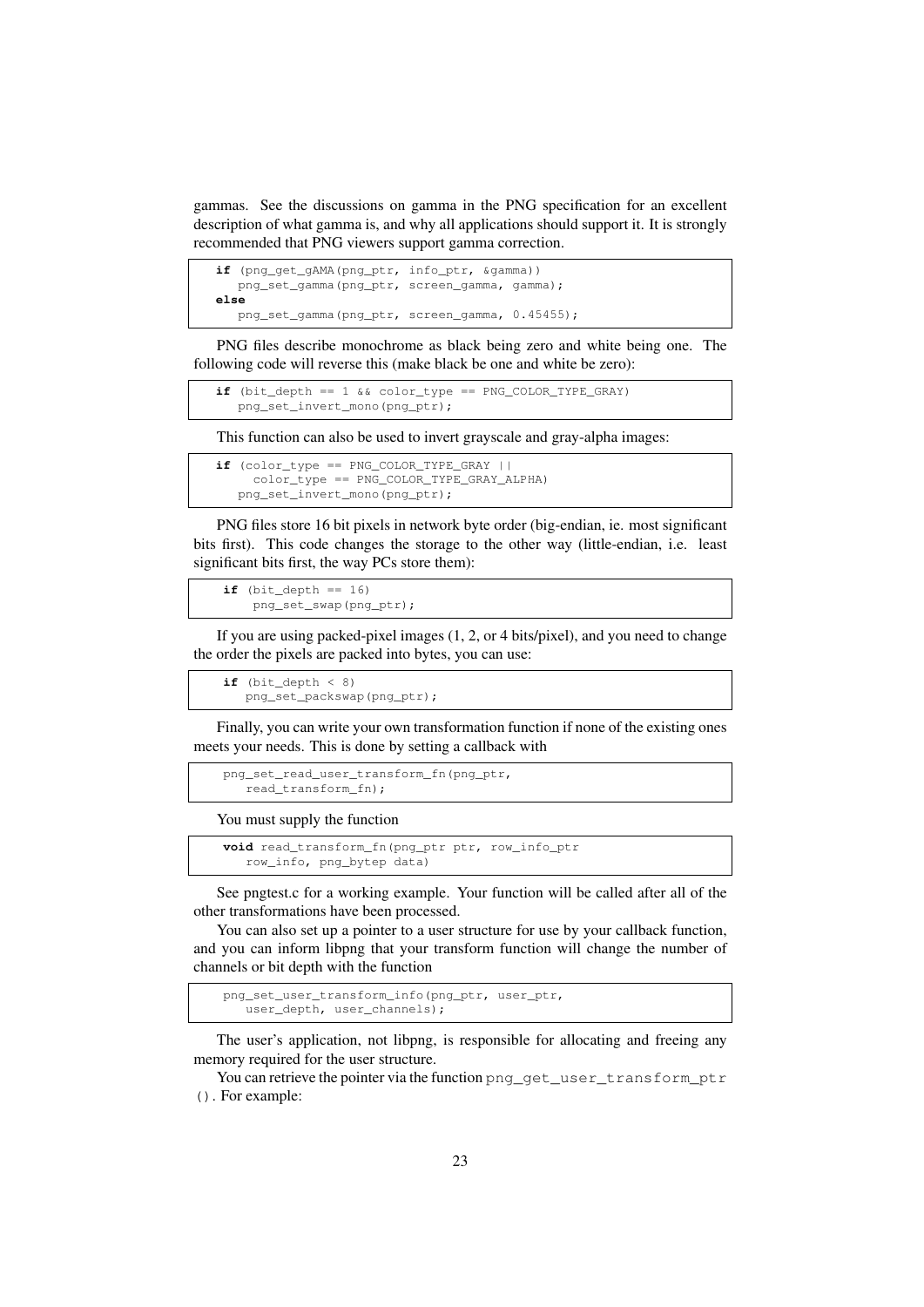```
voidp read_user_transform_ptr =
   png_get_user_transform_ptr(png_ptr);
```
The last thing to handle is interlacing; this is covered in detail below, but you must call the function here if you want libpng to handle expansion of the interlaced image.

number\_of\_passes = png\_set\_interlace\_handling(png\_ptr);

After setting the transformations, libpng can update your png\_info structure to reflect any transformations you've requested with this call. This is most useful to update the info structure's rowbytes field so you can use it to allocate your image memory. This function will also update your palette with the correct screen\_gamma and background if these have been given with the calls above.

png\_read\_update\_info(png\_ptr, info\_ptr);

After you call png\_read\_update\_info(), you can allocate any memory you need to hold the image. The row data is simply raw byte data for all forms of images. As the actual allocation varies among applications, no example will be given. If you are allocating one large chunk, you will need to build an array of pointers to each row, as it will be needed for some of the functions below.

### 3.3 Reading image data

After you've allocated memory, you can read the image data. The simplest way to do this is in one function call. If you are allocating enough memory to hold the whole image, you can just call png\_read\_image() and libpng will read in all the image data and put it in the memory area supplied. You will need to pass in an array of pointers to each row.

This function automatically handles interlacing, so you don't need to call png\_set\_interlace\_handling () or call this function multiple times, or any of that other stuff necessary with png\_read\_rows  $()$ .

```
png_read_image(png_ptr, row_pointers);
```
where row\_pointers is:

png\_bytep row\_pointers[height];

You can point to void or char or whatever you use for pixels.

If you don't want to read in the whole image at once, you can use png\_read\_rows () instead. If there is no interlacing (check interlace type  $==$  PNG INTERLACE NONE

), this is simple:

```
png_read_rows(png_ptr, row_pointers, NULL,
   number_of_rows);
```
where row pointers is the same as in the png\_read\_image() call. If you are doing this just one row at a time, you can do this with a single row pointer instead of an array of row\_pointers:

```
png_bytep row_pointer = row;
png_read_row(png_ptr, row_pointer, NULL);
```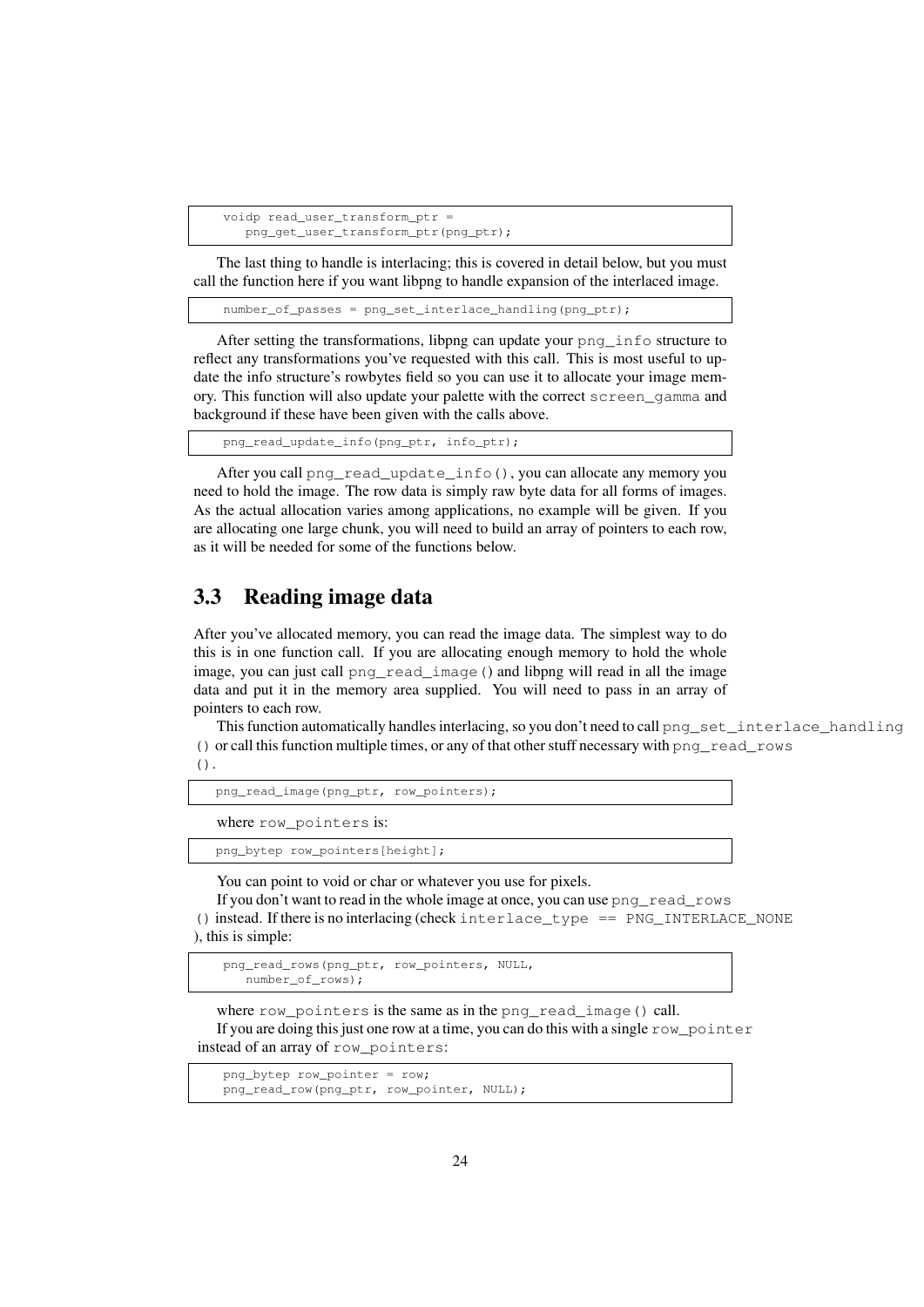If the file is interlaced (interlace\_type  $!= 0$  in the IHDR chunk), things get somewhat harder. The only current (PNG Specification version 1.2) interlacing type for PNG is (interlace\_type == PNG\_INTERLACE\_ADAM7) is a somewhat complicated 2D interlace scheme, known as Adam7, that breaks down an image into seven smaller images of varying size, based on an 8x8 grid.

libpng can fill out those images or it can give them to you "as is". If you want them filled out, there are two ways to do that. The one mentioned in the PNG specification is to expand each pixel to cover those pixels that have not been read yet (the "rectangle" method). This results in a blocky image for the first pass, which gradually smooths out as more pixels are read. The other method is the "sparkle" method, where pixels are drawn only in their final locations, with the rest of the image remaining whatever colors they were initialized to before the start of the read. The first method usually looks better, but tends to be slower, as there are more pixels to put in the rows.

If you don't want libpng to handle the interlacing details, just call png\_read\_rows () seven times to read in all seven images. Each of the images is a valid image by itself, or they can all be combined on an 8x8 grid to form a single image (although if you intend to combine them you would be far better off using the libpng interlace handling).

The first pass will return an image 1/8 as wide as the entire image (every 8th column starting in column 0) and 1/8 as high as the original (every 8th row starting in row 0), the second will be 1/8 as wide (starting in column 4) and 1/8 as high (also starting in row 0). The third pass will be 1/4 as wide (every 4th pixel starting in column 0) and 1/8 as high (every 8th row starting in row 4), and the fourth pass will be 1/4 as wide and 1/4 as high (every 4th column starting in column 2, and every 4th row starting in row 0). The fifth pass will return an image 1/2 as wide, and 1/4 as high (starting at column 0 and row 2), while the sixth pass will be 1/2 as wide and 1/2 as high as the original (starting in column 1 and row 0). The seventh and final pass will be as wide as the original, and 1/2 as high, containing all of the odd numbered scanlines. Phew!

If you want libpng to expand the images, call this before calling png\_start\_read\_image () or png\_read\_update\_info():

```
if (interlace_type == PNG_INTERLACE_ADAM7)
    number_of_passes
       = png_set_interlace_handling(png_ptr);
```
This will return the number of passes needed. Currently, this is seven, but may change if another interlace type is added. This function can be called even if the file is not interlaced, where it will return one pass.

If you are not going to display the image after each pass, but are going to wait until the entire image is read in, use the sparkle effect. This effect is faster and the end result of either method is exactly the same. If you are planning on displaying the image after each pass, the "rectangle" effect is generally considered the better looking one.

If you only want the "sparkle" effect, just call png\_read\_rows() as normal, with the third parameter NULL. Make sure you make pass over the image number of passes times, and you don't change the data in the rows between calls. You can change the locations of the data, just not the data. Each pass only writes the pixels appropriate for that pass, and assumes the data from previous passes is still valid.

```
png_read_rows(png_ptr, row_pointers, NULL,
   number_of_rows);
```
If you only want the first effect (the rectangles), do the same as before except pass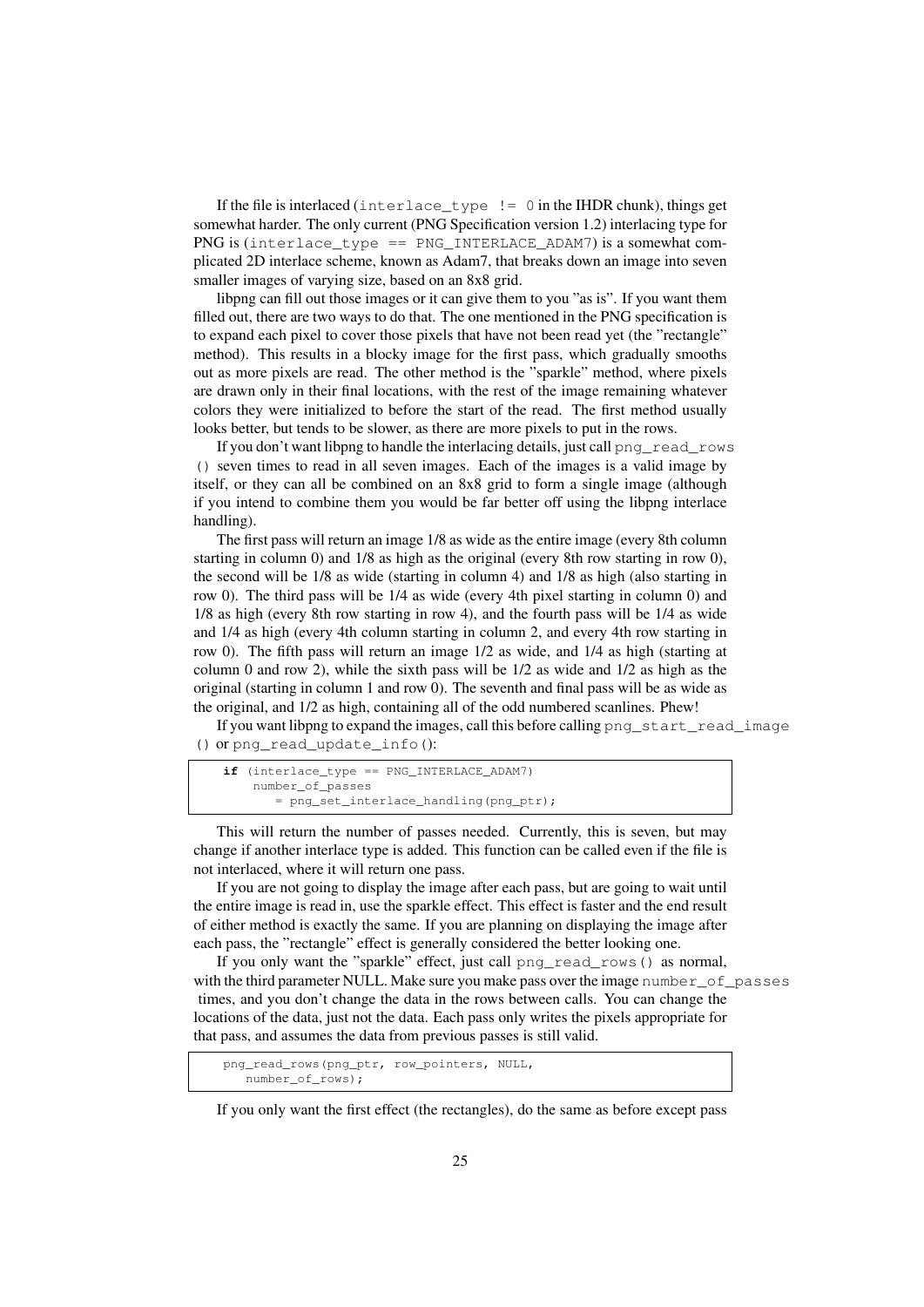the row buffer in the third parameter, and leave the second parameter NULL.

```
png_read_rows(png_ptr, NULL, row_pointers,
   number_of_rows);
```
#### 3.4 Finishing a sequential read

After you are finished reading the image through the low-level interface, you can finish reading the file. If you are interested in comments or time, which may be stored either before or after the image data, you should pass the separate png\_info struct if you want to keep the comments from before and after the image separate. If you are not interested, you can pass NULL.

png\_read\_end(png\_ptr, end\_info);

When you are done, you can free all memory allocated by libpng like this:

```
png_destroy_read_struct(&png_ptr, &info_ptr,
    &end_info);
```
It is also possible to individually free the  $info\_ptr$  members that point to libpngallocated storage with the following function:

```
png_free_data(png_ptr, info_ptr, mask, seq)
mask - identifies data to be freed, a mask
       containing the bitwise OR of one or
       more of
        PNG_FREE_PLTE, PNG_FREE_TRNS,
         PNG_FREE_HIST, PNG_FREE_ICCP,
         PNG_FREE_PCAL, PNG_FREE_ROWS,
         PNG_FREE_SCAL, PNG_FREE_SPLT,
         PNG_FREE_TEXT, PNG_FREE_UNKN,
       or simply PNG_FREE_ALL
seq - sequence number of item to be freed
       (-1 for all items)
```
This function may be safely called when the relevant storage has already been freed, or has not yet been allocated, or was allocated by the user and not by libpng, and will in those cases do nothing. The "seq" parameter is ignored if only one item of the selected data type, such as PLTE, is allowed. If "seq" is not -1, and multiple items are allowed for the data type identified in the mask, such as text or sPLT, only the n'th item in the structure is freed, where n is "seq".

The default behavior is only to free data that was allocated internally by libpng. This can be changed, so that libpng will not free the data, or so that it will free data that was allocated by the user with png\_malloc() or png\_zalloc() and passed in via a png\_set\_\*() function, with

```
png_data_freer(png_ptr, info_ptr, freer, mask)
mask - which data elements are affected
        same choices as in png free data()
freer - one of
          PNG_DESTROY_WILL_FREE_DATA
           PNG_SET_WILL_FREE_DATA
           PNG_USER_WILL_FREE_DATA
```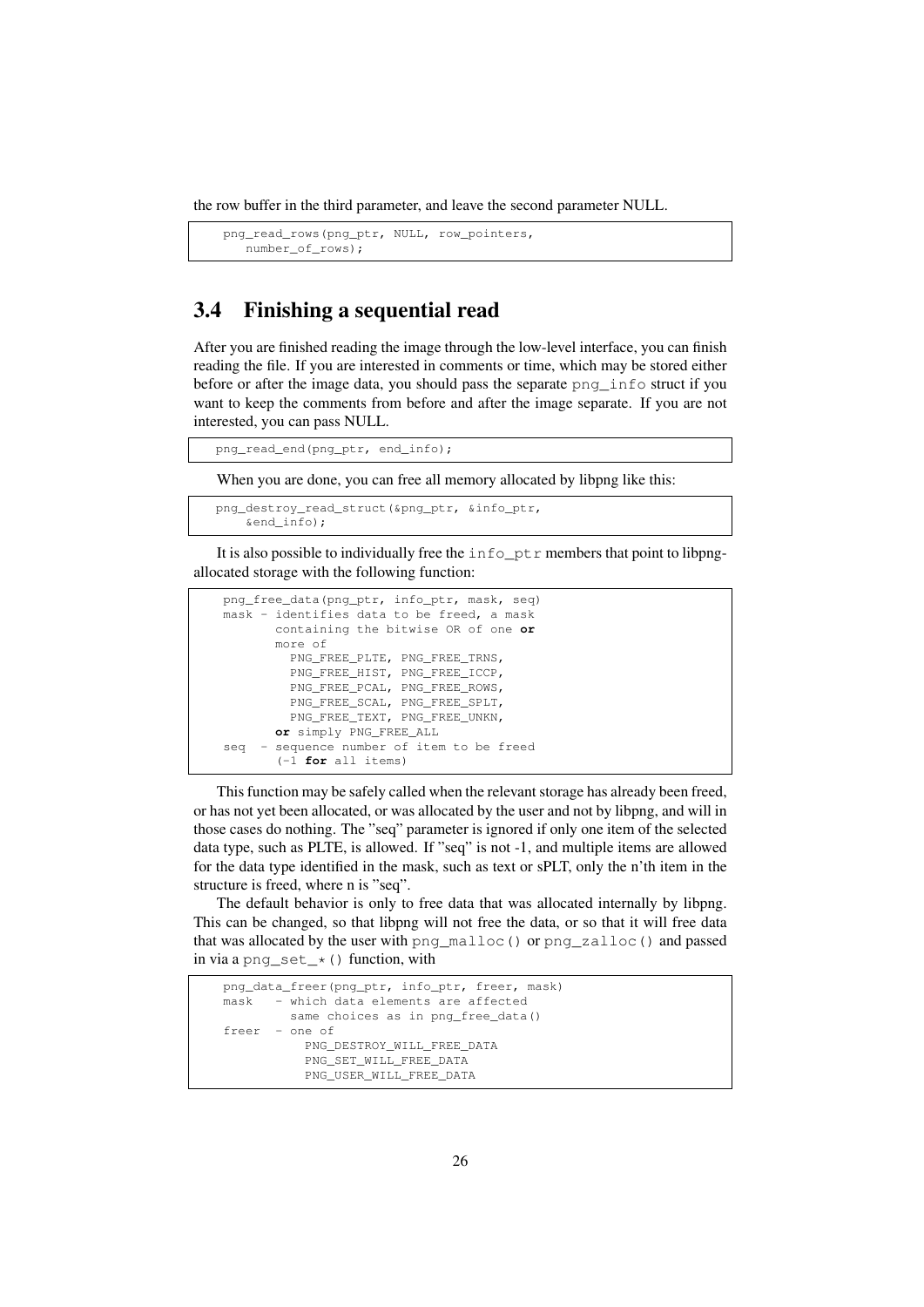This function only affects data that has already been allocated. You can call this function after reading the PNG data but before calling any  $p \nvert_{S^{d-1}}$  functions, to control whether the user or the pnq set  $\star$  () function is responsible for freeing any existing data that might be present, and again after the pnq\_set\_ $\star$ () functions to control whether the user or  $p \nvert q$  destroy  $\star$  () is supposed to free the data. When the user assumes responsibility for libpng-allocated data, the application must use png\_free() to free it, and when the user transfers responsibility to libpng for data that the user has allocated, the user must have used png  $m$ alloc() or png\_zalloc() to allocate it.

If you allocated your row\_pointers in a single block, as suggested above in the description of the high level read interface, you must not transfer responsibility for freeing it to the png\_set\_rows or png\_read\_destroy function, because they would also try to free the individual row\_pointers[i].

If you allocated text\_ptr.text, text\_ptr.lang, and text\_ptr.translated\_keyword separately, do not transfer responsibility for freeing text ptr to libpng, because when libpng fills a png text structure it combines these members with the key member, and png\_free\_data() will free only text\_ptr.key. Similarly, if you transfer responsibility for free'ing text\_ptr from libpng to your application, your application must not separately free those members.

The png free data() function will turn off the "valid" flag for anything it frees. If you need to turn the flag off for a chunk that was freed by your application instead of by libpng, you can use

```
png_set_invalid(png_ptr, info_ptr, mask);
mask - identifies the chunks to be made invalid,
       containing the bitwise OR of one or
       more of
         PNG_INFO_gAMA, PNG_INFO_sBIT,
         PNG_INFO_cHRM, PNG_INFO_PLTE,
         PNG_INFO_tRNS, PNG_INFO_bKGD,
         PNG_INFO_hIST, PNG_INFO_pHYs,
         PNG_INFO_oFFs, PNG_INFO_tIME,
         PNG_INFO_pCAL, PNG_INFO_sRGB,
         PNG_INFO_iCCP, PNG_INFO_sPLT,
         PNG_INFO_sCAL, PNG_INFO_IDAT
```
For a more compact example of reading a PNG image, see the file example.c.

#### 3.5 Reading PNG files progressively

The progressive reader is slightly different then the non-progressive reader. Instead of calling png read info(), png read rows(), and png read end(), you make one call to png\_process\_data(), which calls callbacks when it has the info, a row, or the end of the image. You set up these callbacks with  $png_set_progressive\_read_fn$ (). You don't have to worry about the input/output functions of libpng, as you are giving the library the data directly in png\_process\_data(). I will assume that you have read the section on reading PNG files above, so I will only highlight the differences (although I will show all of the code).

```
png_structp png_ptr;
png_infop info_ptr;
    /* An example code fragment of how you would
     initialize the progressive reader in your
```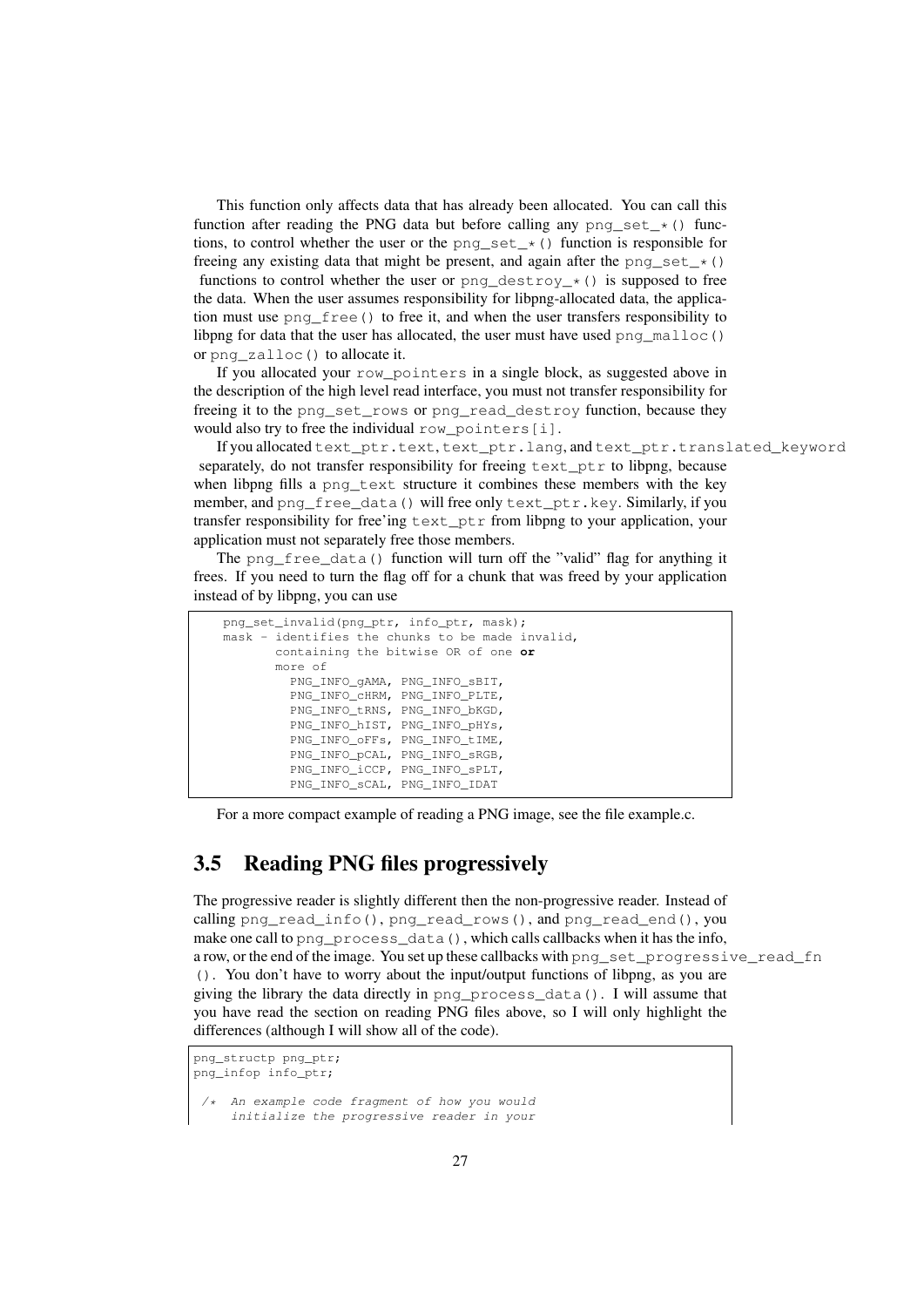```
application. */
int
initialize png_reader()
{
   png_ptr = png_create_read_struct
       (PNG_LIBPNG_VER_STRING, (png_voidp)user_error_ptr,
        user_error_fn, user_warning_fn);
   if (!png_ptr)
       return (ERROR);
   info_ptr = png_create_info_struct(png_ptr);
   if (!info_ptr)
   {
       png_destroy_read_struct(&png_ptr, (png_infopp)NULL,
          (png_infopp)NULL);
       return (ERROR);
   }
   if (setjmp(png_jmpbuf(png_ptr)))
   {
       png_destroy_read_struct(&png_ptr, &info_ptr,
         (png_infopp)NULL);
       return (ERROR);
   }
   /* This one's new. You can provide functions
      to be called when the header info is valid,
      when each row is completed, and when the image
      is finished. If you aren't using all functions,
      you can specify NULL parameters. Even when all
      three functions are NULL, you need to call
      png_set_progressive_read_fn(). You can use
      any struct as the user_ptr (cast to a void pointer
      for the function call), and retrieve the pointer
      from inside the callbacks using the function
         png_get_progressive_ptr(png_ptr);
      which will return a void pointer, which you have
      to cast appropriately.
    */
   png_set_progressive_read_fn(png_ptr, (void *)user_ptr,
       info_callback, row_callback, end_callback);
   return 0;
}
/* A code fragment that you call as you receive blocks
 of data */
int
process_data(png_bytep buffer, png_uint_32 length)
{
   if (setjmp(png_jmpbuf(png_ptr)))
   {
       png_destroy_read_struct(&png_ptr, &info_ptr,
          (png_infopp)NULL);
       return (ERROR);
   }
   /* This one's new also. Simply give it a chunk
      of data from the file stream (in order, of
      course). On machines with segmented memory
      models machines, don't give it any more than
```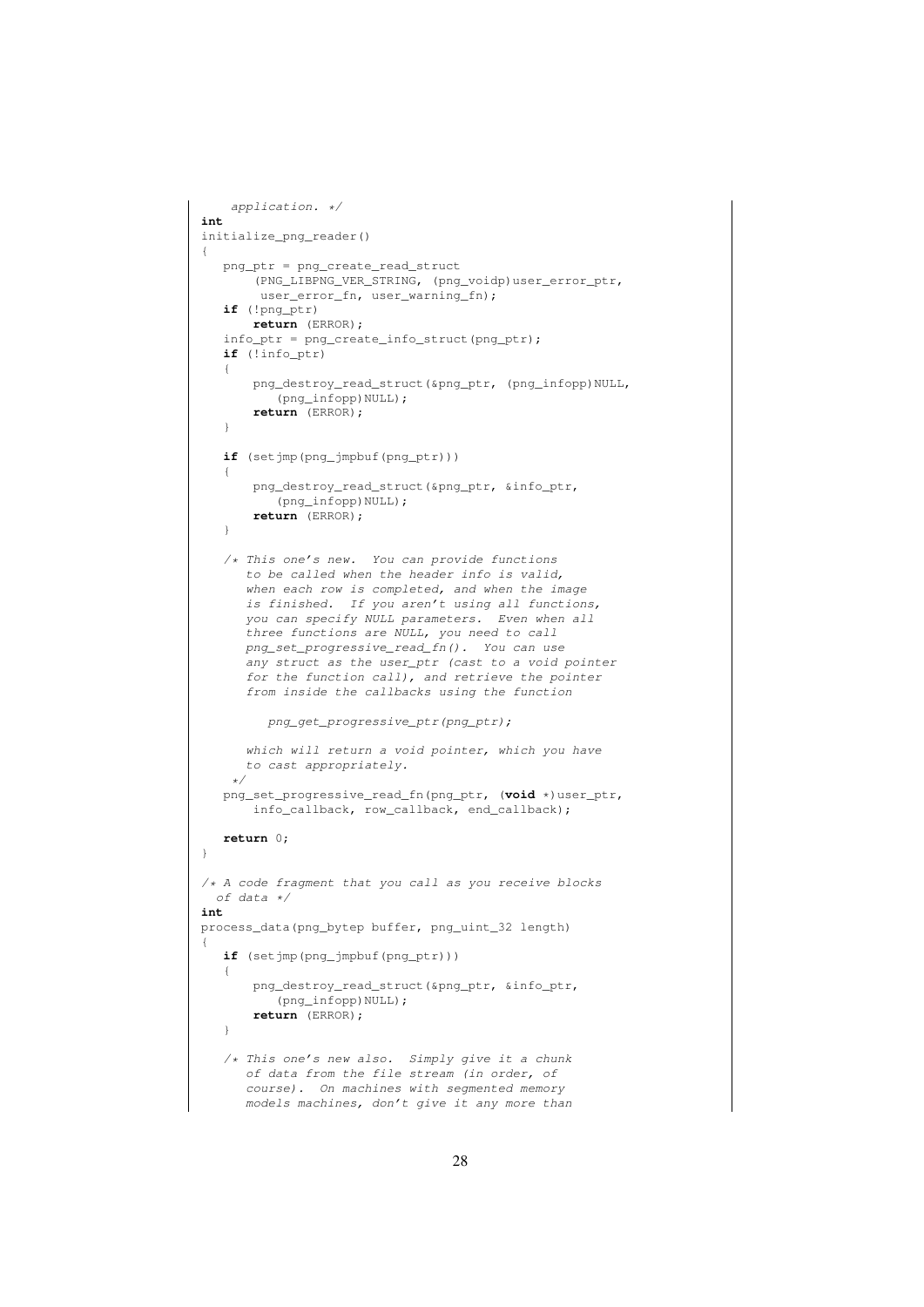```
64K. The library seems to run fine with sizes
      of 4K. Although you can give it much less if
      necessary (I assume you can give it chunks of
      1 byte, I haven't tried less then 256 bytes
     yet). When this function returns, you may
      want to display any rows that were generated
      in the row callback if you don't already do
     so there.
    */
   png_process_data(png_ptr, info_ptr, buffer, length);
   return 0;
}
/* This function is called (as set by
  png_set_progressive_read_fn() above) when enough data
   has been supplied so all of the header has been
   read.
*/
void
info_callback(png_structp png_ptr, png_infop info)
{
   /* Do any setup here, including setting any of
      the transformations mentioned in the Reading
      PNG files section. For now, you _must_ call
      either png_start_read_image() or
      png_read_update_info() after all the
     transformations are set (even if you don't set
      any). You may start getting rows before
     png_process_data() returns, so this is your
     last chance to prepare for that.
    */
}
/* This function is called when each row of image
  data is complete */
void
row_callback(png_structp png_ptr, png_bytep new_row,
  png_uint_32 row_num, int pass)
{
   /* If the image is interlaced, and you turned
      on the interlace handler, this function will
      be called for every row in every pass. Some
      of these rows will not be changed from the
      previous pass. When the row is not changed,
      the new_row variable will be NULL. The rows
      and passes are called in order, so you don't
      really need the row_num and pass, but I'm
      supplying them because it may make your life
      easier.
      For the non-NULL rows of interlaced images,
      you must call png_progressive_combine_row()
     passing in the row and the old row. You can
      call this function for NULL rows (it will just
      return) and for non-interlaced images (it just
      does the memcpy for you) if it will make the
      code easier. Thus, you can just do this for
      all cases:
    */
      png_progressive_combine_row(png_ptr, old_row,
```

```
new row) :
```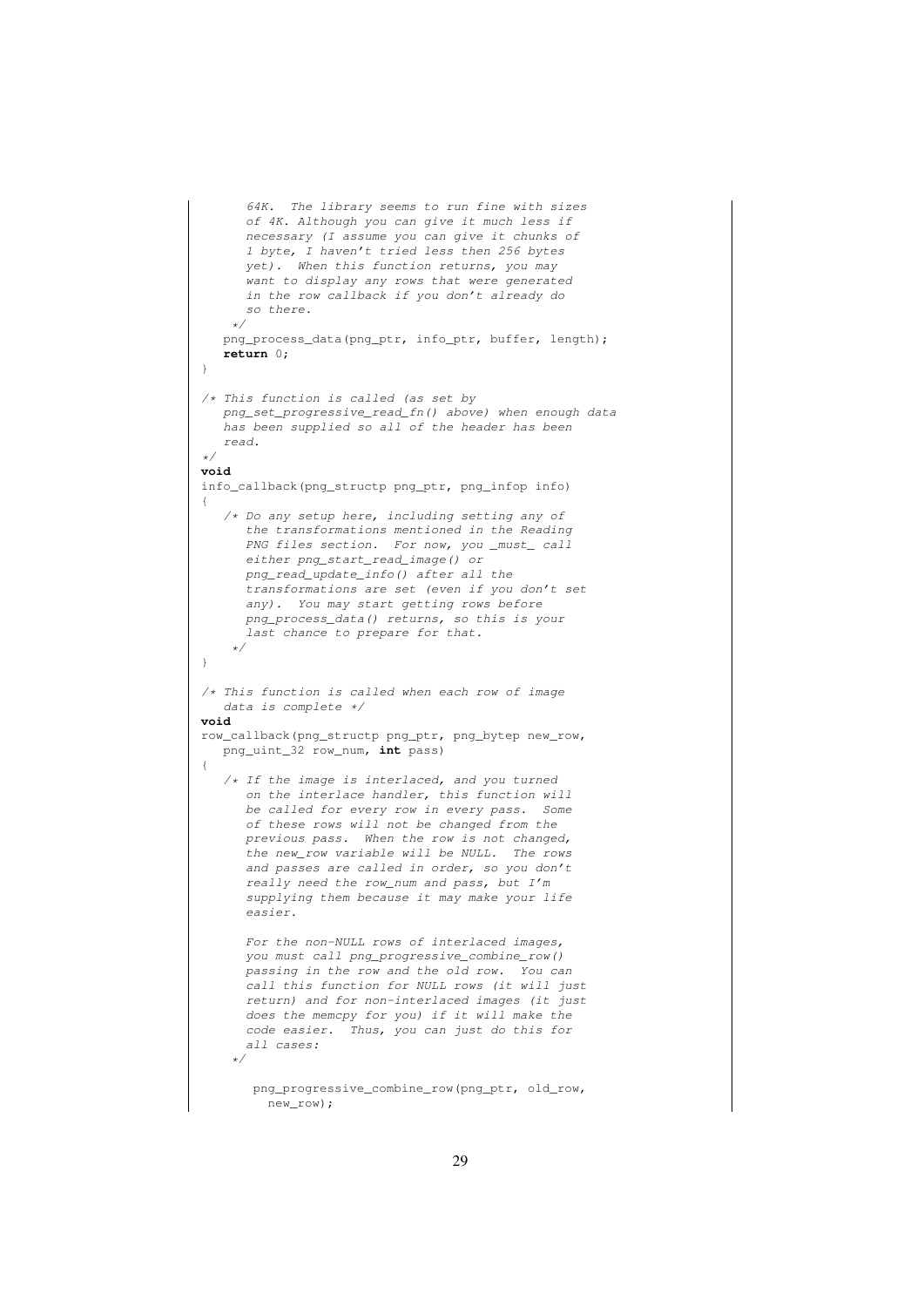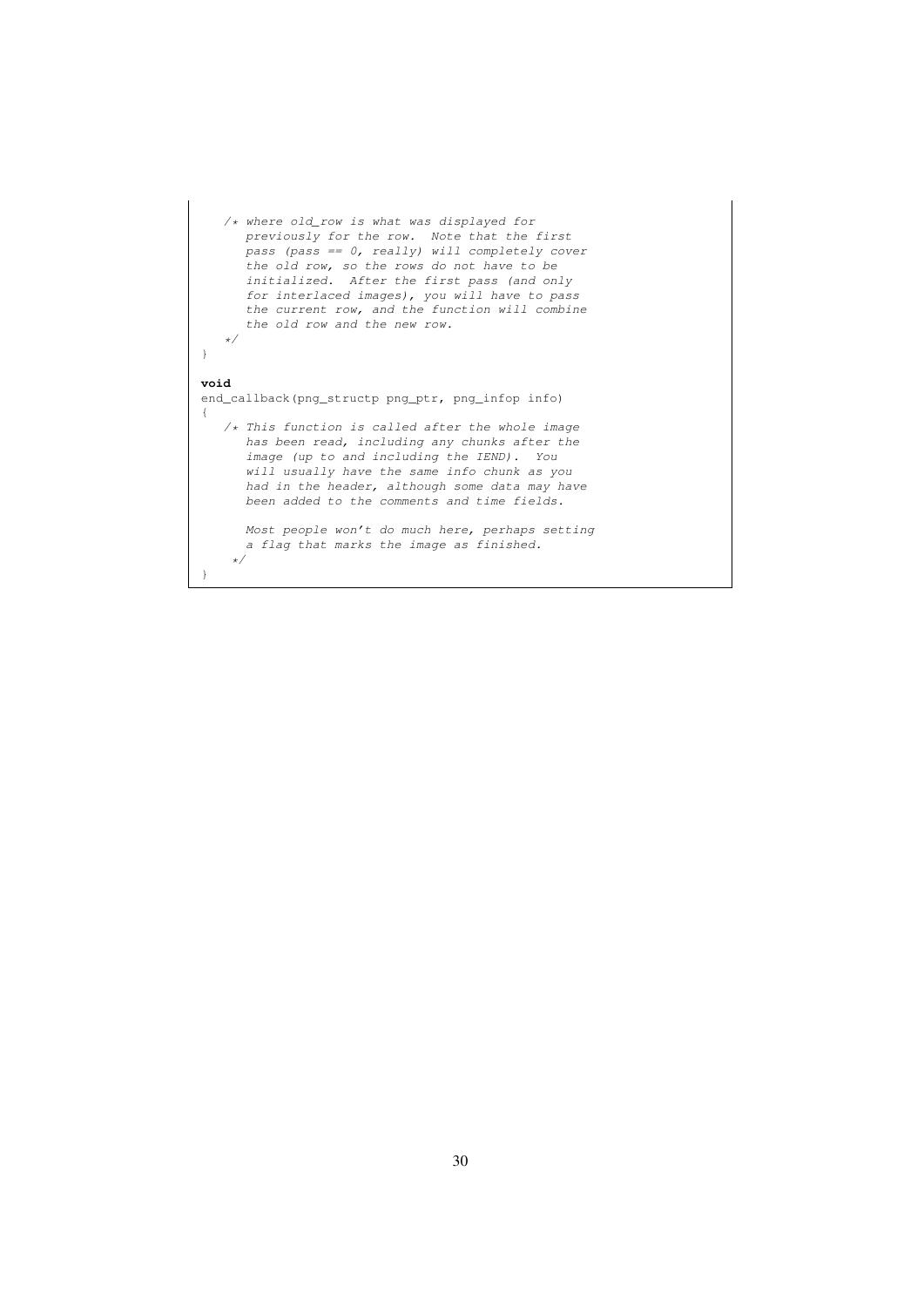## IV. Writing

Much of this is very similar to reading. However, everything of importance is repeated here, so you won't have to constantly look back up in the reading section to understand writing.

#### 4.1 Setup

You will want to do the I/O initialization before you get into libpng, so if it doesn't work, you don't have anything to undo. If you are not using the standard I/O functions, you will need to replace them with custom writing functions. See the discussion under Customizing libpng.

```
FILE *fp = fopen(file_name, "wb");if (!fp)
{
   return (ERROR);
}
```
Next, png\_struct and png\_info need to be allocated and initialized. As these can be both relatively large, you may not want to store these on the stack, unless you have stack space to spare. Of course, you will want to check if they return NULL. If you are also reading, you won't want to name your read structure and your write structure both "png\_ptr"; you can call them anything you like, such as "read\_ptr" and "write\_ptr". Look at pngtest.c, for example.

```
png_structp png_ptr = png_create_write_struct
     - This the set of the set of the set of the set of the set of the set of the set of the set of the set of the set of the set of the set of the set of the set of the set of the set of the set of the set of the set of the se
      user_error_fn, user_warning_fn);
if (!png_ptr)
    return (ERROR);
png_infop info_ptr = png_create_info_struct(png_ptr);
if (!info_ptr)
{
    png_destroy_write_struct(&png_ptr,
        (png_infopp)NULL);
     return (ERROR);
}
```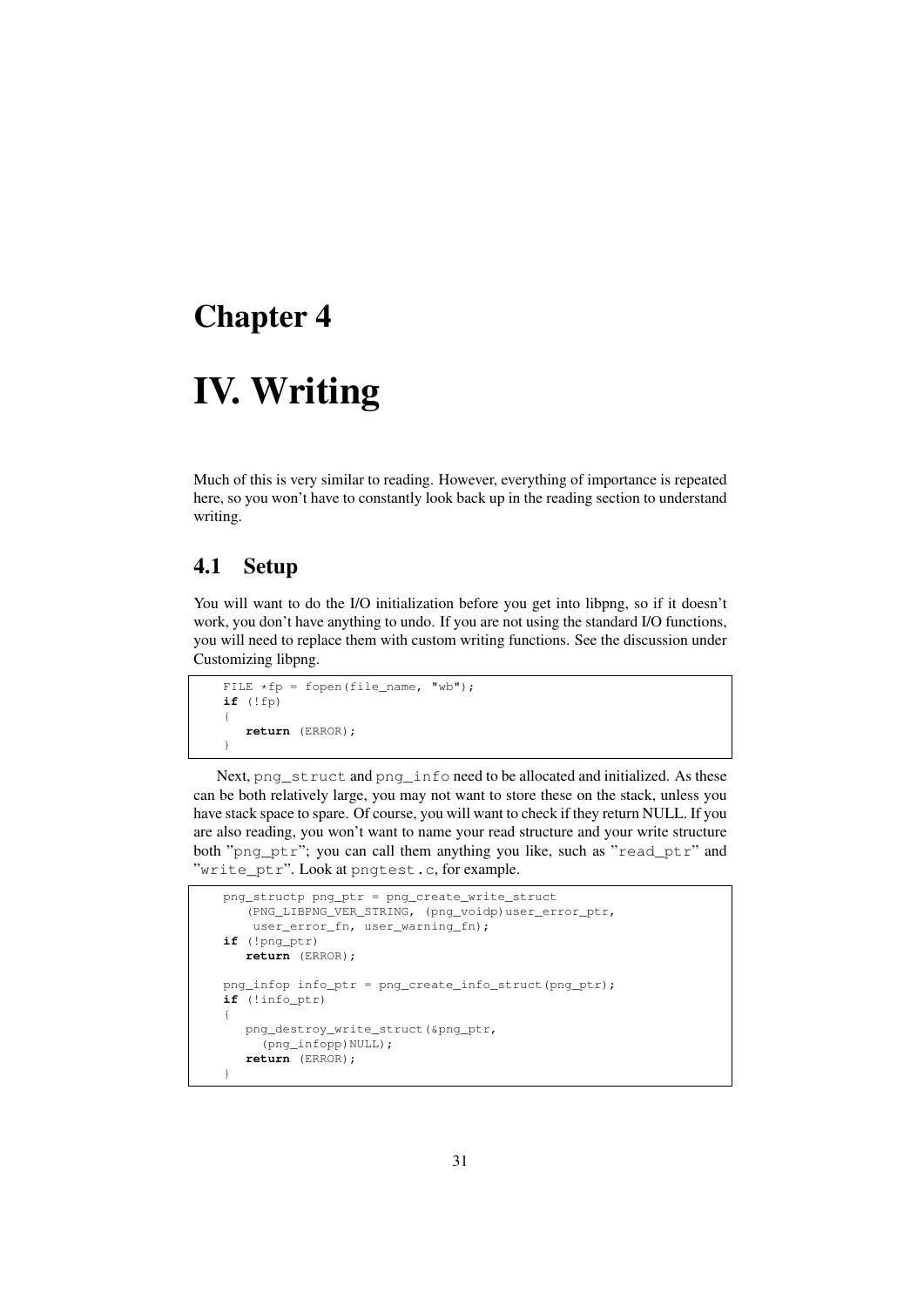If you want to use your own memory allocation routines, define PNG\_USER\_MEM\_SUPPORTED and use png\_create\_write\_struct\_2() instead of png\_create\_write\_struct  $()$ :

```
png_structp png_ptr = png_create_write_struct_2
   (PNG_LIBPNG_VER_STRING, (png_voidp)user_error_ptr,
   user_error_fn, user_warning_fn, (png_voidp)
    user_mem_ptr, user_malloc_fn, user_free_fn);
```
After you have these structures, you will need to set up the error handling. When libpng encounters an error, it expects to longjmp() back to your routine. Therefore, you will need to call set jmp() and pass the png\_jmpbuf(png\_ptr). If you write the file from different routines, you will need to update the png\_jmpbuf (png\_ptr) every time you enter a new routine that will call a  $png_*$  () function. See your documentation of setjmp/longjmp for your compiler for more information on setjmp/longjmp. See the discussion on libpng error handling in the Customizing Libpng section below for more information on the libpng error handling.

```
if (setjmp(png_jmpbuf(png_ptr)))
{
   png_destroy_write_struct(&png_ptr, &info_ptr);
   fclose(fp);
   return (ERROR);
}
...
return;
```
If you would rather avoid the complexity of setjmp/longjmp issues, you can compile libpng with PNG\_SETJMP\_NOT\_SUPPORTED, in which case errors will result in a call to PNG\_ABORT() which defaults to abort().

Now you need to set up the output code. The default for libpng is to use the C function fwrite(). If you use this, you will need to pass a valid FILE  $*$  in the function png\_init\_io(). Be sure that the file is opened in binary mode. Again, if you wish to handle writing data in another way, see the discussion on libpng I/O handling in the Customizing Libpng section below.

```
png_init_io(png_ptr, fp);
```
If you are embedding your PNG into a datastream such as MNG, and don't want libpng to write the 8-byte signature, or if you have already written the signature in your application, use

```
png_set_sig_bytes(png_ptr, 8);
```
to inform libpng that it should not write a signature.

#### 4.2 Write callbacks

At this point, you can set up a callback function that will be called after each row has been written, which you can use to control a progress meter or the like. It's demonstrated in pngtest.c. You must supply a function

```
void write_row_callback(png_ptr, png_uint_32 row,
  int pass);
{
  /* put your code here */
}
```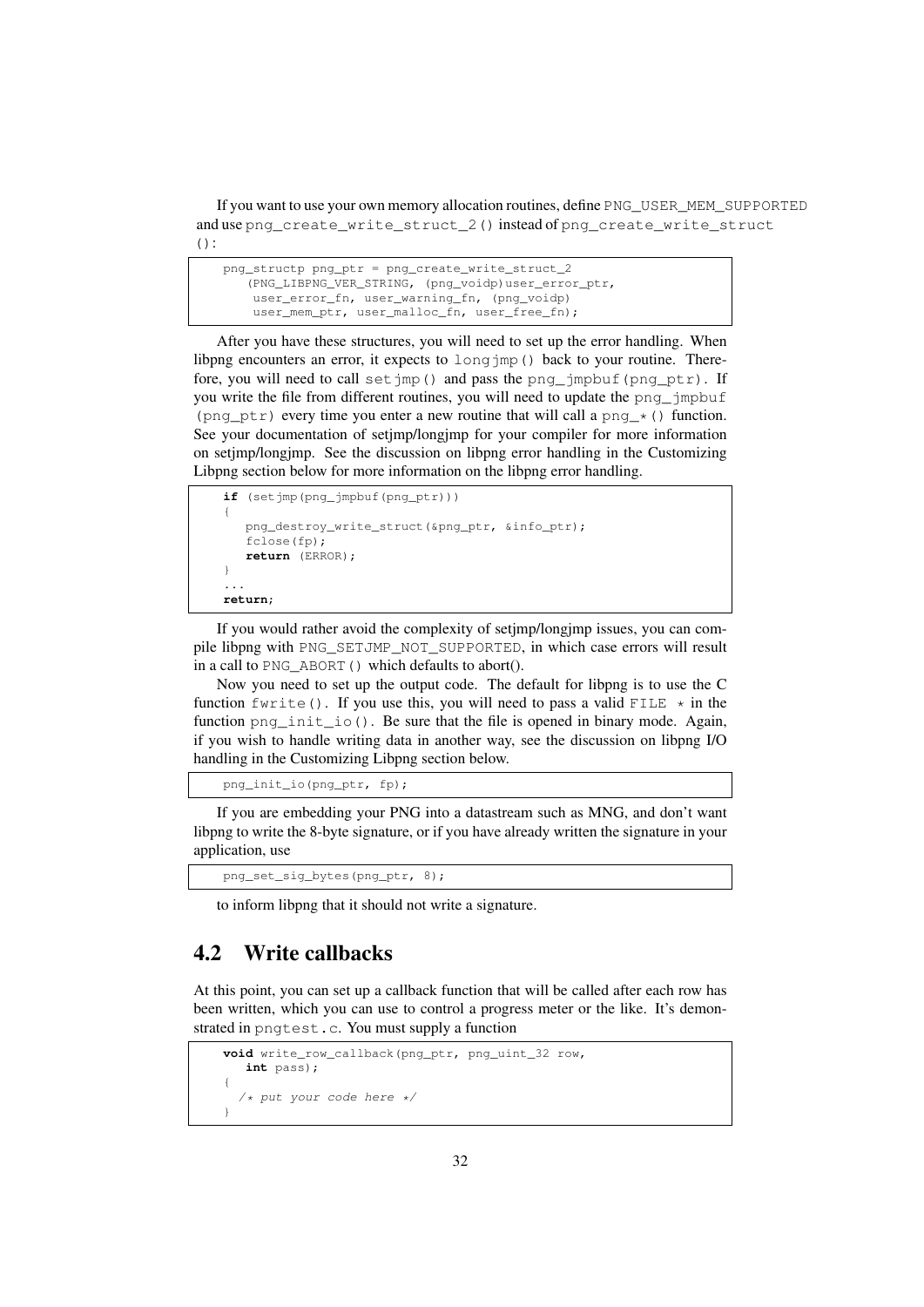(You can give it another name that you like instead of "write\_row\_callback ")

To inform libpng about your function, use

png\_set\_write\_status\_fn(png\_ptr, write\_row\_callback);

You now have the option of modifying how the compression library will run. The following functions are mainly for testing, but may be useful in some cases, like if you need to write PNG files extremely fast and are willing to give up some compression, or if you want to get the maximum possible compression at the expense of slower writing. If you have no special needs in this area, let the library do what it wants by not calling this function at all, as it has been tuned to deliver a good speed/compression ratio. The second parameter to png\_set\_filter() is the filter method, for which the only valid values are 0 (as of the July 1999 PNG specification, version 1.2) or 64 (if you are writing a PNG datastream that is to be embedded in a MNG datastream). The third parameter is a flag that indicates which filter type(s) are to be tested for each scanline. See the PNG specification for details on the specific filter types.

```
/* turn on or off filtering, and/or choose
   specific filters. You can use either a single
   PNG_FILTER_VALUE_NAME or the bitwise OR of one
   or more PNG_FILTER_NAME masks. */
png_set_filter(png_ptr, 0,
   PNG_FILTER_NONE | PNG_FILTER_VALUE_NONE |
   PNG_FILTER_SUB | PNG_FILTER_VALUE_SUB |
  PNG_FILTER_UP | PNG_FILTER_VALUE_UP
   PNG_FILTER_AVG | PNG_FILTER_VALUE_AVG |
   PNG_FILTER_PAETH | PNG_FILTER_VALUE_PAETH|
   PNG_ALL_FILTERS);
```
If an application wants to start and stop using particular filters during compression, it should start out with all of the filters (to ensure that the previous row of pixels will be stored in case it's needed later), and then add and remove them after the start of compression.

If you are writing a PNG datastream that is to be embedded in a MNG datastream, the second parameter can be either 0 or 64.

The png\_set\_compression\_\*() functions interface to the zlib compression library, and should mostly be ignored unless you really know what you are doing. The only generally useful call is png\_set\_compression\_level() which changes how much time zlib spends on trying to compress the image data. See the Compression Library (zlib.h and algorithm.txt, distributed with zlib) for details on the compression levels.

```
/* set the zlib compression level */
   png_set_compression_level(png_ptr,
        Z_BEST_COMPRESSION);
   /* set other zlib parameters */
   png_set_compression_mem_level(png_ptr, 8);
   png_set_compression_strategy(png_ptr,
       Z_DEFAULT_STRATEGY);
   png_set_compression_window_bits(png_ptr, 15);
   png_set_compression_method(png_ptr, 8);
   png_set_compression_buffer_size(png_ptr, 8192)
extern PNG_EXPORT(void,png_set_zbuf_size)
```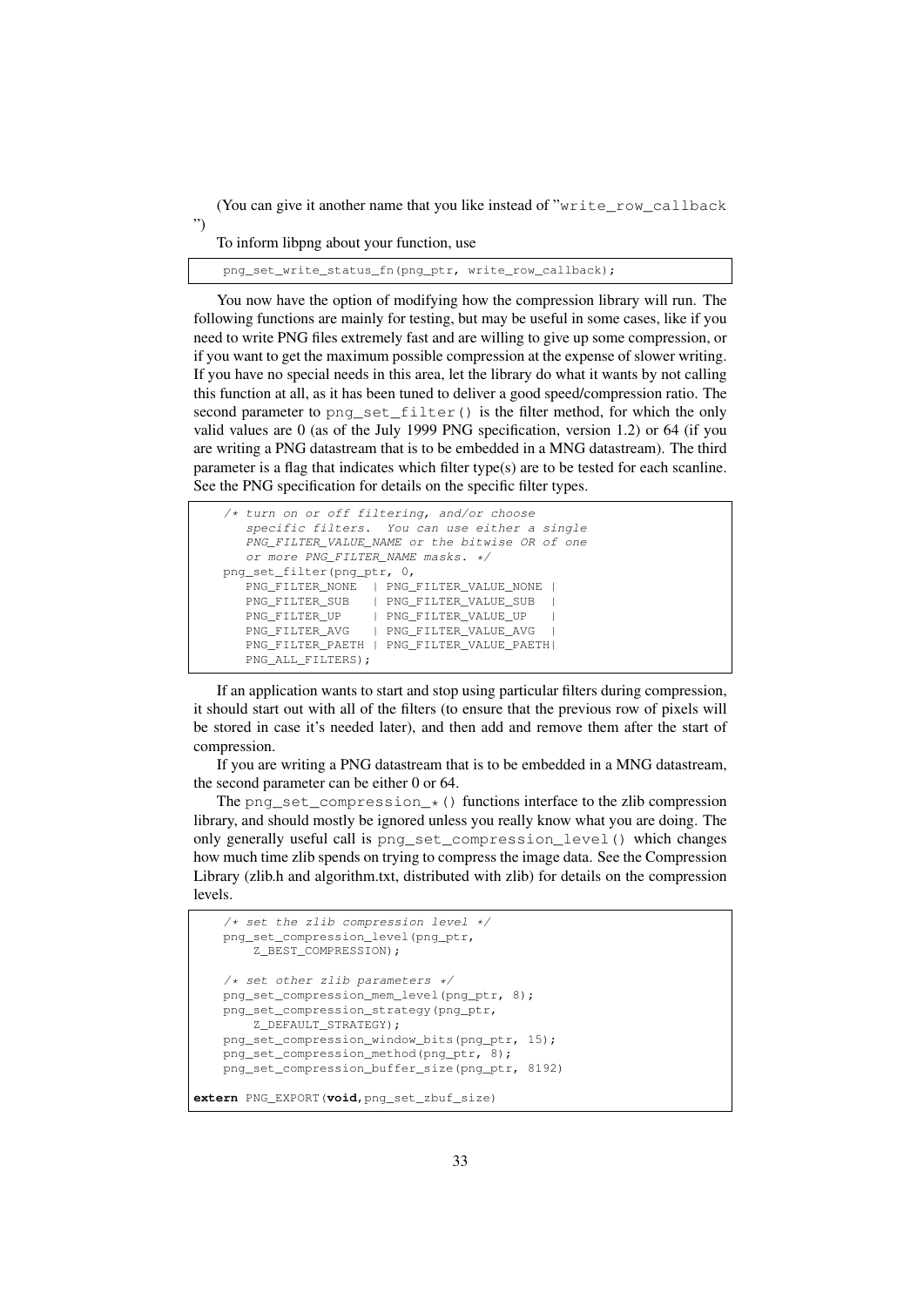### 4.3 Setting the contents of info for output

You now need to fill in the png\_info structure with all the data you wish to write before the actual image. Note that the only thing you are allowed to write after the image is the text chunks and the time chunk (as of PNG Specification 1.2, anyway). See png\_write\_end() and the latest PNG specification for more information on that. If you wish to write them before the image, fill them in now, and flag that data as being valid. If you want to wait until after the data, don't fill them until png\_write\_end (). For all the fields in png\_info and their data types, see png.h. For explanations of what the fields contain, see the PNG specification.

Some of the more important parts of the png info are:

|                             | png_set_IHDR(png_ptr, info_ptr, width, height,<br>bit_depth, color_type, interlace_type, |
|-----------------------------|------------------------------------------------------------------------------------------|
|                             | compression_type, filter_method)                                                         |
| width                       | - holds the width of the image                                                           |
|                             |                                                                                          |
| height                      | in pixels (up to 2^31).<br>- holds the height of the image                               |
|                             |                                                                                          |
|                             | in pixels (up to 2^31).                                                                  |
| bit_depth                   | - holds the bit depth of one of the                                                      |
|                             | image channels.                                                                          |
|                             | (valid values are 1, 2, 4, 8, 16                                                         |
|                             | and depend also on the                                                                   |
|                             | color_type. See also significant                                                         |
|                             | bits (sBIT) below).                                                                      |
| color_type                  | - describes which color/alpha                                                            |
|                             | channels are present.                                                                    |
|                             | PNG COLOR TYPE GRAY                                                                      |
|                             | (bit depths 1, 2, 4, 8, 16)                                                              |
|                             | PNG_COLOR_TYPE_GRAY_ALPHA                                                                |
|                             | (bit depths $8, 16$ )                                                                    |
|                             | PNG_COLOR_TYPE_PALETTE                                                                   |
|                             | (bit depths $1, 2, 4, 8$ )                                                               |
|                             | PNG_COLOR_TYPE_RGB                                                                       |
|                             | $(bit_{defths} 8, 16)$                                                                   |
|                             | PNG_COLOR_TYPE_RGB_ALPHA                                                                 |
|                             | $(bit_{defths} 8, 16)$                                                                   |
|                             | PNG_COLOR_MASK_PALETTE                                                                   |
|                             | PNG_COLOR_MASK_COLOR                                                                     |
|                             | PNG_COLOR_MASK_ALPHA                                                                     |
|                             | interlace_type - PNG_INTERLACE_NONE or                                                   |
|                             | PNG_INTERLACE_ADAM7                                                                      |
| compression_type - (must be |                                                                                          |
|                             | PNG_COMPRESSION_TYPE_DEFAULT)                                                            |
|                             | filter_method - (must be PNG_FILTER_TYPE_DEFAULT                                         |
|                             | or, if you are writing a PNG to                                                          |
|                             | be embedded in a MNG datastream,                                                         |
|                             | can also be                                                                              |
|                             | PNG_INTRAPIXEL_DIFFERENCING)                                                             |
|                             |                                                                                          |

If you call png\_set\_IHDR(), the call must appear before any of the other png\_set  $\star$  () functions, because they might require access to some of the IHDR settings. The remaining png\_set\_\*() functions can be called in any order.

If you wish, you can reset the compression\_type, interlace\_type, or filter method later by calling png\_set\_IHDR() again; if you do this, the width, height, bit\_depth, and color\_type must be the same in each call.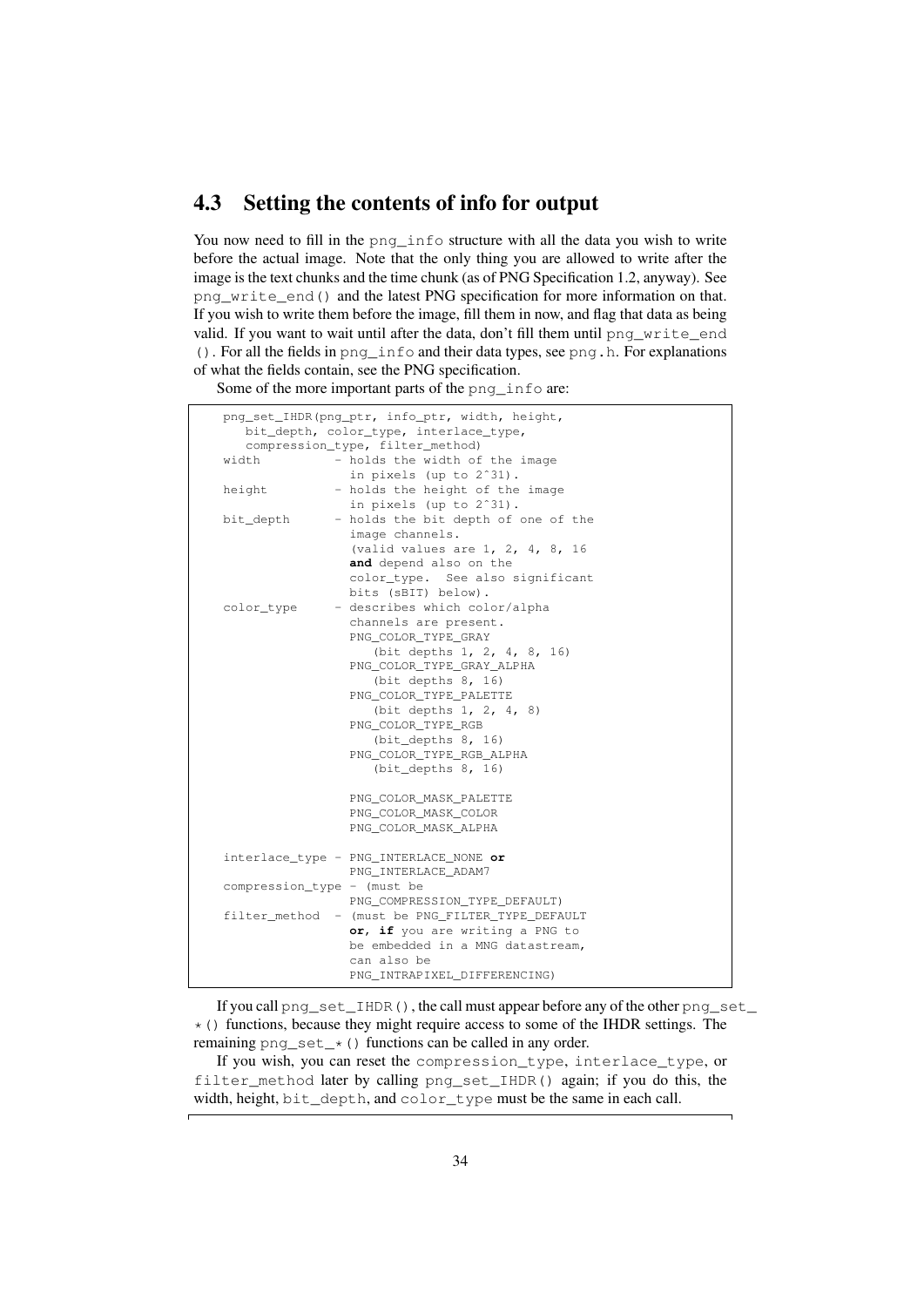```
png_set_PLTE(png_ptr, info_ptr, palette,
  num_palette);
palette - the palette for the file
                (array of png_color)
num_palette - number of entries in the palette
png_set_gAMA(png_ptr, info_ptr, gamma);
gamma - the gamma the image was created
                at (PNG_INFO_gAMA)
png_set_sRGB(png_ptr, info_ptr, srgb_intent);
srgb_intent - the rendering intent
                 (PNG_INFO_sRGB) The presence of
                 the sRGB chunk means that the pixel
                 data is in the sRGB color space.
                 This chunk also implies specific
                values of gAMA and cHRM. Rendering
                intent is the CSS-1 property that
                has been defined by the International
                Color Consortium
                 (http://www.color.org).
                 It can be one of
                 PNG_sRGB_INTENT_SATURATION,
                 PNG_sRGB_INTENT_PERCEPTUAL,
                 PNG_sRGB_INTENT_ABSOLUTE, or
                 PNG_sRGB_INTENT_RELATIVE.
png_set_sRGB_gAMA_and_cHRM(png_ptr, info_ptr,
  srgb_intent);
srgb_intent - the rendering intent
                 (PNG_INFO_sRGB) The presence of the
                 sRGB chunk means that the pixel
                 data is in the sRGB color space.
                 This function also causes gAMA and
                cHRM chunks with the specific values
                 that are consistent with sRGB to be
                written.
png_set_iCCP(png_ptr, info_ptr, name, compression_type,
                profile, proflen);
name - The profile name.<br>
compression - The compression t
               - The compression type; always
                 PNG_COMPRESSION_TYPE_BASE for PNG 1.0.
                  You may give NULL to this argument to
                 ignore it.
profile - International Color Consortium color
                 profile data. May contain NULs.
proflen - length of profile data in bytes.
png_set_sBIT(png_ptr, info_ptr, sig_bit);
sig_bit - the number of significant bits for
                (PNG_INFO_sBIT) each of the gray, red,
                 green, and blue channels, whichever are
                appropriate for the given color type
                 (png_color_16)
png_set_tRNS(png_ptr, info_ptr, trans_alpha,
  num_trans, trans_color);
trans_alpha - array of alpha (transparency)
                entries for palette (PNG_INFO_tRNS)
trans_color - graylevel or color sample values
```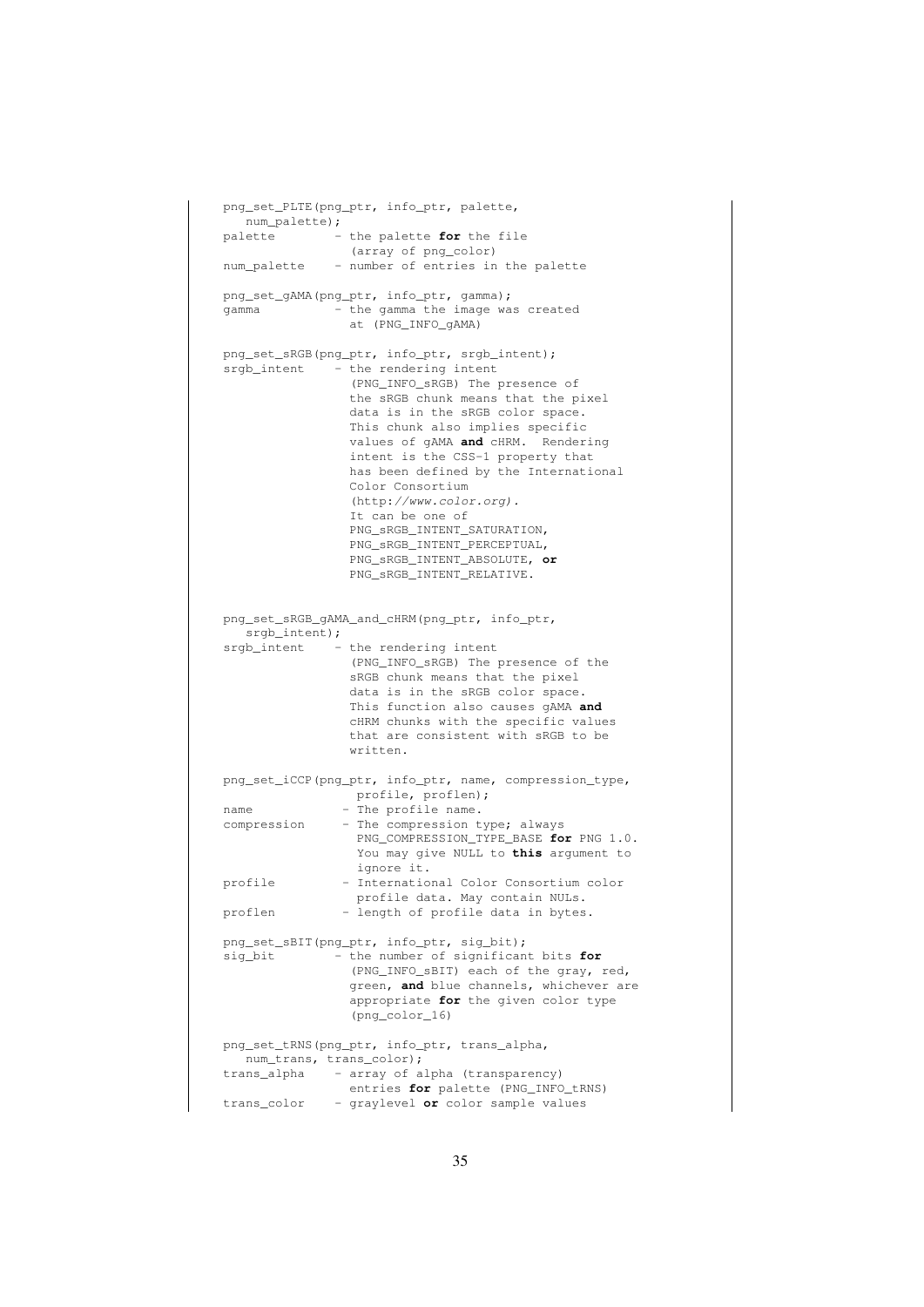```
(in order red, green, blue) of the
                single transparent color for
                non-paletted images (PNG_INFO_tRNS)
num_trans - number of transparent entries
                (PNG_INFO_tRNS)
png_set_hIST(png_ptr, info_ptr, hist);
               (PNG_INFO_hIST)
hist - histogram of palette (array of
                png_uint_16)
png_set_tIME(png_ptr, info_ptr, mod_time);
mod_time - time image was last modified
                (PNG_VALID_tIME)
png_set_bKGD(png_ptr, info_ptr, background);
background - background color (PNG_VALID_bKGD)
png_set_text(png_ptr, info_ptr, text_ptr, num_text);
text_ptr - array of png_text holding image
                comments
text_ptr[i].compression - type of compression used
            on "text" PNG_TEXT_COMPRESSION_NONE
                      PNG_TEXT_COMPRESSION_zTXt
                      PNG_ITXT_COMPRESSION_NONE
                      PNG_ITXT_COMPRESSION_zTXt
text_ptr[i].key - keyword for comment. Must contain
            1-79 characters.
text_ptr[i].text - text comments for current
                   keyword. Can be NULL or empty.
text_ptr[i].text_length - length of text string,
            after decompression, 0 for iTXt
text_ptr[i].itxt_length - length of itxt string,
            after decompression, 0 for tEXt/zTXt
text_ptr[i].lang - language of comment (NULL or
                    empty for unknown).
text_ptr[i].translated_keyword - keyword in UTF-8 (NULL
                    or empty for unknown).
Note that the itxt_length, lang, and lang_key
members of the text_ptr structure only exist
when the library is built with iTXt chunk support.
num_text - number of comments
png_set_sPLT(png_ptr, info_ptr, &palette_ptr,
  num spalettes);
palette_ptr - array of png_sPLT_struct structures
                to be added to the list of palettes
                in the info structure.
num_spalettes - number of palette structures to be
                added.
png_set_oFFs(png_ptr, info_ptr, offset_x, offset_y,
    unit_type);
offset_x - positive offset from the left
                edge of the screen
offset_y - positive offset from the top
                edge of the screen
unit_type - PNG_OFFSET_PIXEL, PNG_OFFSET_MICROMETER
png_set_pHYs(png_ptr, info_ptr, res_x, res_y,
    unit_type);
```
#### 36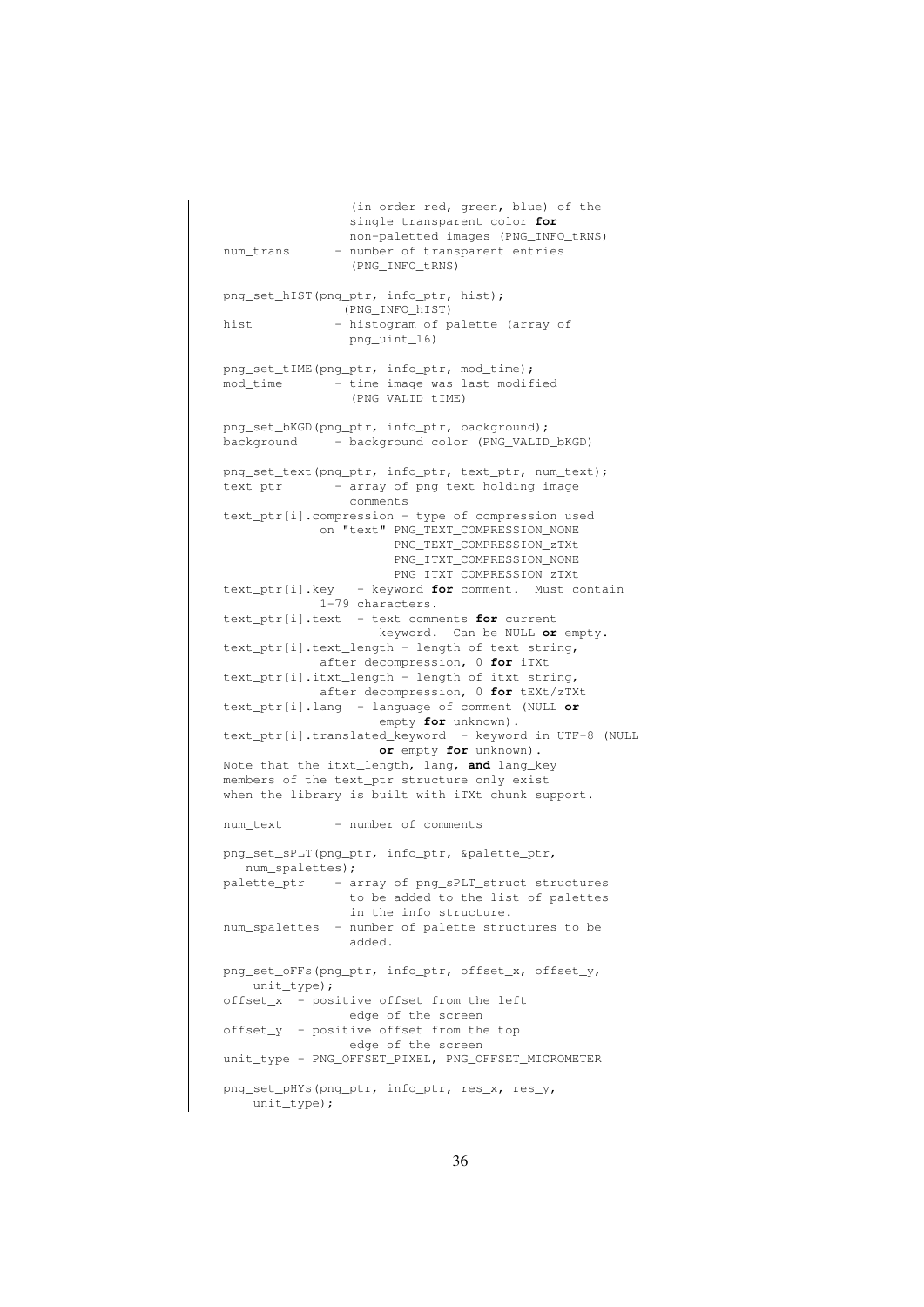```
res_x - pixels/unit physical resolution
            in x direction
res_y - pixels/unit physical resolution
             in y direction
unit_type - PNG_RESOLUTION_UNKNOWN,
            PNG_RESOLUTION_METER
png_set_sCAL(png_ptr, info_ptr, unit, width, height)
unit - physical scale units (an integer)
width - width of a pixel in physical scale units
height - height of a pixel in physical scale units
            (width and height are doubles)
png_set_sCAL_s(png_ptr, info_ptr, unit, width, height)
unit - physical scale units (an integer)
width - width of a pixel in physical scale units
height - height of a pixel in physical scale units
           (width and height are strings like "2.54")
png_set_unknown_chunks(png_ptr, info_ptr, &unknowns,
num_unknowns)
                 - array of png_unknown_chunk
                  structures holding unknown chunks
unknowns[i].name - name of unknown chunk
unknowns[i].data - data of unknown chunk
unknowns[i].size - size of unknown chunk's data
unknowns[i].location - position to write chunk in file
                     0: do not write chunk
                      PNG_HAVE_IHDR: before PLTE
                      PNG_HAVE_PLTE: before IDAT
                      PNG_AFTER_IDAT: after IDAT
```
The "location" member is set automatically according to what part of the output file has already been written. You can change its value after calling png\_set\_unknown\_chunks () as demonstrated in pngtest.c. Within each of the "locations", the chunks are sequenced according to their position in the structure (that is, the value of "i", which is the order in which the chunk was either read from the input file or defined with png\_set\_unknown\_chunks).

A quick word about text and num\_text. text is an array of pnq\_text structures. num text is the number of valid structures in the array. Each png text structure holds a language code, a keyword, a text value, and a compression type.

The compression types have the same valid numbers as the compression types of the image data. Currently, the only valid number is zero. However, you can store text either compressed or uncompressed, unlike images, which always have to be compressed. So if you don't want the text compressed, set the compression type to PNG\_TEXT\_COMPRESSION\_NONE. Because tEXt and zTXt chunks don't have a language field, if you specify PNG\_TEXT\_COMPRESSION\_NONE or PNG\_TEXT\_COMPRESSION\_zTXt any language code or translated keyword will not be written out.

Until text gets around 1000 bytes, it is not worth compressing it. After the text has been written out to the file, the compression type is set to PNG\_TEXT\_COMPRESSION\_NONE\_WR or PNG\_TEXT\_COMPRESSION\_zTXt\_WR, so that it isn't written out again at the end (in case you are calling png\_write\_end() with the same struct.

The keywords that are given in the PNG Specification are:

| Title  | Short (one line) title or |  |
|--------|---------------------------|--|
|        | caption for image         |  |
| Author | Name of image's creator   |  |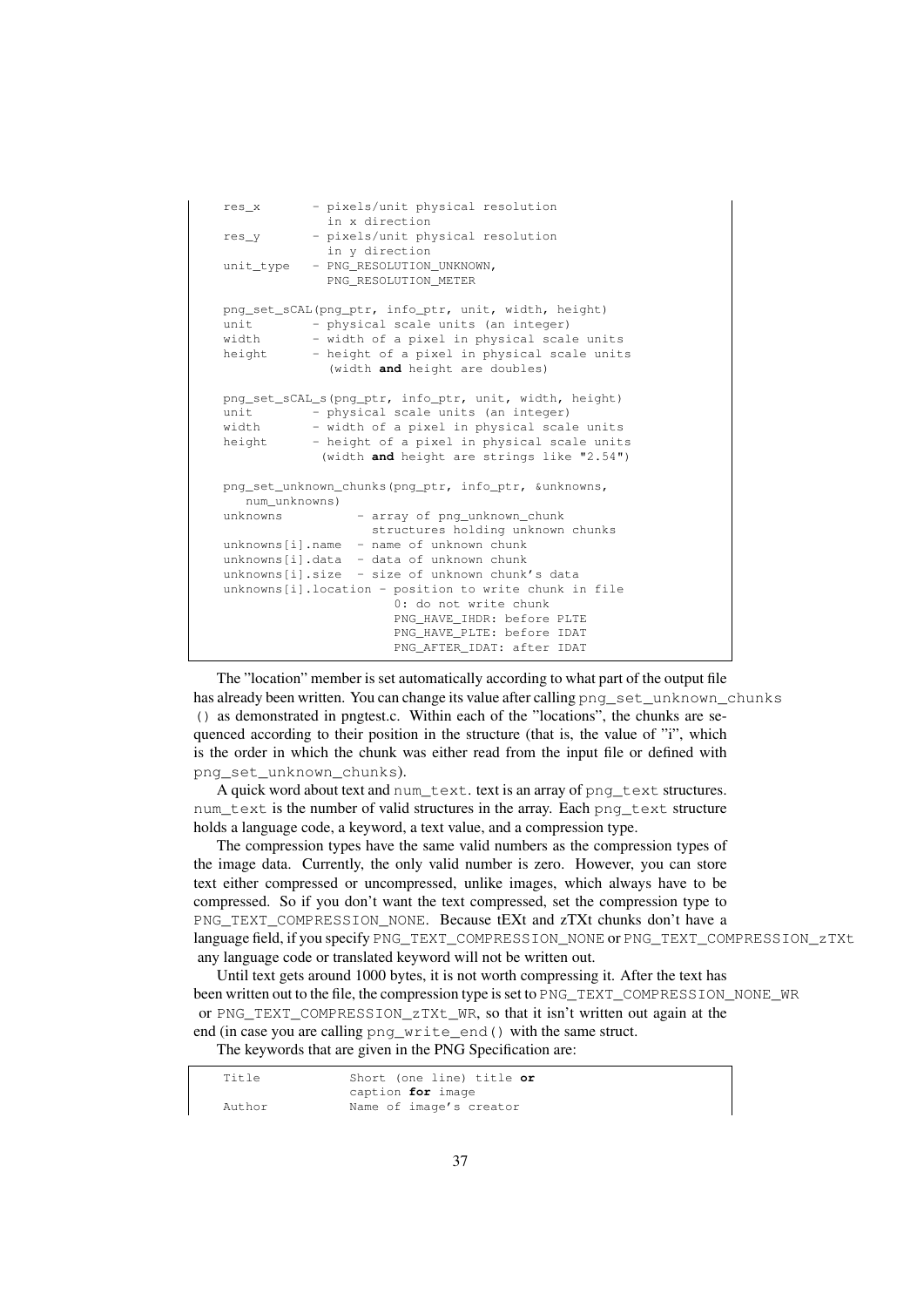```
Description Description of image (possibly long)
Copyright Copyright notice<br>Creation Time Time of original
                Time of original image creation
                (usually RFC 1123 format, see below)
Software Software used to create the image
Disclaimer Legal disclaimer
Warning Warning of nature of content
Source Device used to create the image
Comment Miscellaneous comment; conversion
                from other image format
```
The keyword-text pairs work like this. Keywords should be short simple descriptions of what the comment is about. Some typical keywords are found in the PNG specification, as is some recommendations on keywords. You can repeat keywords in a file. You can even write some text before the image and some after. For example, you may want to put a description of the image before the image, but leave the disclaimer until after, so viewers working over modem connections don't have to wait for the disclaimer to go over the modem before they start seeing the image. Finally, keywords should be full words, not abbreviations. Keywords and text are in the ISO 8859-1 (Latin-1) character set (a superset of regular ASCII) and can not contain NUL characters, and should not contain control or other unprintable characters. To make the comments widely readable, stick with basic ASCII, and avoid machine specific character set extensions like the IBM-PC character set. The keyword must be present, but you can leave off the text string on non-compressed pairs. Compressed pairs must have a text string, as only the text string is compressed anyway, so the compression would be meaningless.

PNG supports modification time via the png\_time structure. Two conversion routines are provided, png\_convert\_from\_time\_t() for time\_t and png\_convert\_from\_struct\_tm () for **struct** tm. The time\_t routine uses gmtime(). You don't have to use either of these, but if you wish to fill in the png\_time structure directly, you should provide the time in universal time (GMT) if possible instead of your local time. Note that the year number is the full year (e.g. 1998, rather than 98 - PNG is year 2000 compliant!), and that months start with 1.

If you want to store the time of the original image creation, you should use a plain tEXt chunk with the "Creation Time" keyword. This is necessary because the "creation time" of a PNG image is somewhat vague, depending on whether you mean the PNG file, the time the image was created in a non-PNG format, a still photo from which the image was scanned, or possibly the subject matter itself. In order to facilitate machine-readable dates, it is recommended that the "Creation Time" tEXt chunk use RFC 1123 format dates (e.g. "22 May 1997 18:07:10 GMT"), although this isn't a requirement. Unlike the tIME chunk, the "Creation Time" tEXt chunk is not expected to be automatically changed by the software. To facilitate the use of RFC 1123 dates, a function png\_convert\_to\_rfc1123(png\_timep) is provided to convert from PNG time to an RFC 1123 format string.

#### 4.4 Writing unknown chunks

You can use the png\_set\_unknown\_chunks function to queue up chunks for writing. You give it a chunk name, raw data, and a size; that's all there is to it. The chunks will be written by the next following png\_write\_info\_before\_PLTE , png\_write\_info, or png\_write\_end function. Any chunks previously read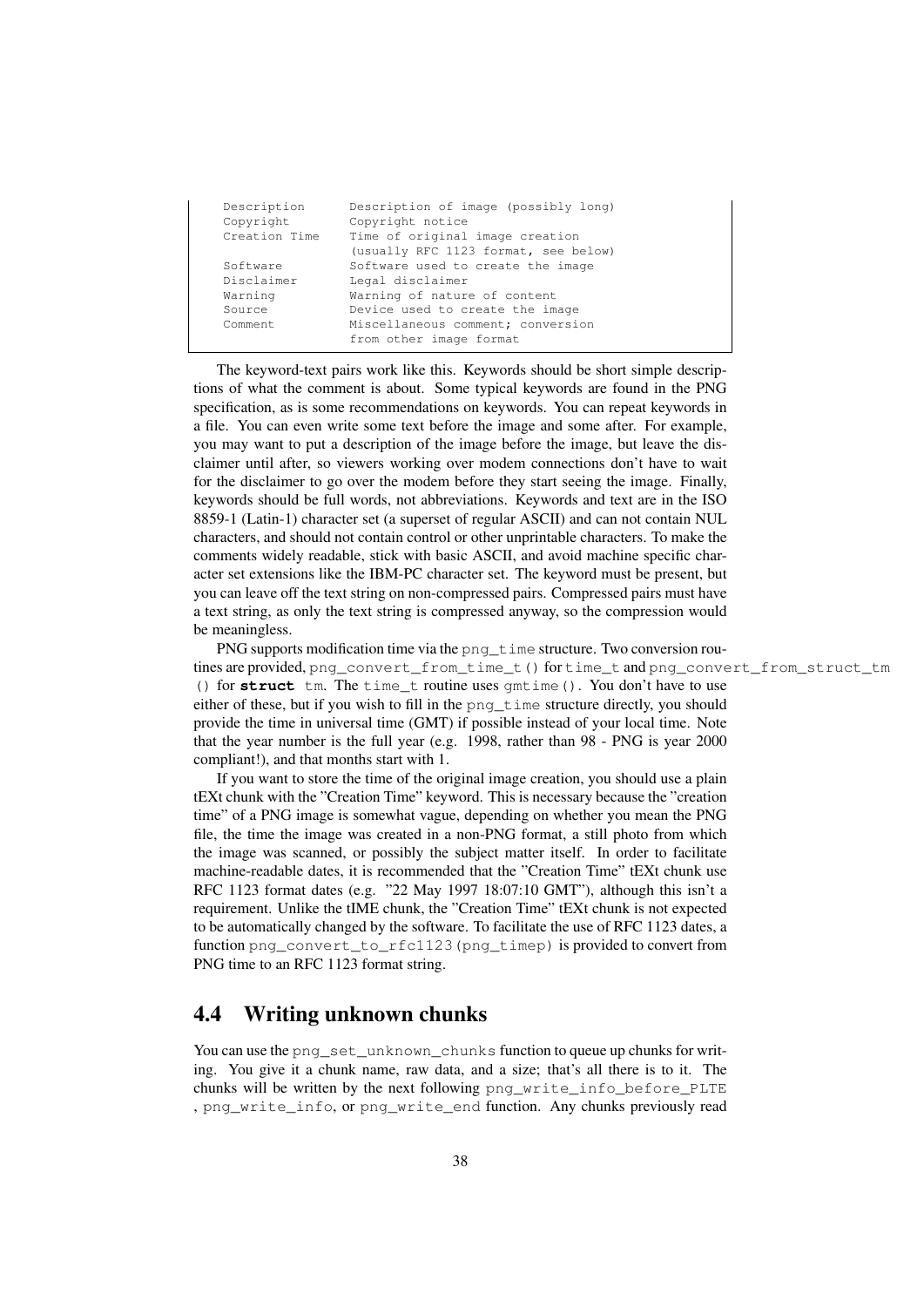into the info structure's unknown-chunk list will also be written out in a sequence that satisfies the PNG specification's ordering rules.

#### 4.5 The high-level write interface

At this point there are two ways to proceed; through the high-level write interface, or through a sequence of low-level write operations. You can use the high-level interface if your image data is present in the info structure. All defined output transformations are permitted, enabled by the following masks.

```
PNG_TRANSFORM_IDENTITY No transformation
PNG_TRANSFORM_PACKING Pack 1, 2 and 4-bit samples
PNG_TRANSFORM_PACKSWAP Change order of packed
                          pixels to LSB first
PNG_TRANSFORM_INVERT_MONO Invert monochrome images
PNG TRANSFORM SHIFT Normalize pixels to the
                          sBIT depth
PNG_TRANSFORM_BGR Flip RGB to BGR, RGBA
                          to BGRA
PNG_TRANSFORM_SWAP_ALPHA Flip RGBA to ARGB or GA
                          to AG
PNG_TRANSFORM_INVERT_ALPHA Change alpha from opacity
                          to transparency
PNG TRANSFORM SWAP ENDIAN Byte-swap 16-bit samples
PNG_TRANSFORM_STRIP_FILLER Strip out filler
                                bytes (deprecated).
PNG_TRANSFORM_STRIP_FILLER_BEFORE Strip out leading
                                filler bytes
PNG TRANSFORM STRIP FILLER AFTER Strip out trailing
                                filler bytes
```
If you have valid image data in the info structure (you can use png\_set\_rows() to put image data in the info structure), simply do this:

png\_write\_png(png\_ptr, info\_ptr, png\_transforms, NULL)

where png\_transforms is an integer containing the bitwise OR of some set of transformation flags. This call is equivalent to png\_write\_info(), followed the set of transformations indicated by the transform mask, then  $p \nvert p \rvert$  write\_image(), and finally png\_write\_end().

(The final parameter of this call is not yet used. Someday it might point to transformation parameters required by some future output transform.)

You must use png transforms and not call any png\_set\_transform() functions when you use png\_write\_png().

### 4.6 The low-level write interface

If you are going the low-level route instead, you are now ready to write all the file information up to the actual image data. You do this with a call to png\_write\_info  $()$ .

```
png_write_info(png_ptr, info_ptr);
```
Note that there is one transformation you may need to do before png\_write\_info (). In PNG files, the alpha channel in an image is the level of opacity. If your data is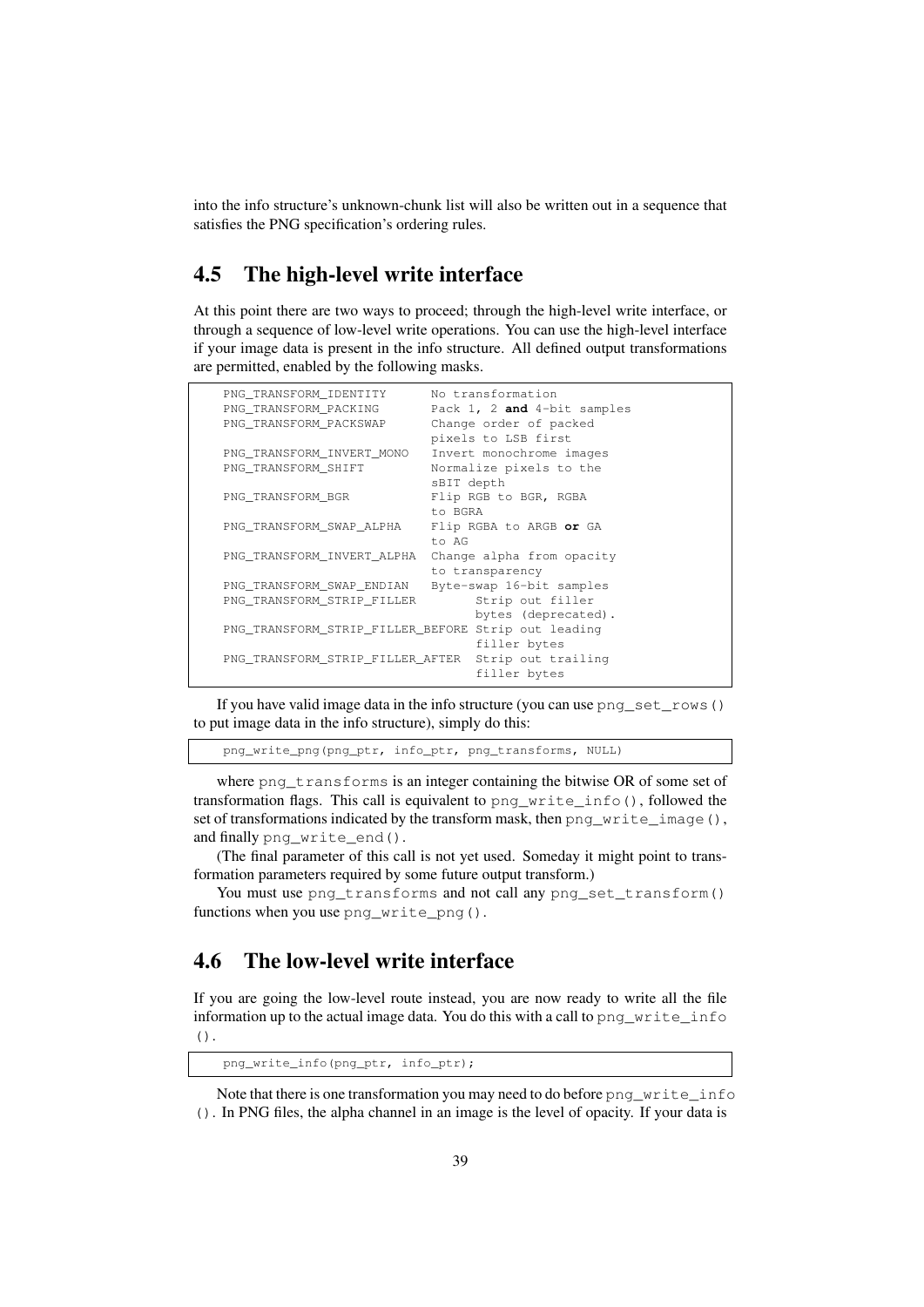supplied as a level of transparency, you can invert the alpha channel before you write it, so that 0 is fully transparent and 255 (in 8-bit or paletted images) or 65535 (in 16-bit images) is fully opaque, with

```
png_set_invert_alpha(png_ptr);
```
This must appear before png write info() instead of later with the other transformations because in the case of paletted images the tRNS chunk data has to be inverted before the tRNS chunk is written. If your image is not a paletted image, the tRNS data (which in such cases represents a single color to be rendered as transparent) won't need to be changed, and you can safely do this transformation after your png\_write\_info() call.

If you need to write a private chunk that you want to appear before the PLTE chunk when PLTE is present, you can write the PNG info in two steps, and insert code to write your own chunk between them:

```
png_write_info_before_PLTE(png_ptr, info_ptr);
png_set_unknown_chunks(png_ptr, info_ptr, ...);
png_write_info(png_ptr, info_ptr);
```
After you've written the file information, you can set up the library to handle any special transformations of the image data. The various ways to transform the data will be described in the order that they should occur. This is important, as some of these change the color type and/or bit depth of the data, and some others only work on certain color types and bit depths. Even though each transformation checks to see if it has data that it can do something with, you should make sure to only enable a transformation if it will be valid for the data. For example, don't swap red and blue on grayscale data.

PNG files store RGB pixels packed into 3 or 6 bytes. This code tells the library to strip input data that has 4 or 8 bytes per pixel down to 3 or 6 bytes (or strip 2 or 4-byte grayscale+filler data to 1 or 2 bytes per pixel).

```
png_set_filler(png_ptr, 0, PNG_FILLER_BEFORE);
```
where the 0 is unused, and the location is either PNG\_FILLER\_BEFORE or PNG\_FILLER\_AFTER , depending upon whether the filler byte in the pixel is stored XRGB or RGBX.

PNG files pack pixels of bit depths 1, 2, and 4 into bytes as small as they can, resulting in, for example, 8 pixels per byte for 1 bit files. If the data is supplied at 1 pixel per byte, use this code, which will correctly pack the pixels into a single byte:

```
png_set_packing(png_ptr);
```
PNG files reduce possible bit depths to 1, 2, 4, 8, and 16. If your data is of another bit depth, you can write an sBIT chunk into the file so that decoders can recover the original data if desired.

```
/* Set the true bit depth of the image data */
if (color_type & PNG_COLOR_MASK_COLOR)
{
    sig_bit.red = true_bit_depth;
    sig_bit.green = true_bit_depth;
    sig_bit.blue = true_bit_depth;
\lambdaelse
{
    sig_bit.gray = true_bit_depth;
}
if (color_type & PNG_COLOR_MASK_ALPHA)
```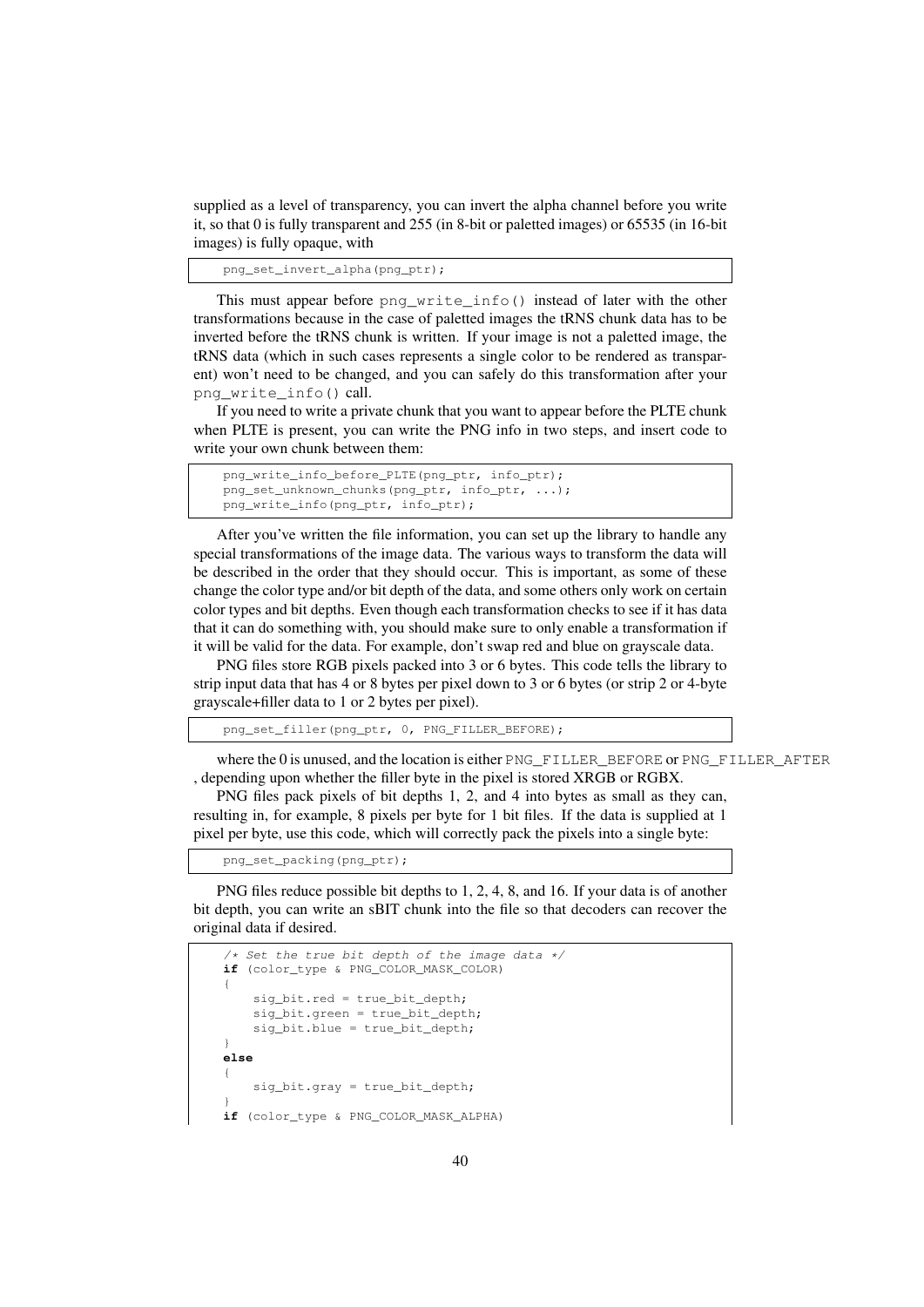```
{
    sig_bit.alpha = true_bit_depth;
}
png_set_sBIT(png_ptr, info_ptr, &sig_bit);
```
If the data is stored in the row buffer in a bit depth other than one supported by PNG (e.g. 3 bit data in the range 0-7 for a 4-bit PNG), this will scale the values to appear to be the correct bit depth as is required by PNG.

```
png_set_shift(png_ptr, &sig_bit);
```
PNG files store 16 bit pixels in network byte order (big-endian, ie. most significant bits first). This code would be used if they are supplied the other way (little-endian, i.e. least significant bits first, the way PCs store them):

```
if (bit depth > 8)
   png_set_swap(png_ptr);
```
If you are using packed-pixel images (1, 2, or 4 bits/pixel), and you need to change the order the pixels are packed into bytes, you can use:

```
if (bit_depth < 8)
  png_set_packswap(png_ptr);
```
PNG files store 3 color pixels in red, green, blue order. This code would be used if they are supplied as blue, green, red:

png\_set\_bgr(png\_ptr);

PNG files describe monochrome as black being zero and white being one. This code would be used if the pixels are supplied with this reversed (black being one and white being zero):

```
png_set_invert_mono(png_ptr);
```
Finally, you can write your own transformation function if none of the existing ones meets your needs. This is done by setting a callback with

```
png_set_write_user_transform_fn(png_ptr,
   write_transform_fn);
```
You must supply the function

```
void write_transform_fn(png_ptr ptr, row_info_ptr
   row_info, png_bytep data)
```
See pngtest.c for a working example. Your function will be called before any of the other transformations are processed.

You can also set up a pointer to a user structure for use by your callback function.

```
png_set_user_transform_info(png_ptr, user_ptr, 0, 0);
```
The user channels and user depth parameters of this function are ignored when writing; you can set them to zero as shown.

You can retrieve the pointer via the function png\_get\_user\_transform\_ptr (). For example:

```
voidp write_user_transform_ptr =
  png_get_user_transform_ptr(png_ptr);
```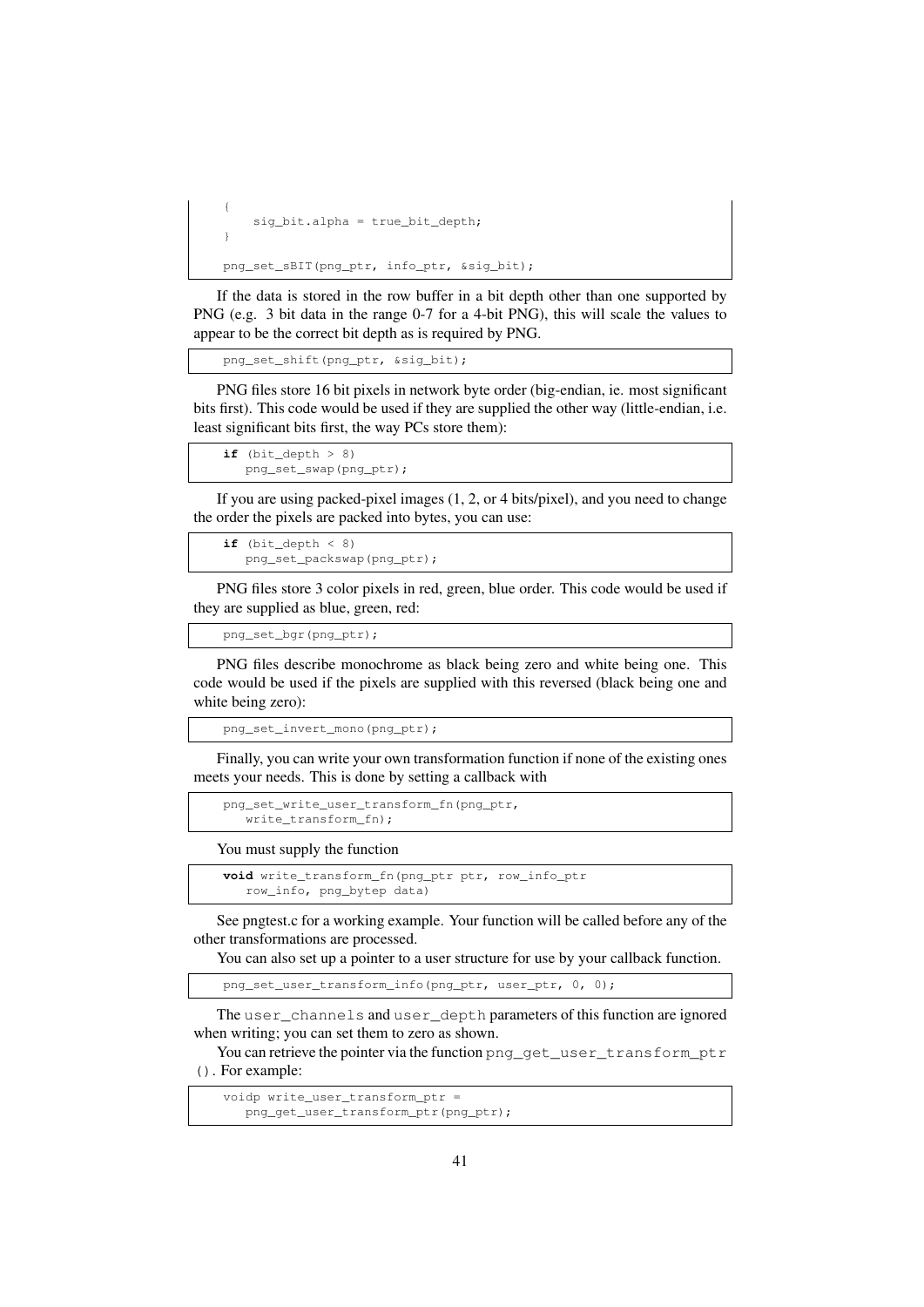It is possible to have libpng flush any pending output, either manually, or automatically after a certain number of lines have been written. To flush the output stream a single time call:

png\_write\_flush(png\_ptr);

and to have libpng flush the output stream periodically after a certain number of scanlines have been written, call:

```
png_set_flush(png_ptr, nrows);
```
Note that the distance between rows is from the last time png\_write\_flush() was called, or the first row of the image if it has never been called. So if you write 50 lines, and then png\_set\_flush 25, it will flush the output on the next scanline, and every 25 lines thereafter, unless png write flush() is called before 25 more lines have been written. If nrows is too small (less than about 10 lines for a 640 pixel wide RGB image) the image compression may decrease noticeably (although this may be acceptable for real-time applications). Infrequent flushing will only degrade the compression performance by a few percent over images that do not use flushing.

#### 4.7 Writing the image data

That's it for the transformations. Now you can write the image data. The simplest way to do this is in one function call. If you have the whole image in memory, you can just call png\_write\_image() and libpng will write the image. You will need to pass in an array of pointers to each row. This function automatically handles interlacing, so you don't need to call png\_set\_interlace\_handling() or call this function multiple times, or any of that other stuff necessary with png\_write\_rows().

```
png_write_image(png_ptr, row_pointers);
```
where row\_pointers is:

```
png_byte *row_pointers[height];
```
You can point to void or char or whatever you use for pixels.

If you don't want to write the whole image at once, you can use png\_write\_rows () instead. If the file is not interlaced, this is simple:

```
png_write_rows(png_ptr, row_pointers,
  number_of_rows);
```
row\_pointers is the same as in the png\_write\_image() call.

If you are just writing one row at a time, you can do this with a single row\_pointer instead of an array of row\_pointers:

```
png_bytep row_pointer = row;
png_write_row(png_ptr, row_pointer);
```
When the file is interlaced, things can get a good deal more complicated. The only currently (as of the PNG Specification version 1.2, dated July 1999) defined interlacing scheme for PNG files is the "Adam7" interlace scheme, that breaks down an image into seven smaller images of varying size. libpng will build these images for you, or you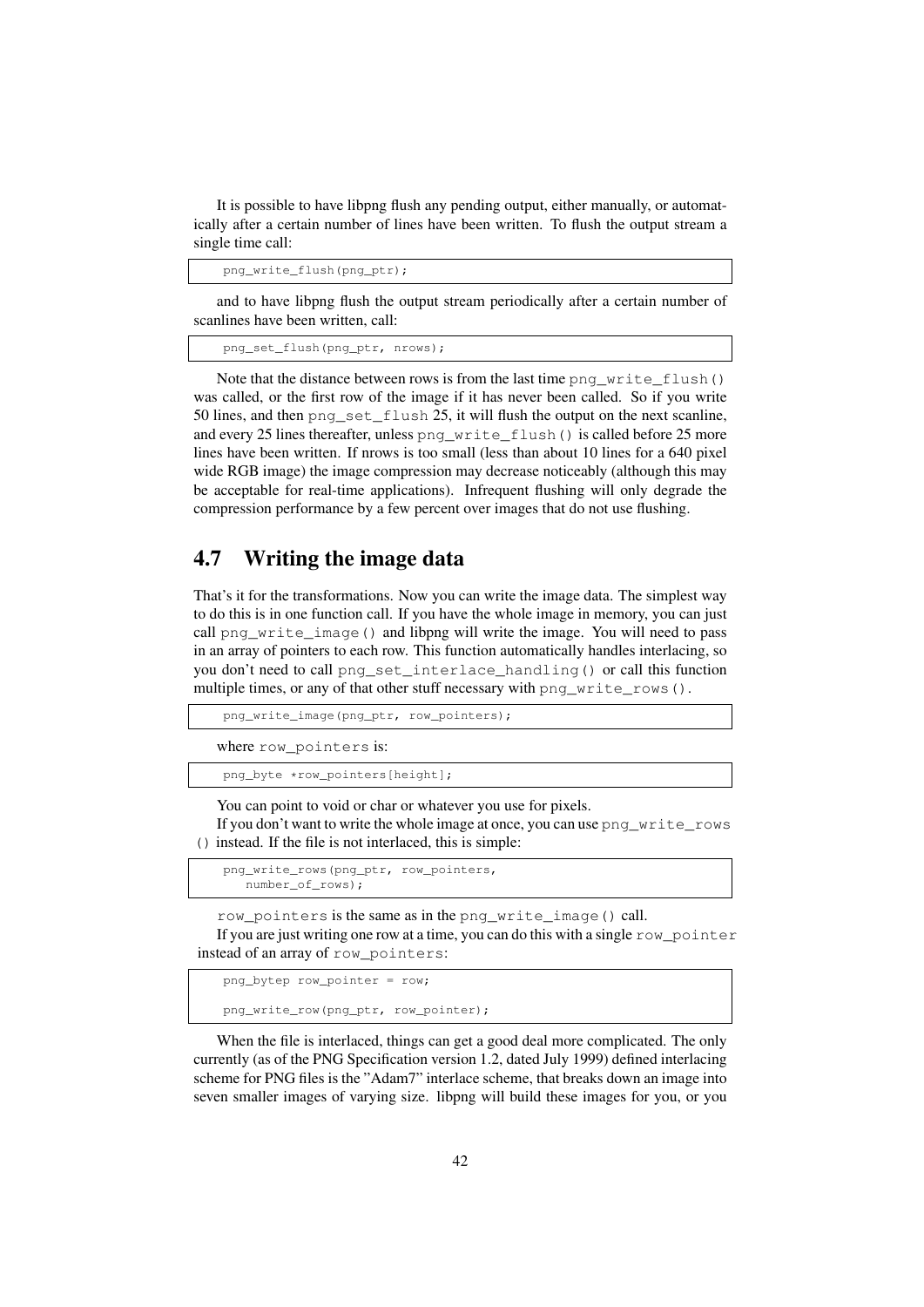can do them yourself. If you want to build them yourself, see the PNG specification for details of which pixels to write when.

If you don't want libpng to handle the interlacing details, just use  $p \nmid q$  set\_interlace\_handling () and call png\_write\_rows() the correct number of times to write all seven subimages.

If you want libpng to build the sub-images, call this before you start writing any rows:

```
number_of_passes =
  png_set_interlace_handling(png_ptr);
```
This will return the number of passes needed. Currently, this is seven, but may change if another interlace type is added.

Then write the complete image number\_of\_passes times.

```
png_write_rows(png_ptr, row_pointers,
   number of rows);
```
As some of these rows are not used, and thus return immediately, you may want to read about interlacing in the PNG specification, and only update the rows that are actually used.

#### 4.8 Finishing a sequential write

After you are finished writing the image, you should finish writing the file. If you are interested in writing comments or time, you should pass an appropriately filled png\_info pointer. If you are not interested, you can pass NULL.

png\_write\_end(png\_ptr, info\_ptr);

When you are done, you can free all memory used by libpng like this:

png\_destroy\_write\_struct(&png\_ptr, &info\_ptr);

It is also possible to individually free the info\_ptr members that point to libpngallocated storage with the following function:

```
png_free_data(png_ptr, info_ptr, mask, seq)
mask - identifies data to be freed, a mask
        containing the bitwise OR of one or
        more of
          PNG_FREE_PLTE, PNG_FREE_TRNS,
          PNG_FREE_HIST, PNG_FREE_ICCP,
          PNG_FREE_PCAL, PNG_FREE_ROWS,
          PNG_FREE_SCAL, PNG_FREE_SPLT,
          PNG_FREE_TEXT, PNG_FREE_UNKN,
        or simply PNG_FREE_ALL
seq - sequence number of item to be freed
        (-1 for all items)
```
This function may be safely called when the relevant storage has already been freed, or has not yet been allocated, or was allocated by the user and not by libpng, and will in those cases do nothing. The "seq" parameter is ignored if only one item of the selected data type, such as PLTE, is allowed. If "seq" is not -1, and multiple items are allowed for the data type identified in the mask, such as text or sPLT, only the n'th item in the structure is freed, where n is "seq".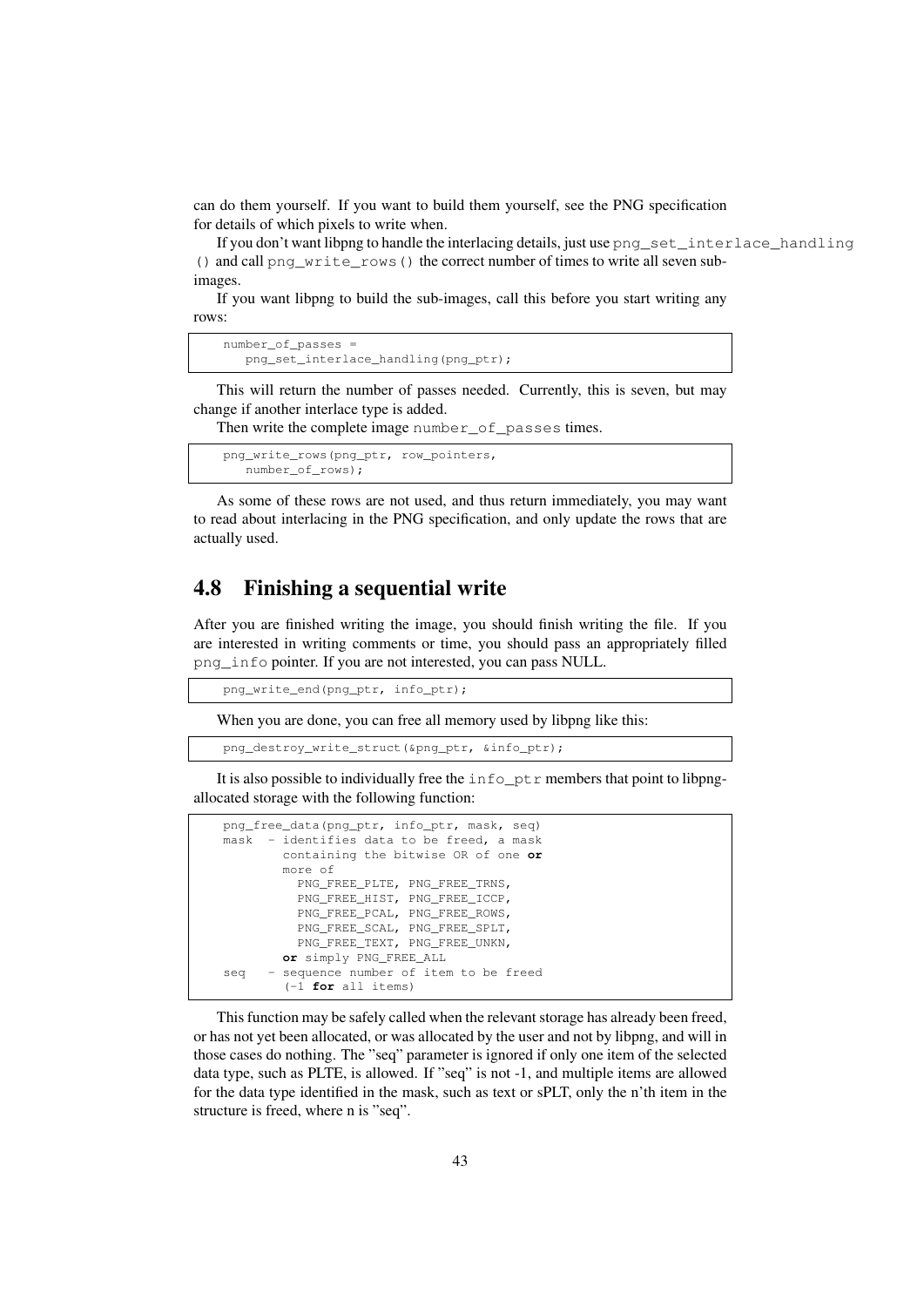If you allocated data such as a palette that you passed in to libpng with png\_set\_ \*, you must not free it until just before the call to png\_destroy\_write\_struct  $()$ .

The default behavior is only to free data that was allocated internally by libpng. This can be changed, so that libpng will not free the data, or so that it will free data that was allocated by the user with png  $m$ alloc() or png zalloc() and passed in via a png\_set\_ $*()$  function, with

```
png_data_freer(png_ptr, info_ptr, freer, mask)
mask - which data elements are affected
         same choices as in png_free_data()
freer - one of
           PNG_DESTROY_WILL_FREE_DATA
           PNG_SET_WILL_FREE_DATA
           PNG_USER_WILL_FREE_DATA
```
For example, to transfer responsibility for some data from a read structure to a write structure, you could use

```
png_data_freer(read_ptr, read_info_ptr,
   PNG_USER_WILL_FREE_DATA,
   PNG_FREE_PLTE|PNG_FREE_tRNS|PNG_FREE_hIST)
png_data_freer(write_ptr, write_info_ptr,
   PNG_DESTROY_WILL_FREE_DATA,
   PNG_FREE_PLTE|PNG_FREE_tRNS|PNG_FREE_hIST)
```
thereby briefly reassigning responsibility for freeing to the user but immediately afterwards reassigning it once more to the write destroy function. Having done this, it would then be safe to destroy the read structure and continue to use the PLTE, tRNS, and hIST data in the write structure.

This function only affects data that has already been allocated. You can call this function before calling after the  $p \nvert p \leq t$  () functions to control whether the user or png\_destroy\_ $*($ ) is supposed to free the data. When the user assumes responsibility for libpng-allocated data, the application must use  $p \nvert q$  free () to free it, and when the user transfers responsibility to libpng for data that the user has allocated, the user must have used png\_malloc() or png\_zalloc() to allocate it.

If you allocated text\_ptr.text, text\_ptr.lang, and text\_ptr.translated\_keyword separately, do not transfer responsibility for freeing text\_ptr to libpng, because when libpng fills a png\_text structure it combines these members with the key member, and png\_free\_data() will free only text\_ptr.key. Similarly, if you transfer responsibility for free'ing text\_ptr from libpng to your application, your application must not separately free those members. For a more compact example of writing a PNG image, see the file example.c.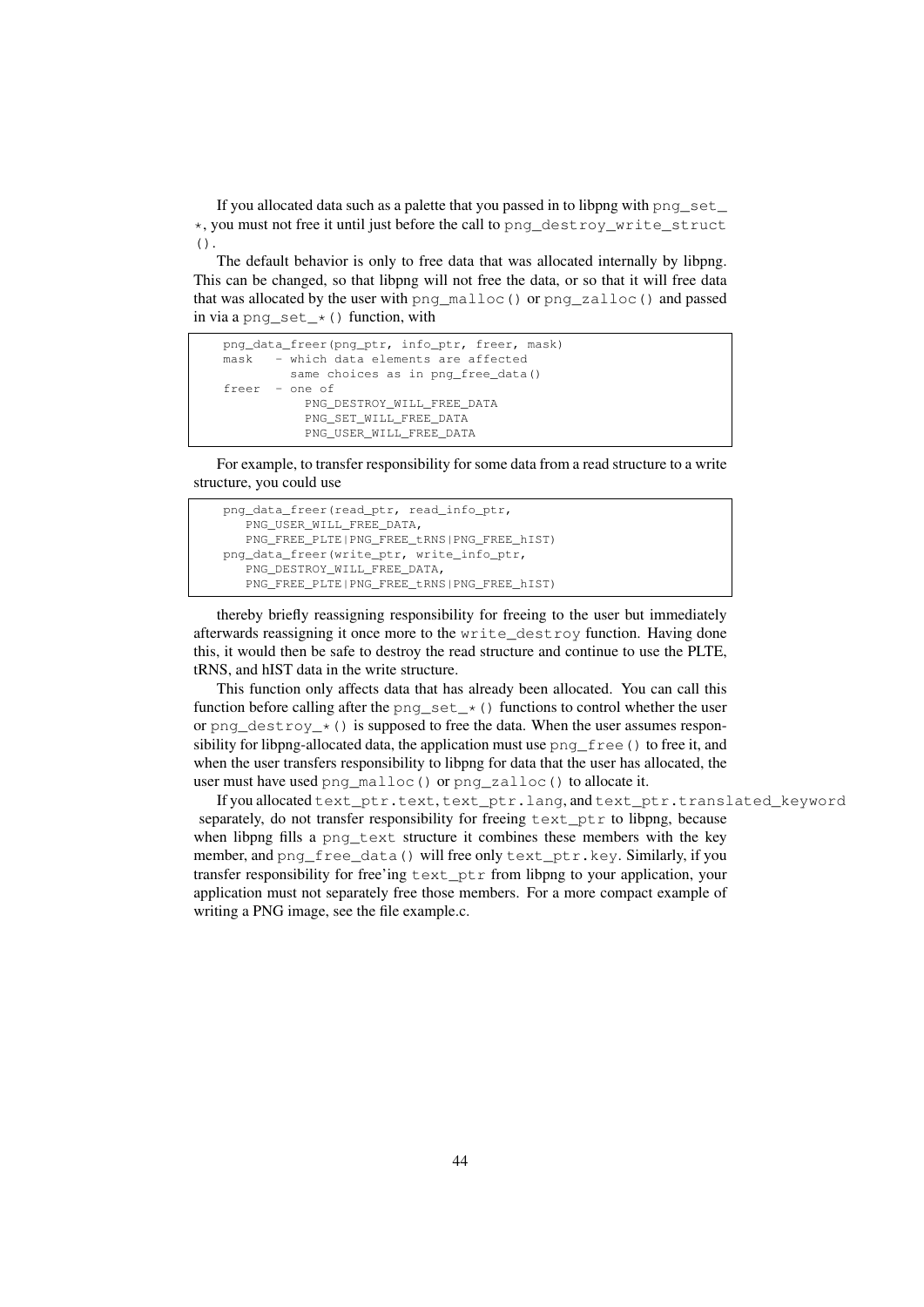# V. Modifying/Customizing libpng:

There are two issues here. The first is changing how libpng does standard things like memory allocation, input/output, and error handling. The second deals with more complicated things like adding new chunks, adding new transformations, and generally changing how libpng works. Both of those are compile-time issues; that is, they are generally determined at the time the code is written, and there is rarely a need to provide the user with a means of changing them.

### 5.1 Memory allocation, input/output, and error handling

All of the memory allocation, input/output, and error handling in libpng goes through callbacks that are user-settable. The default routines are in pngmem.c, pngrio.c, pngwio.c, and pngerror.c, respectively. To change these functions, call the appropriate png\_set\_\*\_fn() function.

Memory allocation is done through the functions png\_malloc(), png\_calloc (), and png\_free(). These currently just call the standard C functions. png\_calloc () calls png malloc() and then png memset() to clear the newly allocated memory to zero. If your pointers can't access more then 64K at a time, you will want to set MAXSEG\_64K in zlib.h. Since it is unlikely that the method of handling memory allocation on a platform will change between applications, these functions must be modified in the library at compile time. If you prefer to use a different method of allocating and freeing data, you can use png\_create\_read\_struct\_2() or png\_create\_write\_struct\_2() to register your own functions as described above. These functions also provide a void pointer that can be retrieved via

mem\_ptr=png\_get\_mem\_ptr(png\_ptr);

Your replacement memory functions must have prototypes as follows:

```
png_voidp malloc_fn(png_structp png_ptr,
  png_size_t size);
void free_fn(png_structp png_ptr, png_voidp ptr);
```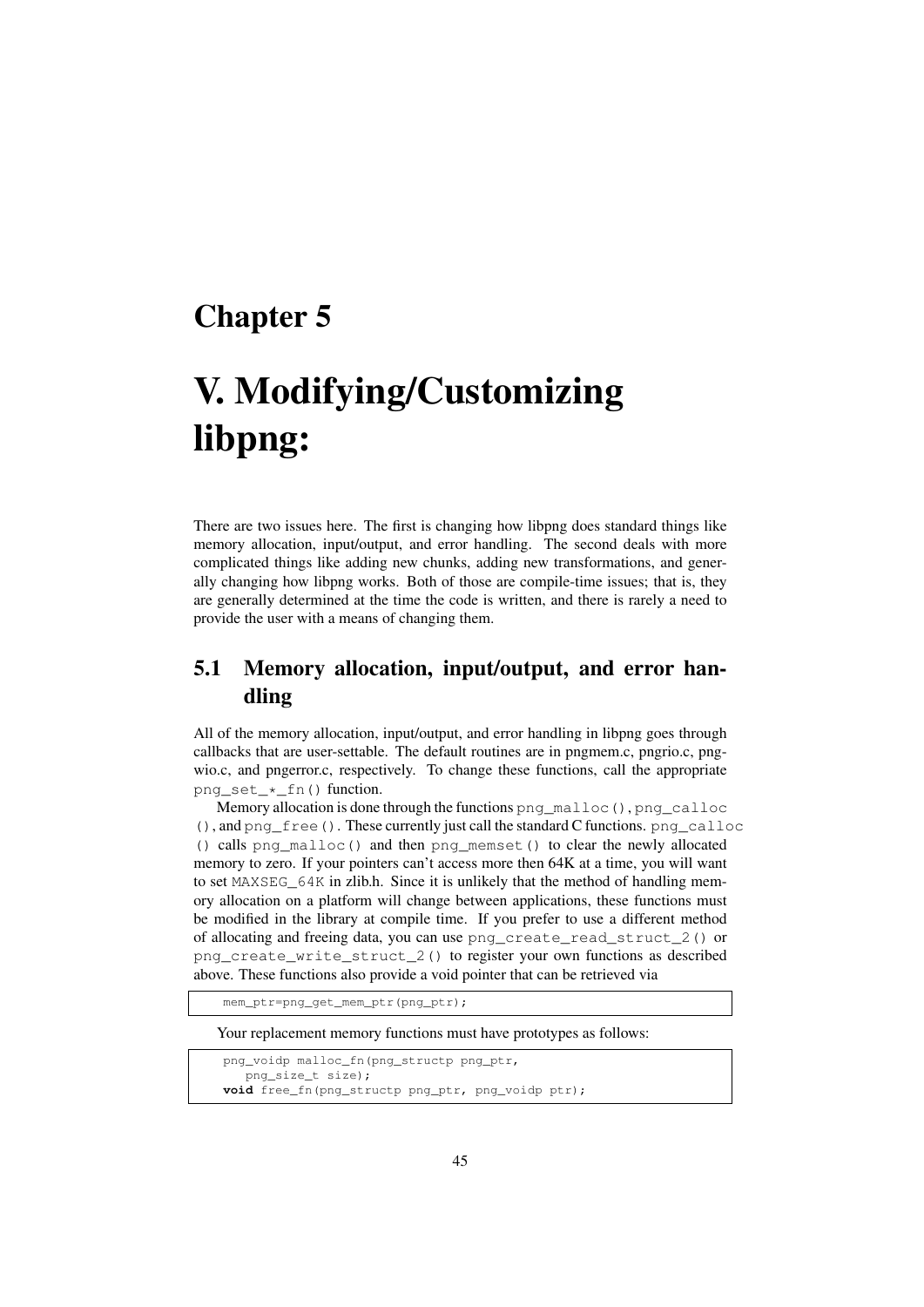Your malloc\_fn() must return NULL in case of failure. The png\_malloc() function will normally call png\_error() if it receives a NULL from the system memory allocator or from your replacement malloc\_fn().

Your free\_fn() will never be called with a NULL ptr, since libpng's png\_free () checks for NULL before calling free\_fn().

Input/Output in libpng is done through png\_read() and png\_write(), which currently just call fread() and  $fwrite()$ . The FILE  $*$  is stored in png struct and is initialized via png\_init\_io(). If you wish to change the method of I/O, the library supplies callbacks that you can set through the function png\_set\_read\_fn () and png\_set\_write\_fn() at run time, instead of calling the png\_init\_io () function. These functions also provide a void pointer that can be retrieved via the function png\_get\_io\_ptr(). For example:

```
png_set_read_fn(png_structp_read_ptr,
    voidp read_io_ptr, png_rw_ptr read_data_fn)
png_set_write_fn(png_structp write_ptr,
    voidp write_io_ptr, png_rw_ptr write_data_fn,
    png_flush_ptr output_flush_fn);
voidp read_io_ptr = png_get_io_ptr(read_ptr);
voidp write_io_ptr = png_get_io_ptr(write_ptr);
```
The replacement I/O functions must have prototypes as follows:

```
void user_read_data(png_structp png_ptr,
   png_bytep data, png_size_t length);
void user_write_data(png_structp png_ptr,
   png_bytep data, png_size_t length);
void user_flush_data(png_structp png_ptr);
```
The user\_read\_data() function is responsible for detecting and handling end -of-data errors.

Supplying NULL for the read, write, or flush functions sets them back to using the default C stream functions, which expect the io\_ptr to point to a standard FILE

 $\star$  structure. It is probably a mistake to use NULL for one of write\_data\_fn and output flush fn but not both of them, unless you have built libpng with PNG\_NO\_WRITE\_FLUSH defined. It is an error to read from a write stream, and vice versa.

Error handling in libpng is done through png\_error() and png\_warning (). Errors handled through png\_error() are fatal, meaning that png\_error () should never return to its caller. Currently, this is handled via setjmp() and longjmp() (unless you have compiled libpng with PNG\_SETJMP\_NOT\_SUPPORTED , in which case it is handled via PNG\_ABORT()), but you could change this to do things like  $\in$ xit() if you should wish.

On non-fatal errors, png\_warning() is called to print a warning message, and then control returns to the calling code. By default png\_error() and png\_warning () print a message on stderr via  $f$ print $f$ () unless the library is compiled with PNG\_NO\_CONSOLE\_IO defined (because you don't want the messages) or PNG\_NO\_STDIO defined (because  $fprint f()$  isn't available). If you wish to change the behavior of the error functions, you will need to set up your own message callbacks. These functions are normally supplied at the time that the png\_struct is created. It is also possible to redirect errors and warnings to your own replacement functions after png\_create\_\*\_struct() has been called by calling: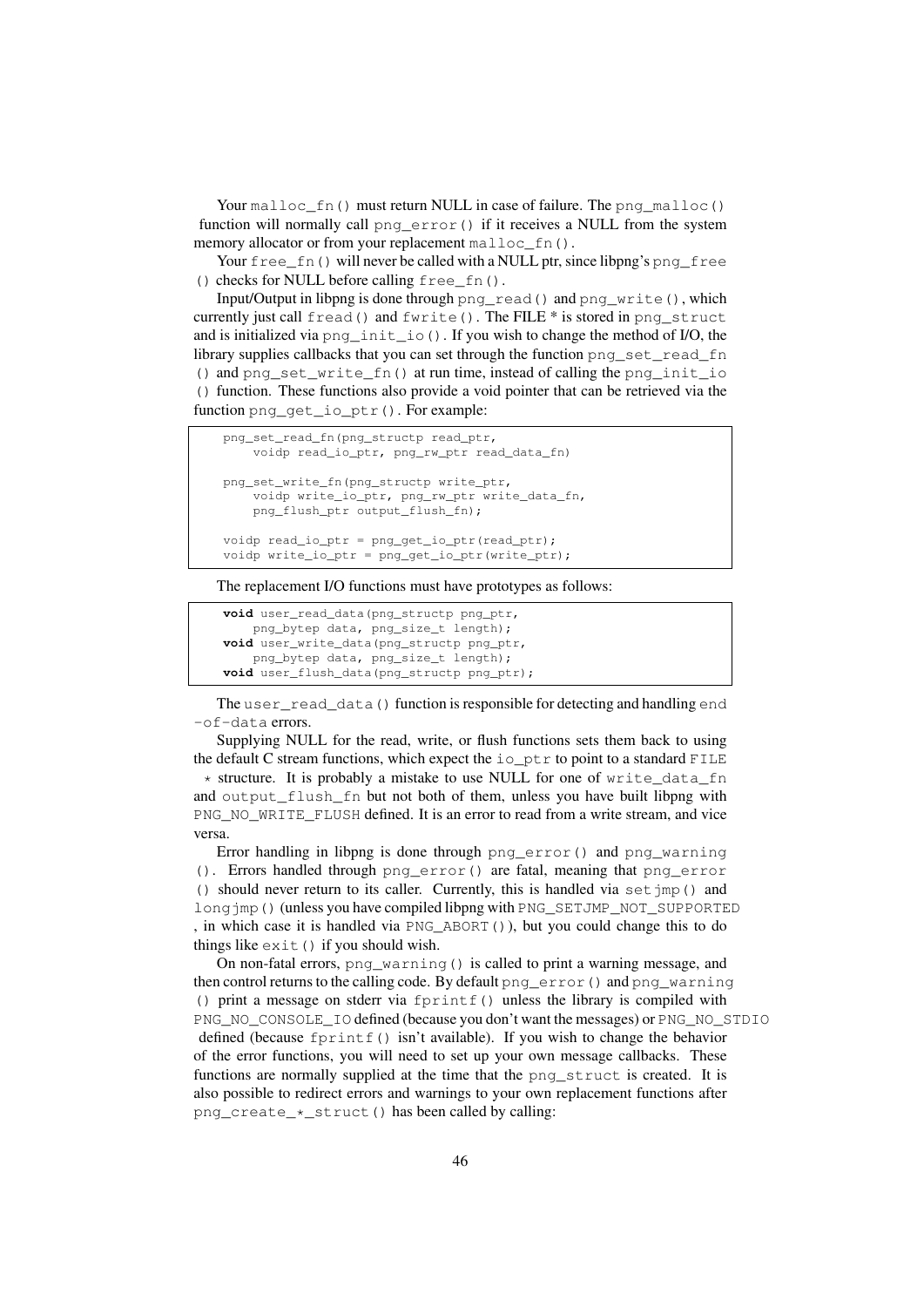```
png_set_error_fn(png_structp png_ptr,
    png_voidp error_ptr, png_error_ptr error_fn,
    png_error_ptr warning_fn);
png_voidp error_ptr = png_get_error_ptr(png_ptr);
```
If NULL is supplied for either error\_fn or warning\_fn, then the libpng default function will be used, calling  $fprint(f)$  and/or long jmp() if a problem is encountered. The replacement error functions should have parameters as follows:

```
void user_error_fn(png_structp png_ptr,
    png_const_charp error_msg);
void user_warning_fn(png_structp png_ptr,
    png_const_charp warning_msg);
```
The motivation behind using setjmp() and longjmp() is the C++ throw and catch exception handling methods. This makes the code much easier to write, as there is no need to check every return code of every function call. However, there are some uncertainties about the status of local variables after a longjmp, so the user may want to be careful about doing anything after setjmp returns non-zero besides returning itself. Consult your compiler documentation for more details. For an alternative approach, you may wish to use the "cexcept" facility (see http://cexcept.sourceforge.net).

#### 5.2 Custom chunks

If you need to read or write custom chunks, you may need to get deeper into the libpng code. The library now has mechanisms for storing and writing chunks of unknown type; you can even declare callbacks for custom chunks. However, this may not be good enough if the library code itself needs to know about interactions between your chunk and existing 'intrinsic' chunks.

If you need to write a new intrinsic chunk, first read the PNG specification. Acquire a first level of understanding of how it works. Pay particular attention to the sections that describe chunk names, and look at how other chunks were designed, so you can do things similarly. Second, check out the sections of libpng that read and write chunks. Try to find a chunk that is similar to yours and use it as a template. More details can be found in the comments inside the code. It is best to handle unknown chunks in a generic method, via callback functions, instead of by modifying libpng functions.

If you wish to write your own transformation for the data, look through the part of the code that does the transformations, and check out some of the simpler ones to get an idea of how they work. Try to find a similar transformation to the one you want to add and copy off of it. More details can be found in the comments inside the code itself.

### 5.3 Configuring for 16 bit platforms

You will want to look into zconf.h to tell zlib (and thus libpng) that it cannot allocate more then 64K at a time. Even if you can, the memory won't be accessible. So limit zlib and libpng to 64K by defining MAXSEG\_64.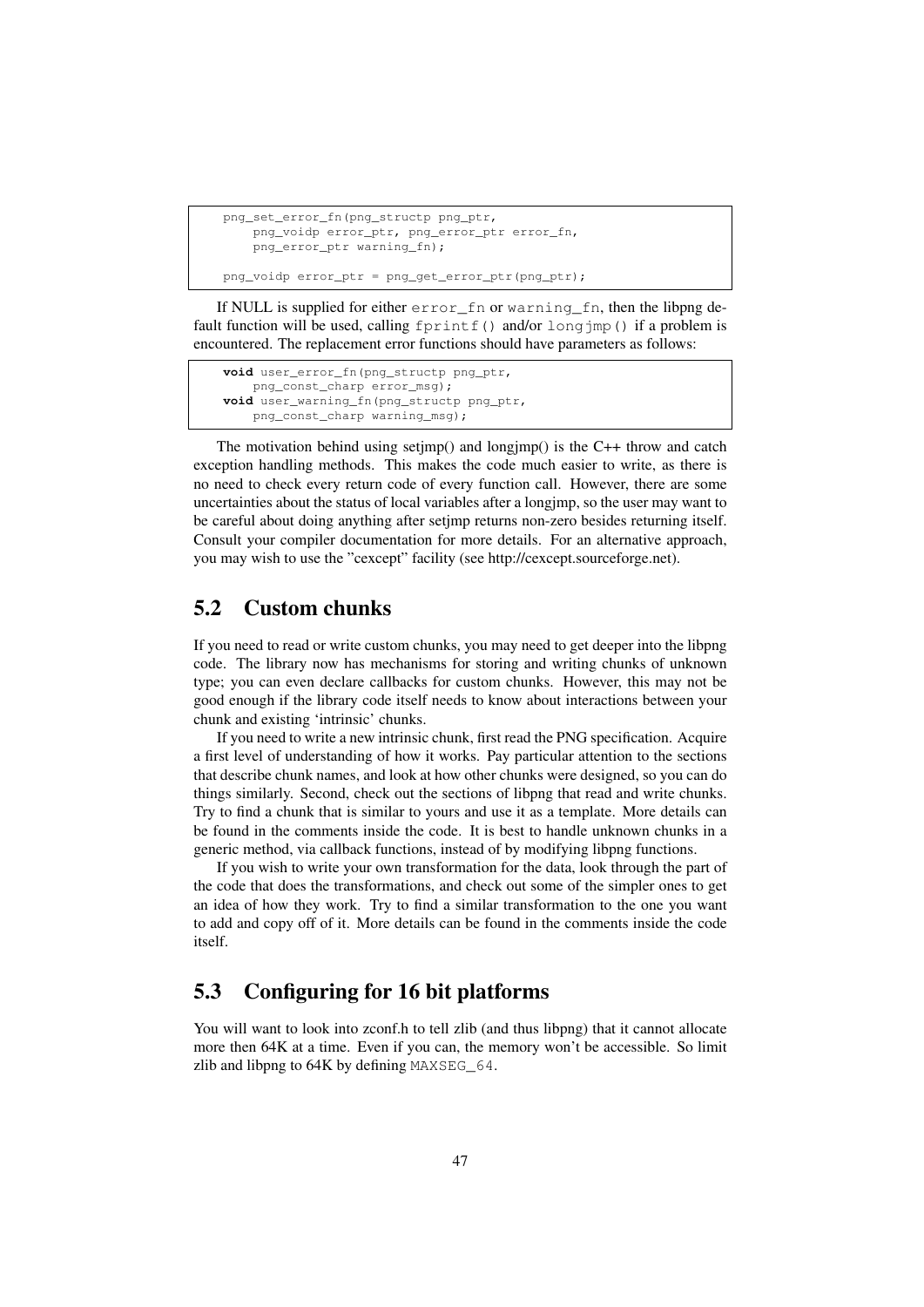#### 5.4 Configuring for DOS

For DOS users who only have access to the lower 640K, you will have to limit zlib's memory usage via a png\_set\_compression\_mem\_level() call. See zlib.h or zconf.h in the zlib library for more information.

#### 5.5 Configuring for Medium Model

Libpng's support for medium model has been tested on most of the popular compilers. Make sure MAXSEG\_64K gets defined, USE\_FAR\_KEYWORD gets defined, and FAR gets defined to far in pngconf.h, and you should be all set. Everything in the library (except for zlib's structure) is expecting far data. You must use the typedefs with the p or pp on the end for pointers (or at least look at them and be careful). Make note that the rows of data are defined as png bytepp, which is an unsigned char far  $*$  far  $*$ .

### 5.6 Configuring for gui/windowing platforms:

You will need to write new error and warning functions that use the GUI interface, as described previously, and set them to be the error and warning functions at the time that png\_create\_\*\_struct() is called, in order to have them available during the structure initialization. They can be changed later via png\_set\_error\_fn(). On some compilers, you may also have to change the memory allocators ( $p \nmid q$  malloc, etc.).

#### 5.7 Configuring for compiler xxx:

All includes for libpng are in pngconf.h. If you need to add, change or delete an include, this is the place to do it. The includes that are not needed outside libpng are placed in pngpriv.h, which is only used by the routines inside libpng itself. The files in libpng proper only include pngpriv.h and png.h, which in turn includes pngconf.h.

#### 5.8 Configuring zlib:

There are special functions to configure the compression. Perhaps the most useful one changes the compression level, which currently uses input compression values in the range 0 - 9. The library normally uses the default compression level (Z\_DEFAULT\_COMPRESSION = 6). Tests have shown that for a large majority of images, compression values in the range 3-6 compress nearly as well as higher levels, and do so much faster. For online applications it may be desirable to have maximum speed  $Z$ \_BEST\_SPEED = 1). With versions of zlib after v0.99, you can also specify no compression (Z\_NO\_COMPRESSION

 $= 0$ ), but this would create files larger than just storing the raw bitmap. You can specify the compression level by calling:

```
png_set_compression_level(png_ptr, level);
```
Another useful one is to reduce the memory level used by the library. The memory level defaults to 8, but it can be lowered if you are short on memory (running DOS, for example, where you only have 640K). Note that the memory level does have an effect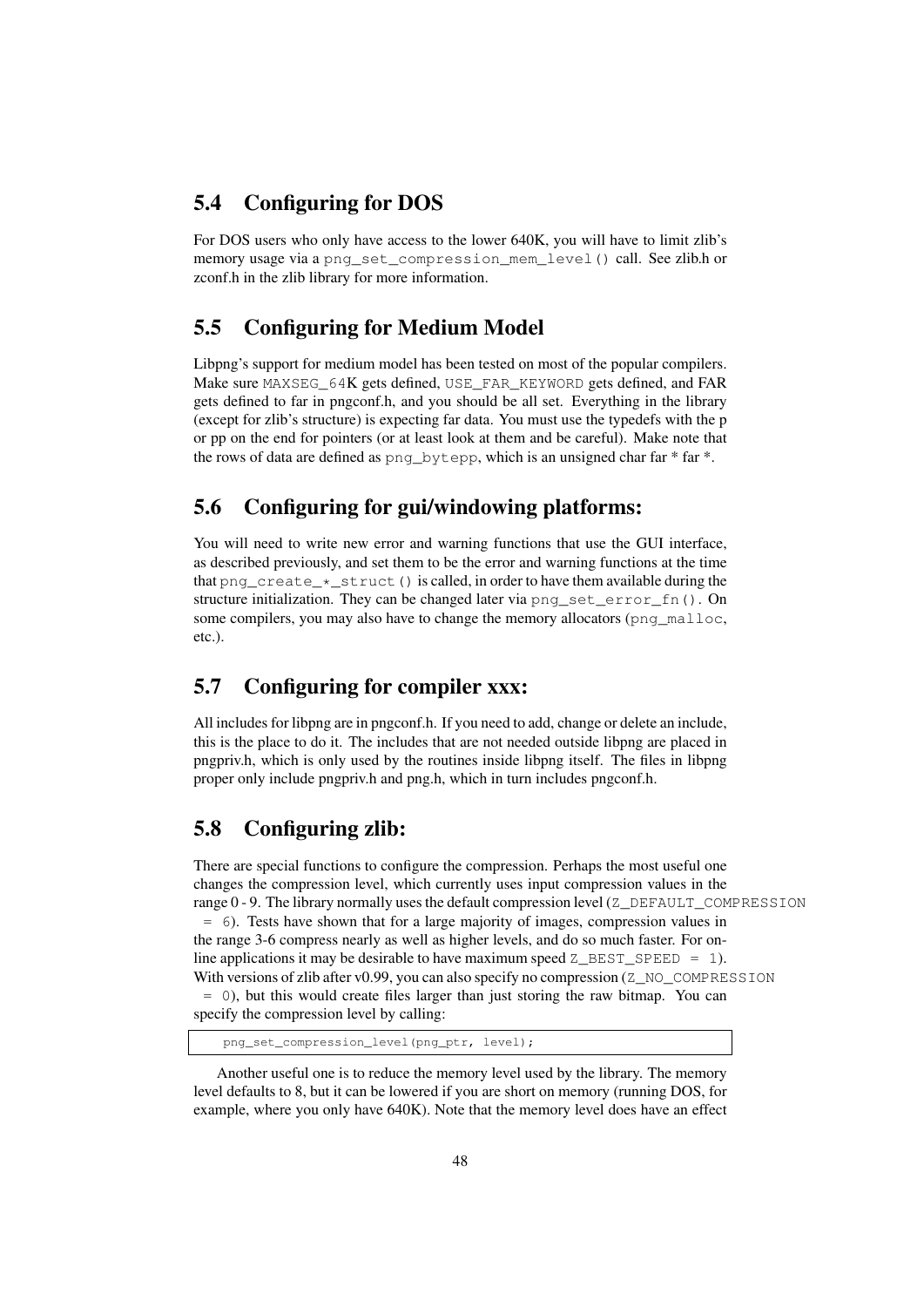on compression; among other things, lower levels will result in sections of incompressible data being emitted in smaller stored blocks, with a correspondingly larger relative overhead of up to 15% in the worst case.

```
png_set_compression_mem_level(png_ptr, level);
```
The other functions are for configuring zlib. They are not recommended for normal use and may result in writing an invalid PNG file. See zlib.h for more information on what these mean.

```
png_set_compression_strategy(png_ptr,
    strategy);
png_set_compression_window_bits(png_ptr,
    window bits):
png_set_compression_method(png_ptr, method);
png_set_compression_buffer_size(png_ptr, size);
```
### 5.9 Controlling row filtering

If you want to control whether libpng uses filtering or not, which filters are used, and how it goes about picking row filters, you can call one of these functions. The selection and configuration of row filters can have a significant impact on the size and encoding speed and a somewhat lesser impact on the decoding speed of an image. Filtering is enabled by default for RGB and grayscale images (with and without alpha), but not for paletted images nor for any images with bit depths less than 8 bits/pixel.

The 'method' parameter sets the main filtering method, which is currently only '0' in the PNG 1.2 specification. The 'filters' parameter sets which filter(s), if any, should be used for each scanline. Possible values are PNG\_ALL\_FILTERS and PNG\_NO\_FILTERS to turn filtering on and off, respectively.

Individual filter types are PNG\_FILTER\_NONE, PNG\_FILTER\_SUB, PNG\_FILTER\_UP , PNG\_FILTER\_AVG, PNG\_FILTER\_PAETH, which can be bitwise ORed together with '—' to specify one or more filters to use. These filters are described in more detail in the PNG specification. If you intend to change the filter type during the course of writing the image, you should start with flags set for all of the filters you intend to use so that libpng can initialize its internal structures appropriately for all of the filter types. (Note that this means the first row must always be adaptively filtered, because libpng currently does not allocate the filter buffers until png\_write\_row() is called for the first time.)

```
filters = PNG_FILTER_NONE | PNG_FILTER_SUB
          PNG_FILTER_UP | PNG_FILTER_AVG |
          PNG_FILTER_PAETH | PNG_ALL_FILTERS;
png_set_filter(png_ptr, PNG_FILTER_TYPE_BASE,
   filters);
          The second parameter can also be
          PNG_INTRAPIXEL_DIFFERENCING if you are
          writing a PNG to be embedded in a MNG
          datastream. This parameter must be the
          same as the value of filter_method used
          in png_set_IHDR().
```
It is also possible to influence how libpng chooses from among the available filters. This is done in one or both of two ways - by telling it how important it is to keep the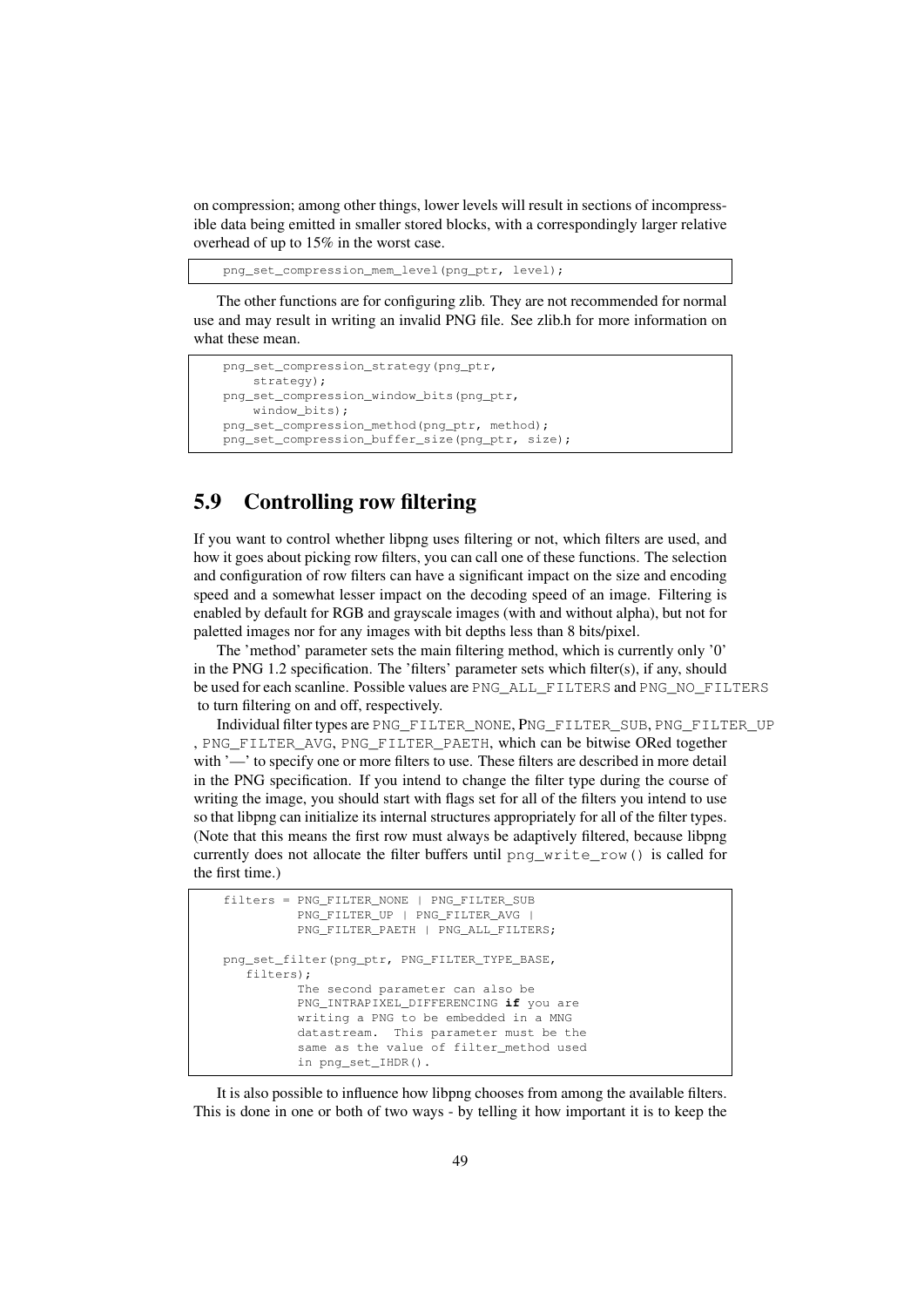same filter for successive rows, and by telling it the relative computational costs of the filters.

```
double weights[3] = {1.5, 1.3, 1.1},
   costs[PNG_FILTER_VALUE_LAST] =
   {1.0, 1.3, 1.3, 1.5, 1.7};
png_set_filter_heuristics(png_ptr,
   PNG_FILTER_HEURISTIC_WEIGHTED, 3,
   weights, costs);
```
The weights are multiplying factors that indicate to libpng that the row filter should be the same for successive rows unless another row filter is that many times better than the previous filter. In the above example, if the previous 3 filters were SUB, SUB, NONE, the SUB filter could have a "sum of absolute differences" 1.5 x 1.3 times higher than other filters and still be chosen, while the NONE filter could have a sum 1.1 times higher than other filters and still be chosen. Unspecified weights are taken to be 1.0, and the specified weights should probably be declining like those above in order to emphasize recent filters over older filters.

The filter costs specify for each filter type a relative decoding cost to be considered when selecting row filters. This means that filters with higher costs are less likely to be chosen over filters with lower costs, unless their "sum of absolute differences" is that much smaller. The costs do not necessarily reflect the exact computational speeds of the various filters, since this would unduly influence the final image size.

Note that the numbers above were invented purely for this example and are given only to help explain the function usage. Little testing has been done to find optimum values for either the costs or the weights.

#### 5.10 Removing unwanted object code

There are a bunch of **#define**'s in pngconf.h that control what parts of libpng are compiled. All the defines end in \_SUPPORTED. If you are never going to use a capability, you can change the **#define** to **#undef** before recompiling libpng and save yourself code and data space, or you can turn off individual capabilities with defines that begin with PNG\_NO\_.

You can also turn all of the transforms and ancillary chunk capabilities off en masse with compiler directives that define PNG\_NO\_READ[**or** WRITE]\_TRANSFORMS, or PNG\_NO\_READ[**or** WRITE]\_ANCILLARY\_CHUNKS, or all four, along with directives to turn on any of the capabilities that you do want. The PNG\_NO\_READ [**or** WRITE]\_TRANSFORMS directives disable the extra transformations but still leave the library fully capable of reading and writing PNG files with all known public chunks. Use of the PNG\_NO\_READ[**or** WRITE]\_ANCILLARY\_CHUNKS directive produces a library that is incapable of reading or writing ancillary chunks. If you are not using the progressive reading capability, you can turn that off with PNG\_NO\_PROGRESSIVE\_READ (don't confuse this with the INTERLACING capability, which you'll still have).

All the reading and writing specific code are in separate files, so the linker should only grab the files it needs. However, if you want to make sure, or if you are building a stand alone library, all the reading files start with pngr and all the writing files start with pngw. The files that don't match either (like png.c, pngtrans.c, etc.) are used for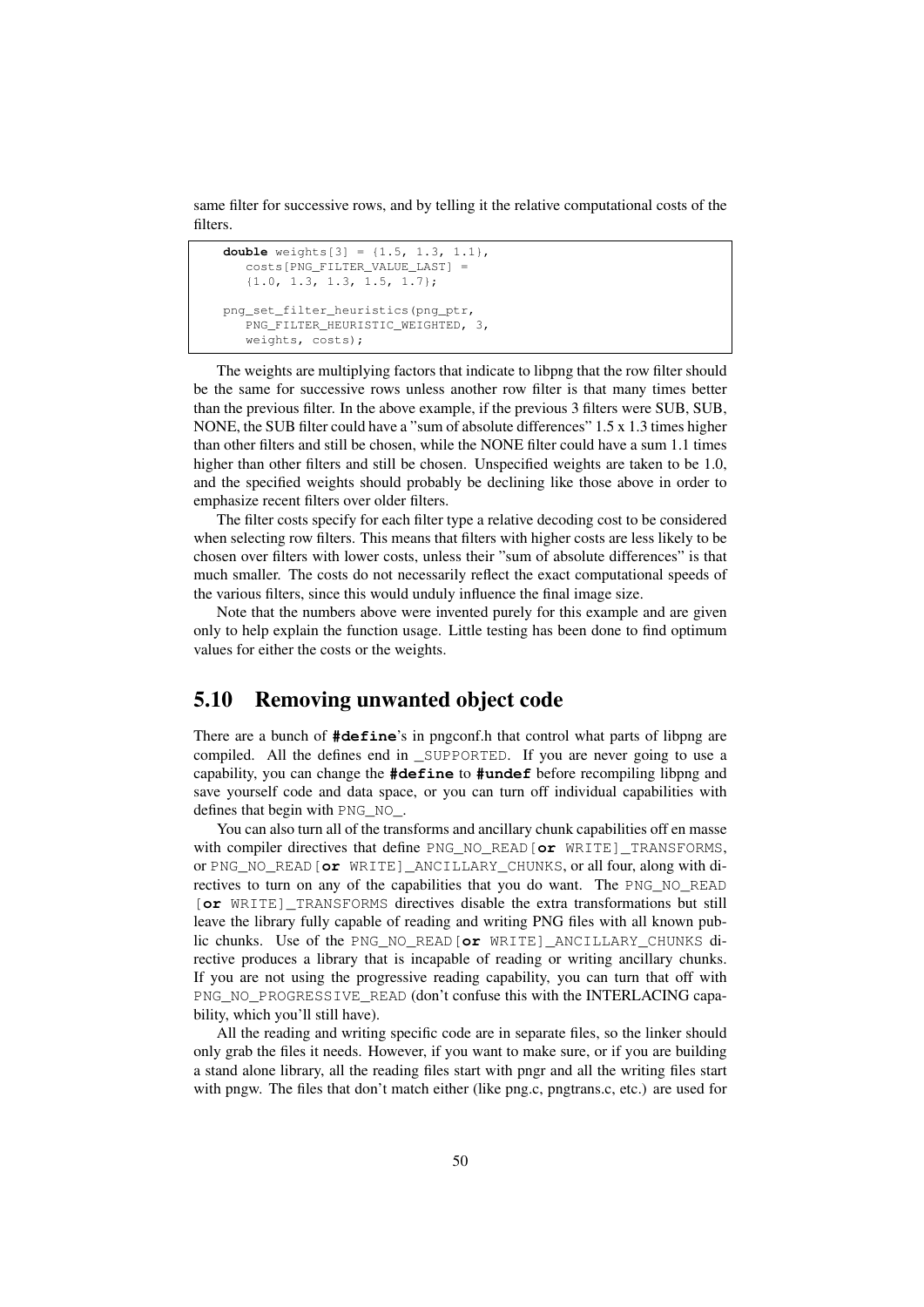both reading and writing, and always need to be included. The progressive reader is in pngpread.c

If you are creating or distributing a dynamically linked library (a .so or DLL file), you should not remove or disable any parts of the library, as this will cause applications linked with different versions of the library to fail if they call functions not available in your library. The size of the library itself should not be an issue, because only those sections that are actually used will be loaded into memory.

#### 5.11 Requesting debug printout

The macro definition PNG DEBUG can be used to request debugging printout. Set it to an integer value in the range 0 to 3. Higher numbers result in increasing amounts of debugging information. The information is printed to the "stderr" file, unless another file name is specified in the PNG\_DEBUG\_FILE macro definition.

When PNG\_DEBUG  $> 0$ , the following functions (macros) become available:

```
png_debug(level, message)
png_debug1(level, message, p1)
png_debug2(level, message, p1, p2)
```
in which "level" is compared to PNG\_DEBUG to decide whether to print the message, "message" is the formatted string to be printed, and p1 and p2 are parameters that are to be embedded in the string according to printf-style formatting directives. For example,

```
png_debug1(2, "foo=%d\n", foo);
```
is expanded to

```
if(PNG DEBUG > 2)fprintf(PNG_DEBUG_FILE, "foo=%d\n", foo);
```
When PNG\_DEBUG is defined but is zero, the macros aren't defined, but you can still use PNG\_DEBUG to control your own debugging:

```
#ifdef PNG_DEBUG
    fprintf(stderr, ...
#endif
```
When PNG DEBUG = 1, the macros are defined, but only png debug statements having  $level = 0$  will be printed. There aren't any such statements in this version of libpng, but if you insert some they will be printed.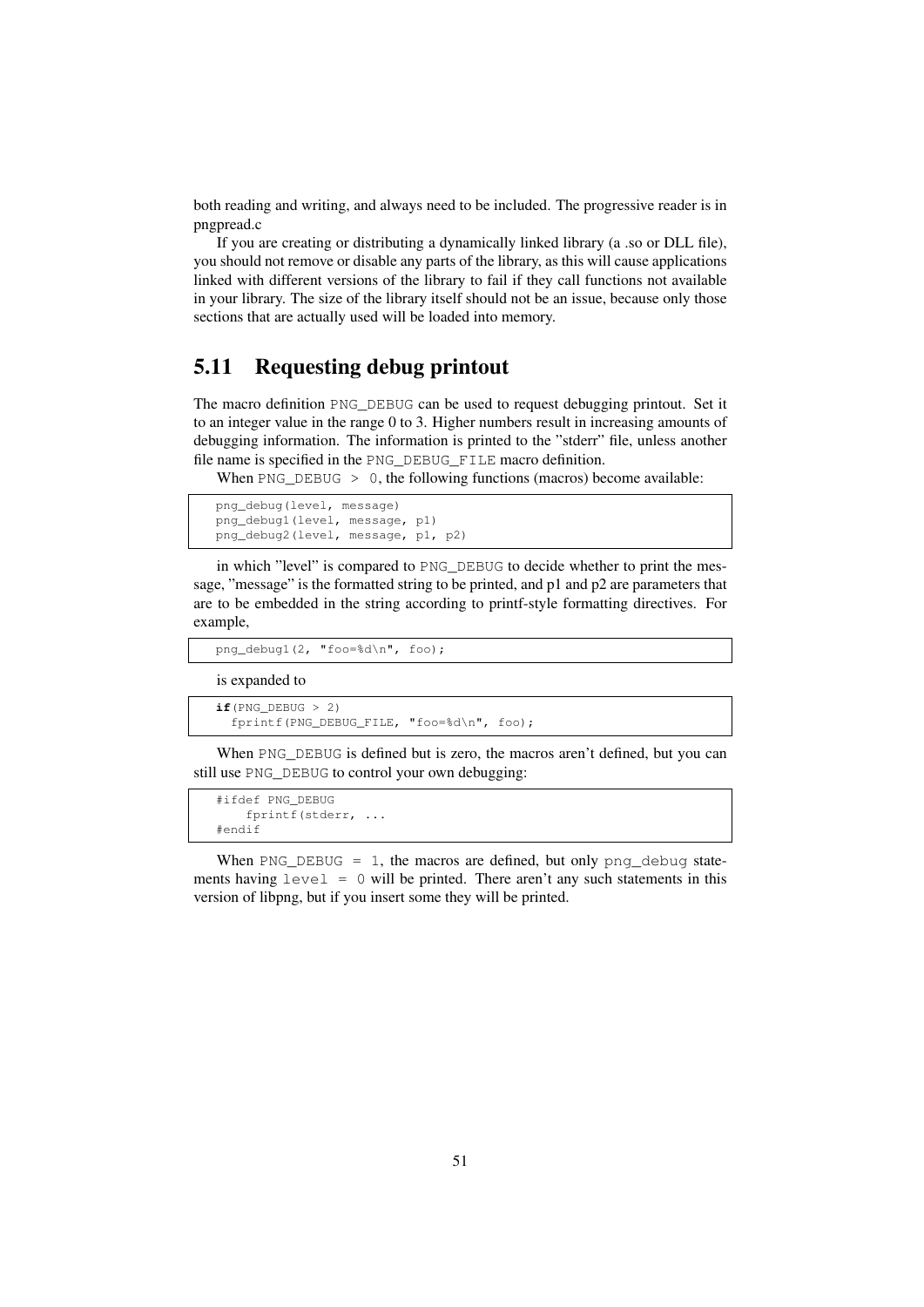## VI. MNG support

The MNG specification (available at http://www.libpng.org/pub/mng) allows certain extensions to PNG for PNG images that are embedded in MNG datastreams. Libpng can support some of these extensions. To enable them, use the png\_permit\_mng\_features () function:

```
feature_set = png_permit_mng_features(png_ptr, mask)
mask is a png_uint_32 containing the bitwise OR of the
     features you want to enable. These include
    PNG_FLAG_MNG_EMPTY_PLTE
    PNG_FLAG_MNG_FILTER_64
    PNG_ALL_MNG_FEATURES
feature_set is a png_uint_32 that is the bitwise AND of
   your mask with the set of MNG features that is
   supported by the version of libpng that you are using.
```
It is an error to use this function when reading or writing a standalone PNG file with the PNG 8-byte signature. The PNG datastream must be wrapped in a MNG datastream. As a minimum, it must have the MNG 8-byte signature and the MHDR and MEND chunks. Libpng does not provide support for these or any other MNG chunks; your application must provide its own support for them. You may wish to consider using libmng (available at http://www.libmng.com) instead.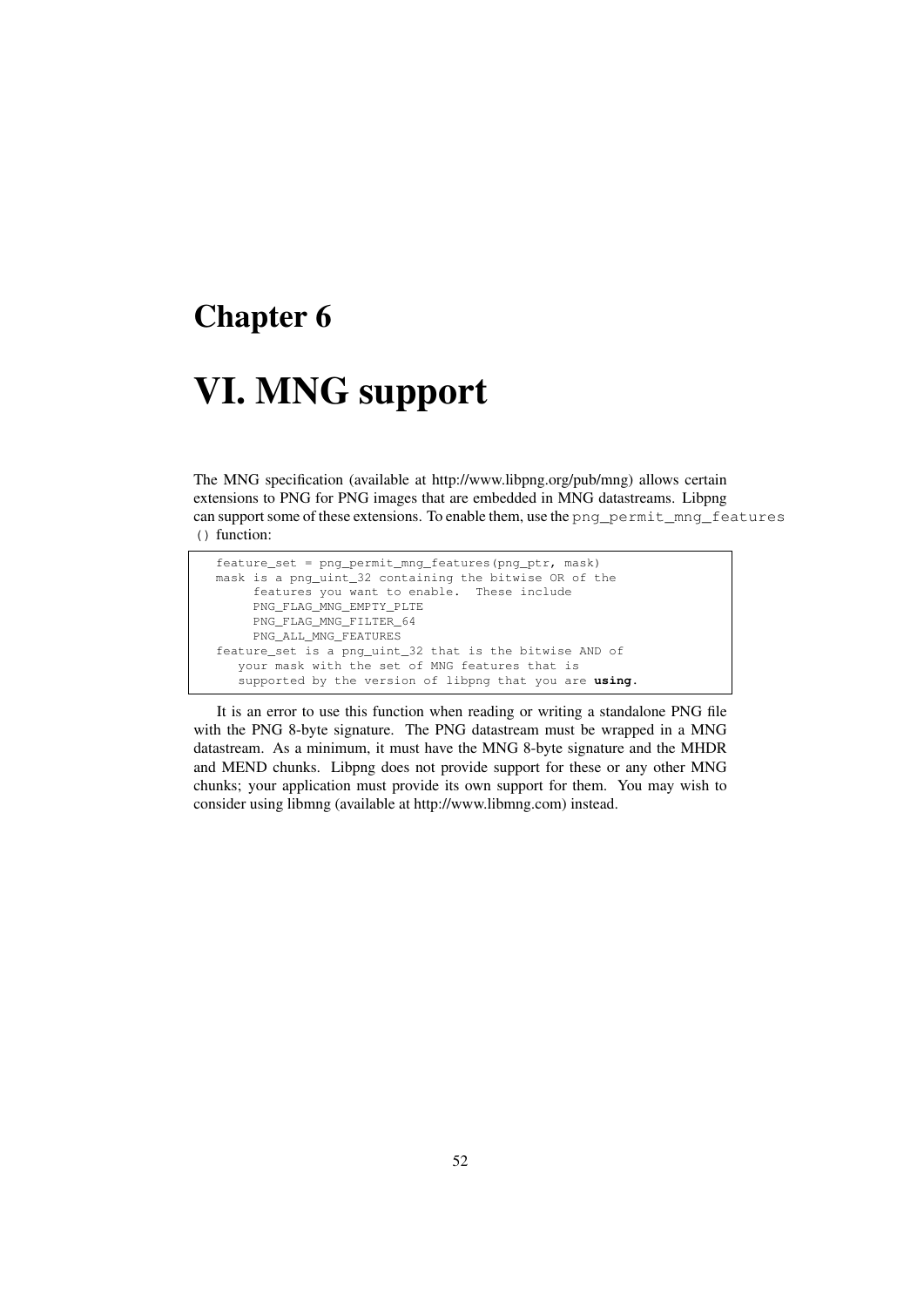# VII. Changes to Libpng from version 0.88

It should be noted that versions of libpng later than 0.96 are not distributed by the original libpng author, Guy Schalnat, nor by Andreas Dilger, who had taken over from Guy during 1996 and 1997, and distributed versions 0.89 through 0.96, but rather by another member of the original PNG Group, Glenn Randers-Pehrson. Guy and Andreas are still alive and well, but they have moved on to other things.

The old libpng functions png\_read\_init(), png\_write\_init() png\_info\_init (), png\_read\_destroy(), and png\_write\_destroy() have been moved to PNG\_INTERNAL in version 0.95 to discourage their use. These functions will be removed from libpng version 2.0.0.

The preferred method of creating and initializing the libpng structures is via the png\_create\_read\_struct(), png\_create\_write\_struct(), and png\_create\_info\_struct () because they isolate the size of the structures from the application, allow version error checking, and also allow the use of custom error handling routines during the initialization, which the old functions do not. The functions png\_read\_destroy () and png\_write\_destroy() do not actually free the memory that libpng allocated for these structs, but just reset the data structures, so they can be used instead of png\_destroy\_read\_struct() and png\_destroy\_write\_struct() if you feel there is too much system overhead allocating and freeing the png\_struct for each image read.

Setting the error callbacks via png\_set\_message\_fn() before png\_read\_init () as was suggested in libpng-0.88 is no longer supported because this caused applications that do not use custom error functions to fail if the png\_ptr was not initialized to zero. It is still possible to set the error callbacks AFTER png\_read\_init(), or to change them with  $p \nvert q \nvert$  set  $p \nvert q \nvert$  (), which is essentially the same function, but with a new name to force compilation errors with applications that try to use the old method.

Starting with version 1.0.7, you can find out which version of the library you are using at run-time:

png\_uint\_32 libpng\_vn = png\_access\_version\_number();

The number libpng\_vn is constructed from the major version, minor version with leading zero, and release number with leading zero,  $(e.g., 1 \text{ibpnq\_vn}$  for version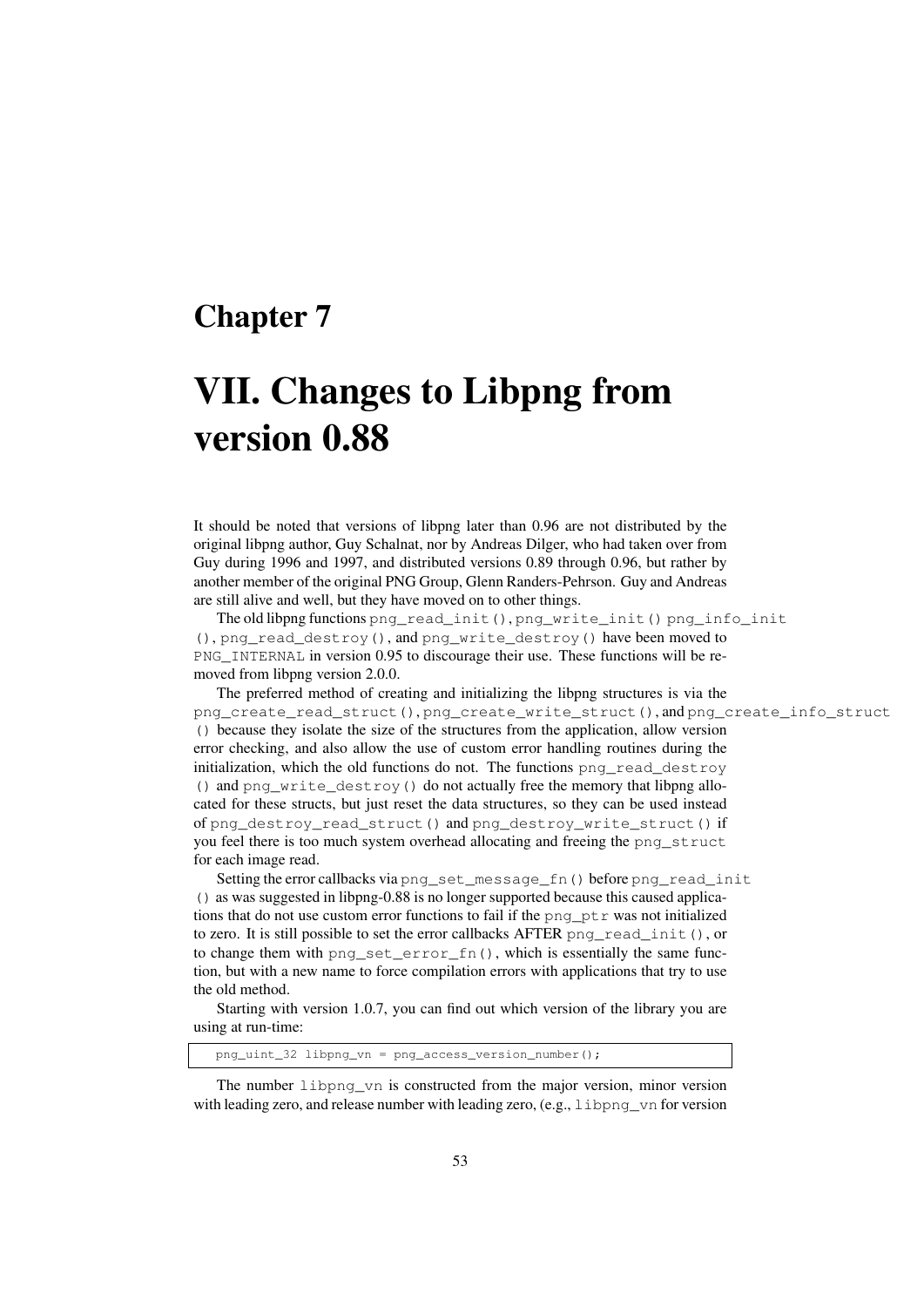1.0.7 is 10007).

You can also check which version of png.h you used when compiling your application:

png\_uint\_32 application\_vn = PNG\_LIBPNG\_VER;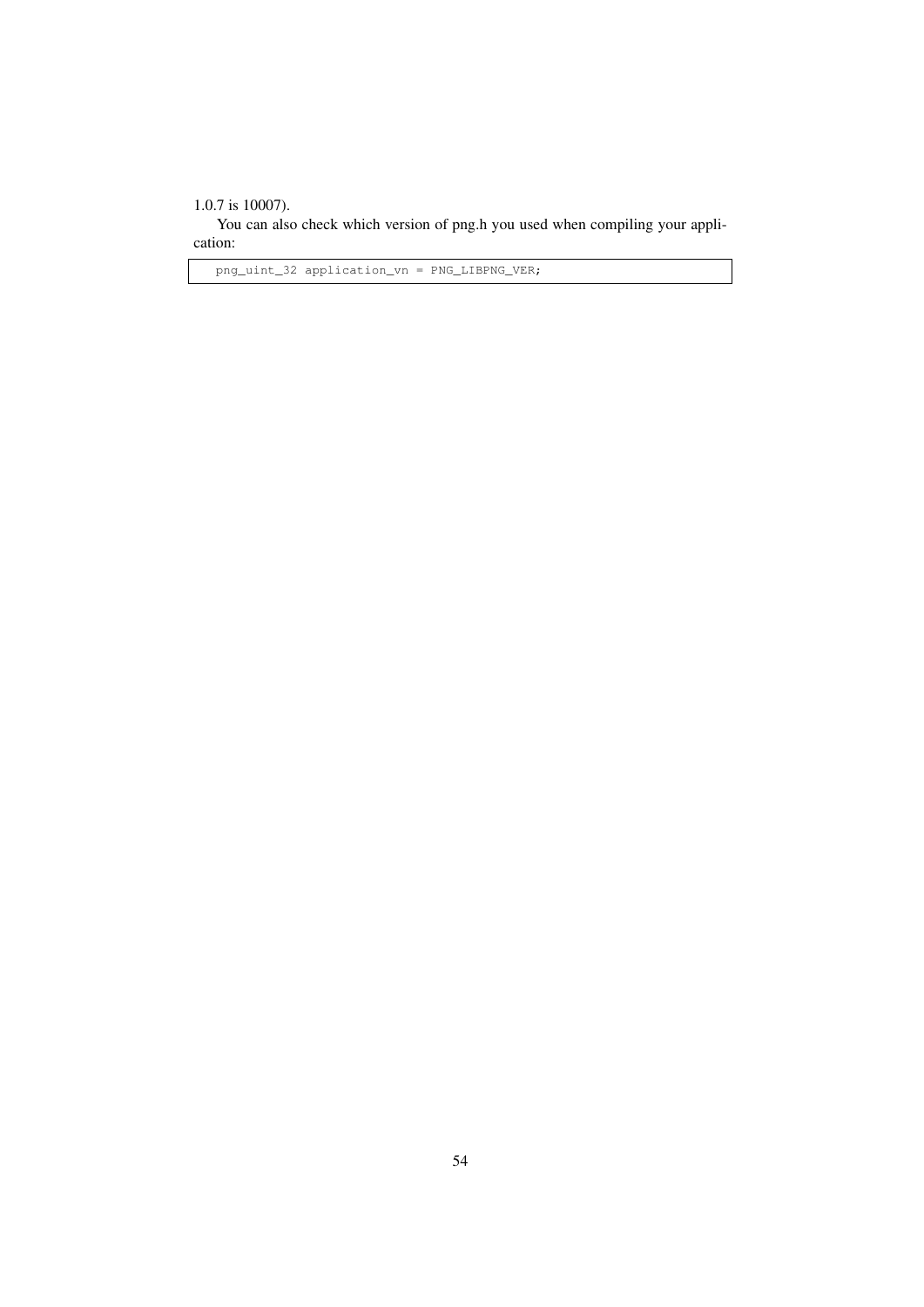# VIII. Changes to Libpng from version 1.0.x to 1.2.x

Support for user memory management was enabled by default. To accomplish this, the functions png\_create\_read\_struct\_2(), png\_create\_write\_struct\_2 (), png\_set\_mem\_fn(), png\_get\_mem\_ptr(), png\_malloc\_default() , and png\_free\_default() were added.

Support for the iTXt chunk has been enabled by default as of version 1.2.41. Support for certain MNG features was enabled.

Support for numbered error messages was added. However, we never got around to actually numbering the error messages. The function png\_set\_strip\_error\_numbers () was added (Note: the prototype for this function was inadvertently removed from png.h in PNG\_NO\_ASSEMBLER\_CODE builds of libpng-1.2.15. It was restored in libpng-1.2.36).

The png\_malloc\_warn() function was added at libpng-1.2.3. This issues a png\_warning and returns NULL instead of aborting when it fails to acquire the requested memory allocation.

Support for setting user limits on image width and height was enabled by default. The functions png\_set\_user\_limits(), png\_get\_user\_width\_max (), and png\_get\_user\_height\_max() were added at libpng-1.2.6.

The png\_set\_add\_alpha() function was added at libpng-1.2.7.

The function png\_set\_expand\_gray\_1\_2\_4\_to\_8() was added at libpng-1.2.9. Unlike png\_set\_gray\_1\_2\_4\_to\_8(), the new function does not expand the tRNS chunk to alpha. The png\_set\_gray\_ $1_2_4$ \_to\_8() function is deprecated.

A number of macro definitions in support of runtime selection of assembler code features (especially Intel MMX code support) were added at libpng-1.2.0:

```
PNG_ASM_FLAG_MMX_SUPPORT_COMPILED
PNG_ASM_FLAG_MMX_SUPPORT_IN_CPU
PNG_ASM_FLAG_MMX_READ_COMBINE_ROW
PNG_ASM_FLAG_MMX_READ_INTERLACE
PNG_ASM_FLAG_MMX_READ_FILTER_SUB
PNG_ASM_FLAG_MMX_READ_FILTER_UP
PNG_ASM_FLAG_MMX_READ_FILTER_AVG
PNG_ASM_FLAG_MMX_READ_FILTER_PAETH
PNG_ASM_FLAGS_INITIALIZED
PNG_MMX_READ_FLAGS
```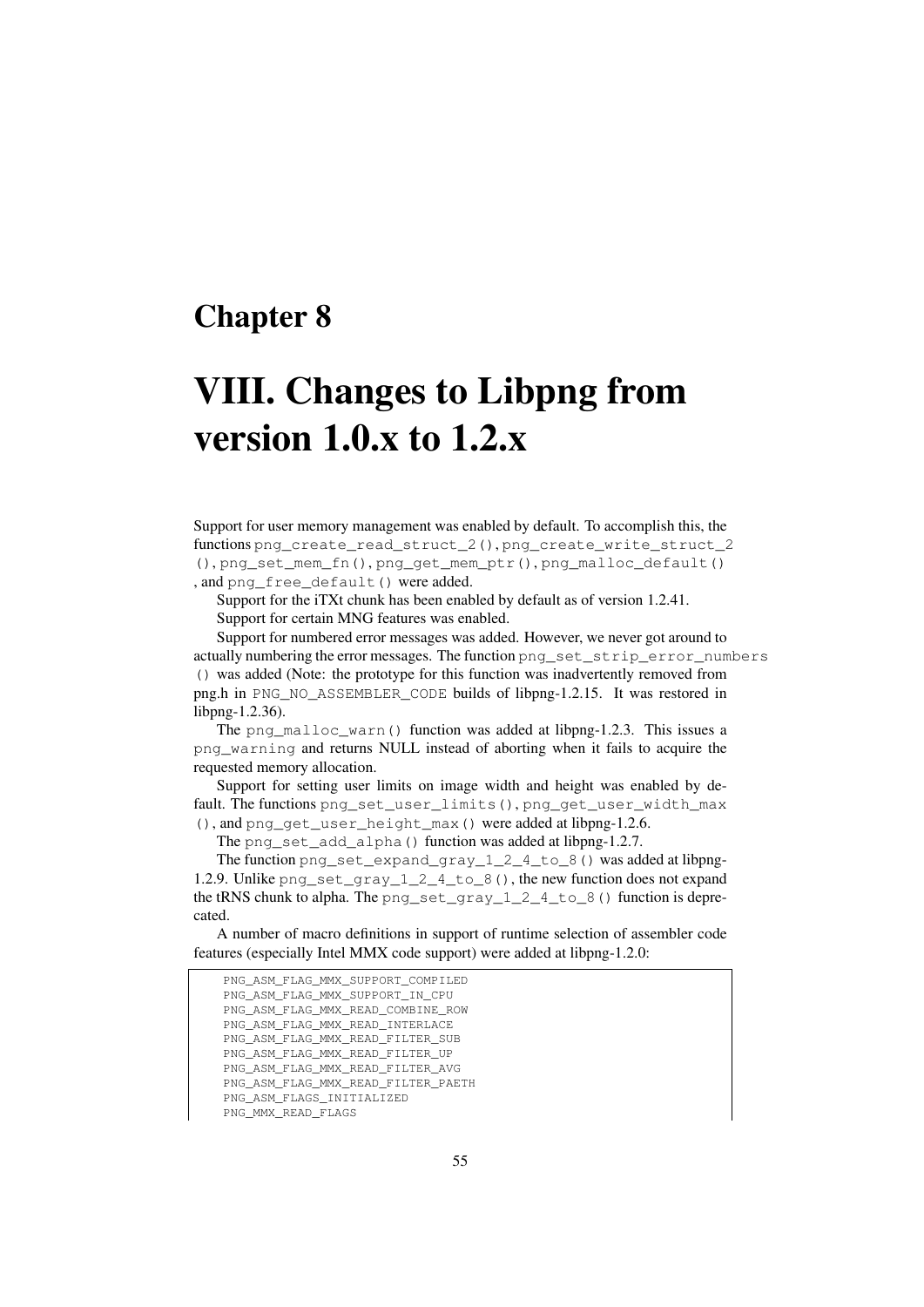```
PNG_MMX_FLAGS
PNG_MMX_WRITE_FLAGS
PNG_MMX_FLAGS
```
We added the following functions in support of runtime selection of assembler code features:

```
png_get_mmx_flagmask()
png_set_mmx_thresholds()
png_get_asm_flags()
png_get_mmx_bitdepth_threshold()
png_get_mmx_rowbytes_threshold()
png_set_asm_flags()
```
We replaced all of these functions with simple stubs in libpng-1.2.20, when the Intel assembler code was removed due to a licensing issue.

These macros are deprecated:

```
PNG_READ_TRANSFORMS_NOT_SUPPORTED
PNG_PROGRESSIVE_READ_NOT_SUPPORTED
PNG_NO_SEQUENTIAL_READ_SUPPORTED
PNG_WRITE_TRANSFORMS_NOT_SUPPORTED
PNG_READ_ANCILLARY_CHUNKS_NOT_SUPPORTED
PNG_WRITE_ANCILLARY_CHUNKS_NOT_SUPPORTED
```
They have been replaced, respectively, by:

PNG\_NO\_READ\_TRANSFORMS PNG\_NO\_PROGRESSIVE\_READ PNG\_NO\_SEQUENTIAL\_READ PNG\_NO\_WRITE\_TRANSFORMS PNG\_NO\_READ\_ANCILLARY\_CHUNKS PNG\_NO\_WRITE\_ANCILLARY\_CHUNKS

PNG\_MAX\_UINT was replaced with PNG\_UINT\_31\_MAX. It has been deprecated since libpng-1.0.16 and libpng-1.2.6.

The function png\_check\_sig(sig, num) was replaced with !png\_sig\_cmp (sig, 0, num) It has been deprecated since libpng-0.90.

The function png\_set\_gray\_1\_2\_4\_to\_8() which also expands tRNS to alpha was replaced with png\_set\_expand\_gray\_1\_2\_4\_to\_8() which does not. It has been deprecated since libpng-1.0.18 and 1.2.9.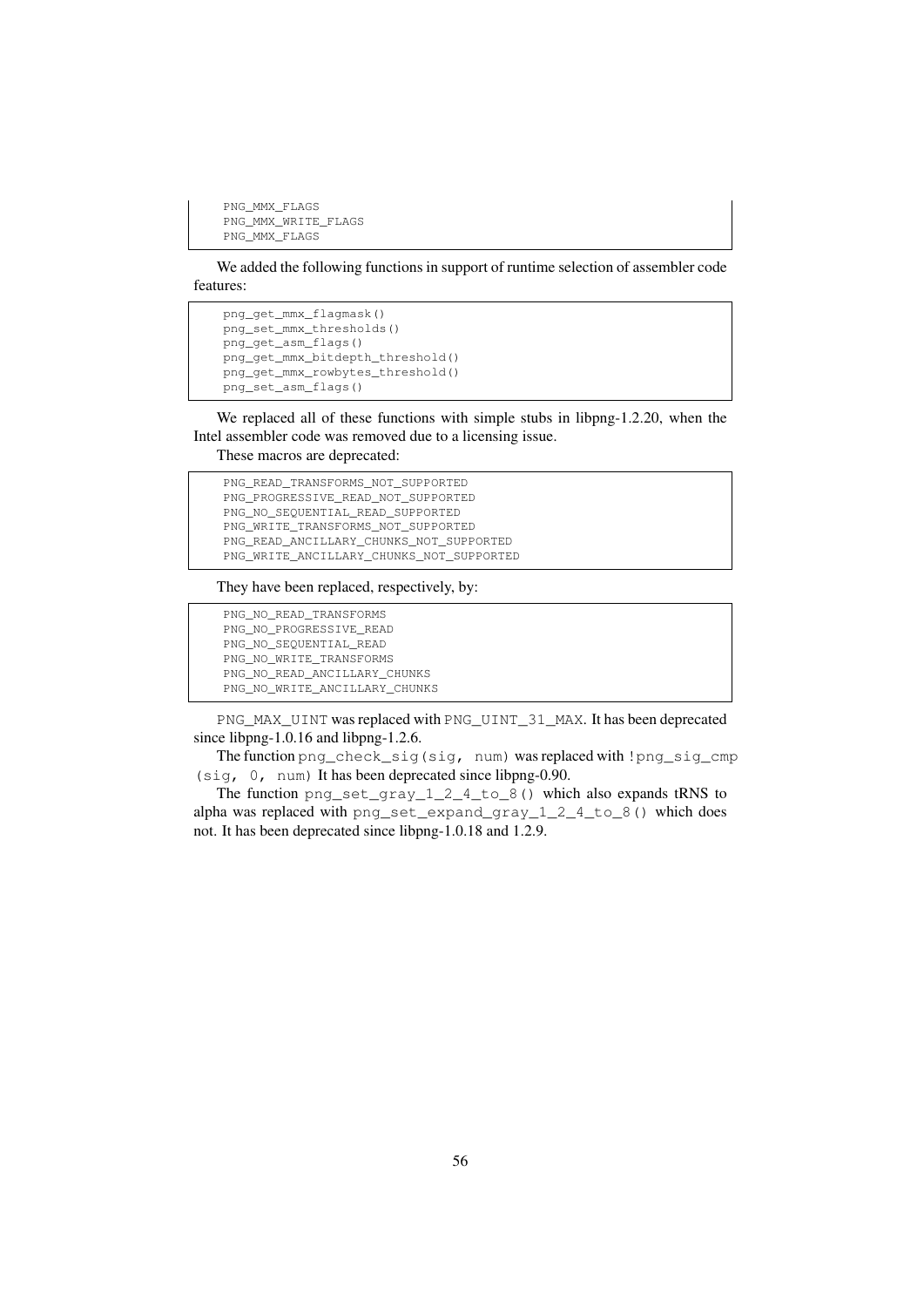# IX. Changes to Libpng from version 1.0.x/1.2.x to 1.4.x

Private libpng prototypes and macro definitions were moved from png.h and pngconf.h into a new pngpriv.h header file.

Functions png\_set\_benign\_errors(), png\_benign\_error(), and png\_chunk\_benign\_error () were added.

Support for setting the maximum amount of memory that the application will allocate for reading chunks was added, as a security measure. The functions pnq\_set\_chunk\_cache\_max

() and png\_get\_chunk\_cache\_max() were added to the library.

We implemented support for I/O states by adding png\_ptr member io\_state and functions png\_get\_io\_chunk\_name() and png\_get\_io\_state() in pngget.c

We added PNG\_TRANSFORM\_GRAY\_TO\_RGB to the available high-level input transforms.

Checking for and reporting of errors in the IHDR chunk is more thorough.

Support for global arrays was removed, to improve thread safety.

Some obsolete/deprecated macros and functions have been removed.

Typecasted NULL definitions such as **#define** png\_voidp\_NULL (png\_voidp

) NULL were eliminated. If you used these in your application, just use NULL instead. The png\_struct and info\_struct members "trans" and "trans\_values

" were changed to "trans\_alpha" and "trans\_color", respectively.

The obsolete, unused pnggccrd.c and pngvcrd.c files and related makefiles were removed.

The PNG\_1\_0\_X and PNG\_1\_2\_X macros were eliminated.

The PNG\_LEGACY\_SUPPORTED macro was eliminated.

Many WIN32\_WCE **#**ifdefs were removed.

The functions png\_read\_init(info\_ptr), png\_write\_init(info\_ptr

), png\_info\_init(info\_ptr), png\_read\_destroy(), and png\_write\_destroy

() have been removed. They have been deprecated since libpng-0.95.

The png\_permit\_empty\_plte() was removed. It has been deprecated since libpng-1.0.9. Use png\_permit\_mng\_features() instead.

We removed the obsolete stub functions png\_get\_mmx\_flagmask(), png\_set\_mmx\_thresholds

(), png\_get\_asm\_flags(), png\_get\_mmx\_bitdepth\_threshold(), png\_get\_mmx\_rowbytes\_th:

(), png\_set\_asm\_flags(), and png\_mmx\_supported().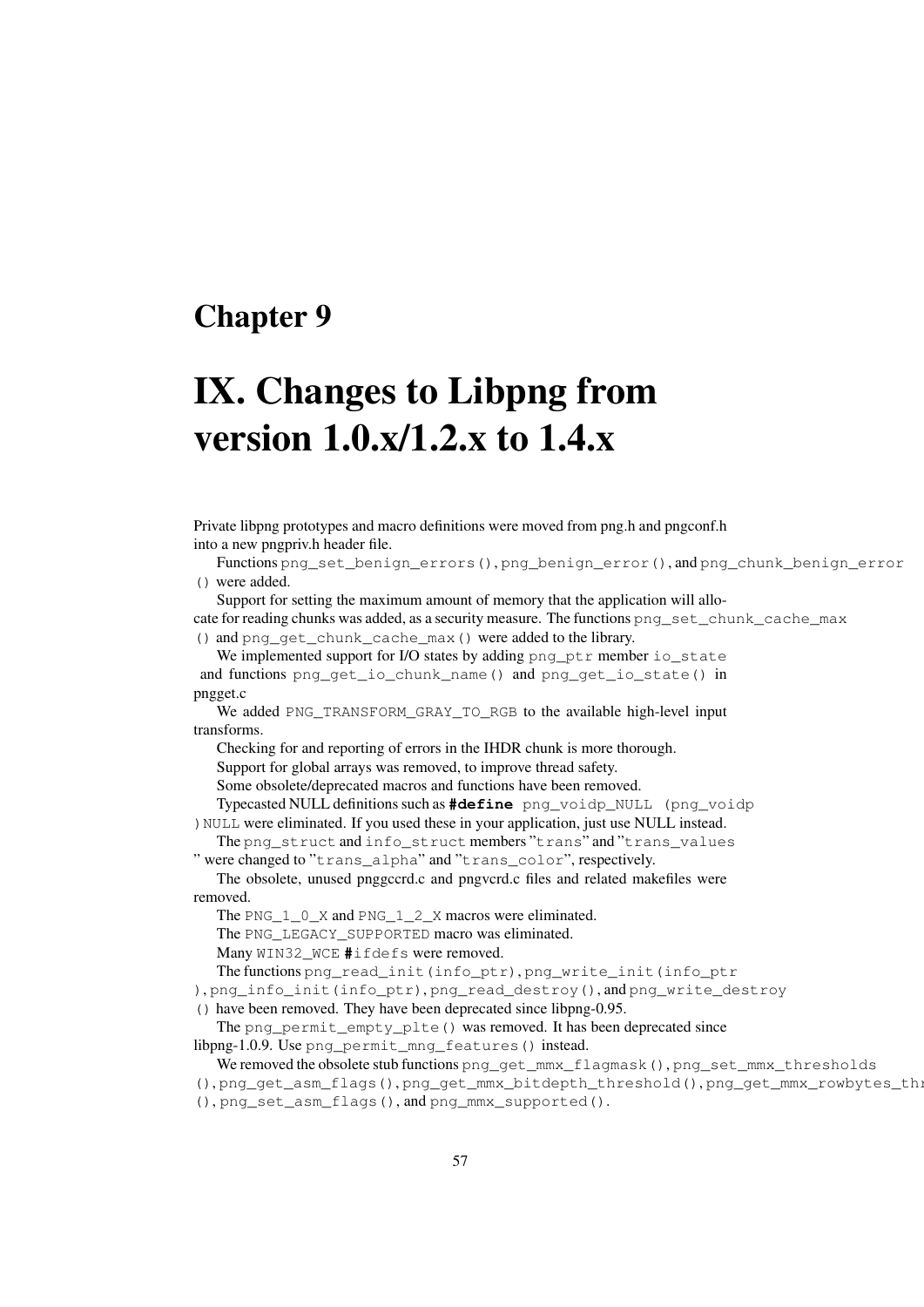We removed the obsolete png\_check\_sig(), png\_memcpy\_check(), and png\_memset\_check() functions. Instead use !png\_sig\_cmp(), png\_memcpy (), and png\_memset(), respectively.

The function png\_set\_gray\_1\_2\_4\_to\_8() was removed. It has been deprecated since libpng-1.0.18 and 1.2.9, when it was replaced with  $p \nvert q$  set\_expand\_gray\_1\_2\_4\_to\_8 () because the former function also expanded palette images.

We changed the prototype for png\_malloc() from png\_malloc(png\_structp png\_ptr, png\_uint\_32 size) to png\_malloc(png\_structp png\_ptr , png\_alloc\_size\_t size)

The png\_calloc() function was added and is used in place of of "png\_malloc (); png\_memset();" except in the case in png\_read\_png() where the array consists of pointers; in this case a "for" loop is used after the png\_malloc() to set the pointers to NULL, to give robust. behavior in case the application runs out of memory part-way through the process.

We changed the prototypes of png\_qet\_compression\_buffer\_size() and png\_set\_compression\_buffer\_size() to work with png\_size\_t instead of png\_uint\_32.

Support for numbered error messages was removed by default, since we never got around to actually numbering the error messages. The function png\_set\_strip\_error\_numbers () was removed from the library by default.

The png\_zalloc() and png\_zfree() functions are no longer exported. The png\_zalloc() function no longer zeroes out the memory that it allocates.

We removed the trailing '.' from the warning and error messages.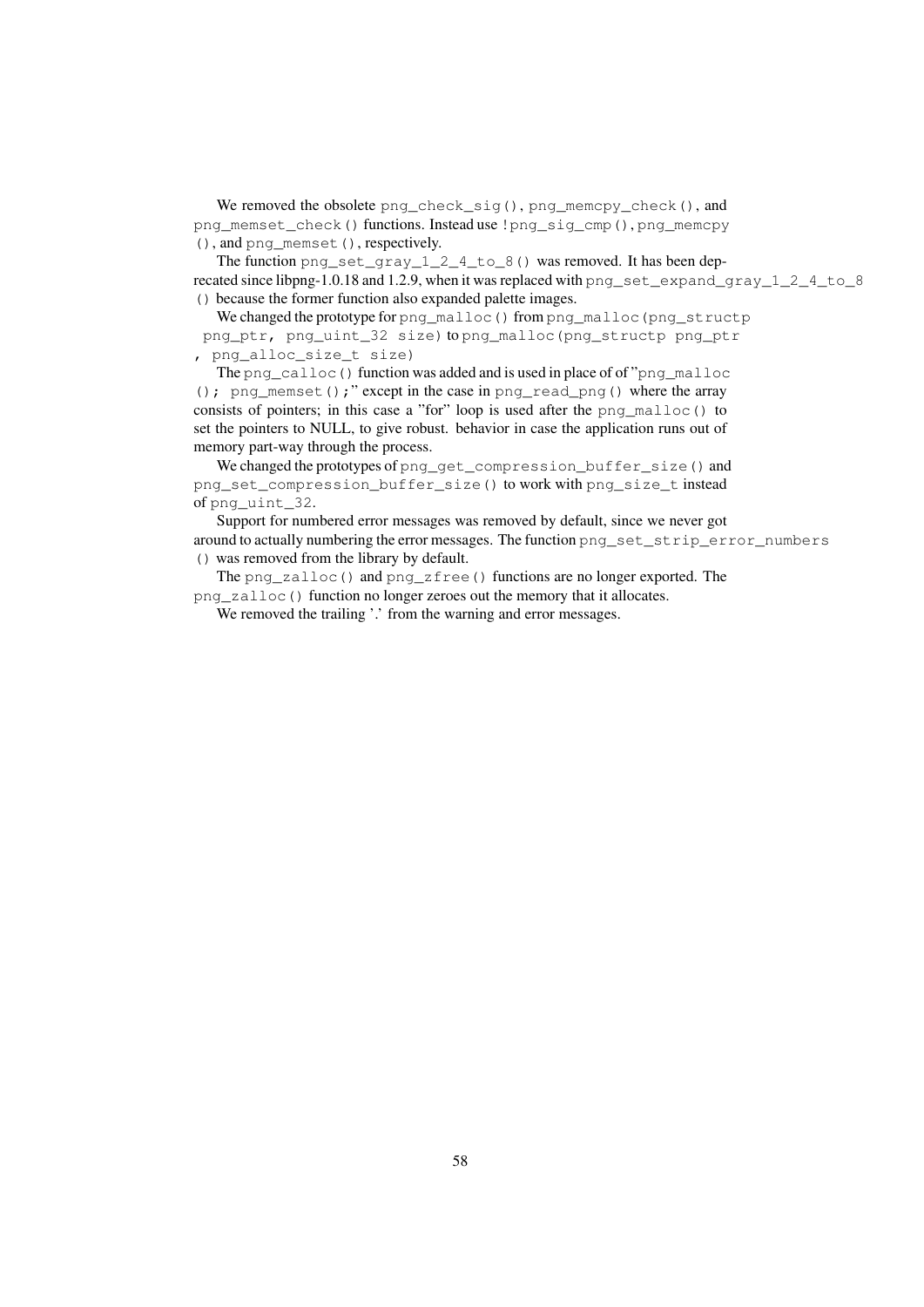## X. Detecting libpng

The png\_get\_io\_ptr() function has been present since libpng-0.88, has never changed, and is unaffected by conditional compilation macros. It is the best choice for use in configure scripts for detecting the presence of any libpng version since 0.88. In an autoconf "configure.in" you could use

AC\_CHECK\_LIB(png, png\_get\_io\_ptr, ...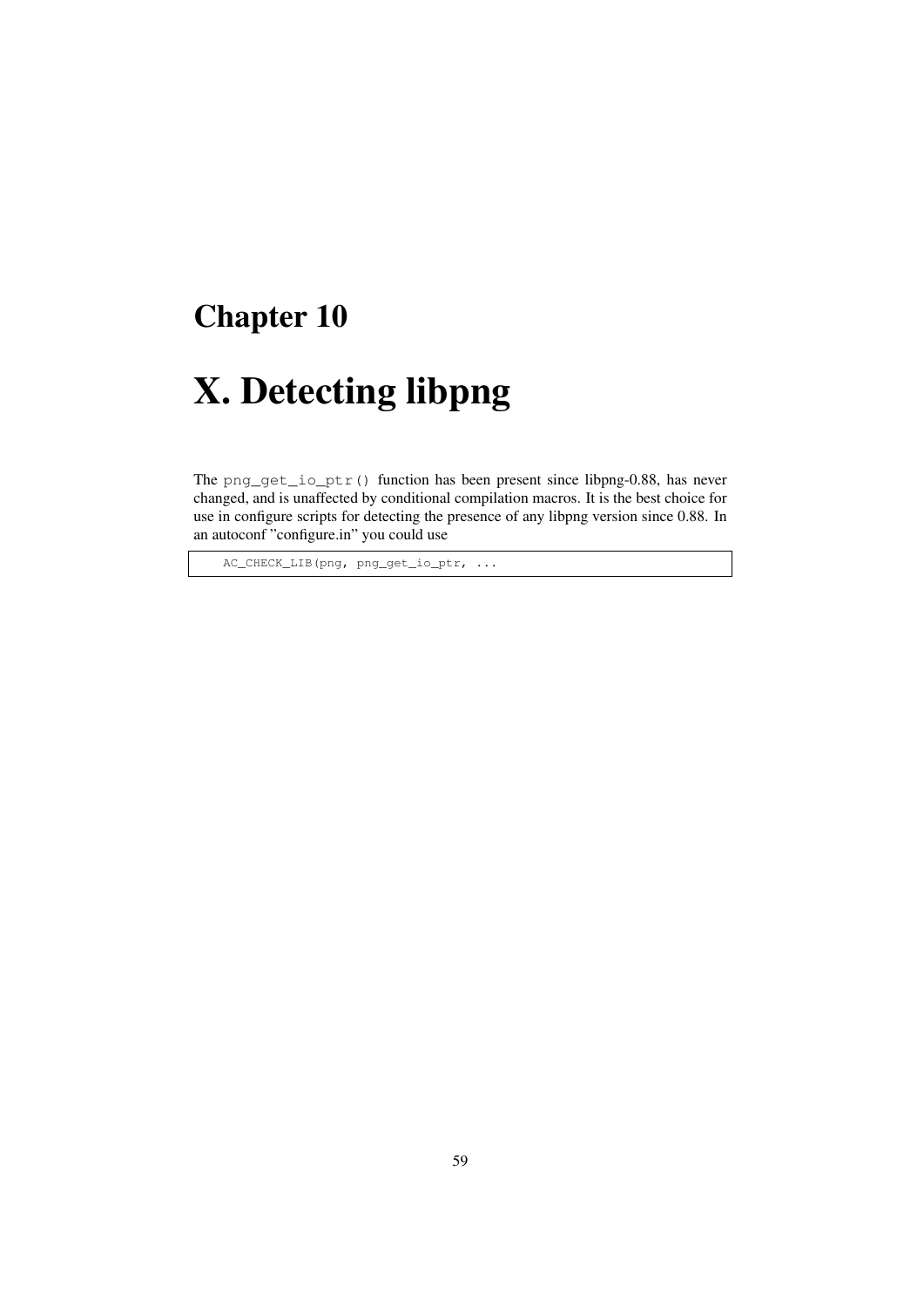## XI. Source code repository

Since about February 2009, version 1.2.34, libpng has been under "git" source control. The git repository was built from old libpng-x.y.z.tar.gz files going back to version 0.70. You can access the git repository (read only) at

git://libpng.git.sourceforge.net/gitroot/libpng

or you can browse it via "gitweb" at

http://libpng.git.sourceforge.net/git/gitweb.cgi?p=libpng

Patches can be sent to glennrp at users.sourceforge.net or to png-mng-implement

at lists.sourceforge.net or you can upload them to the libpng bug tracker at http://libpng.sourceforge.net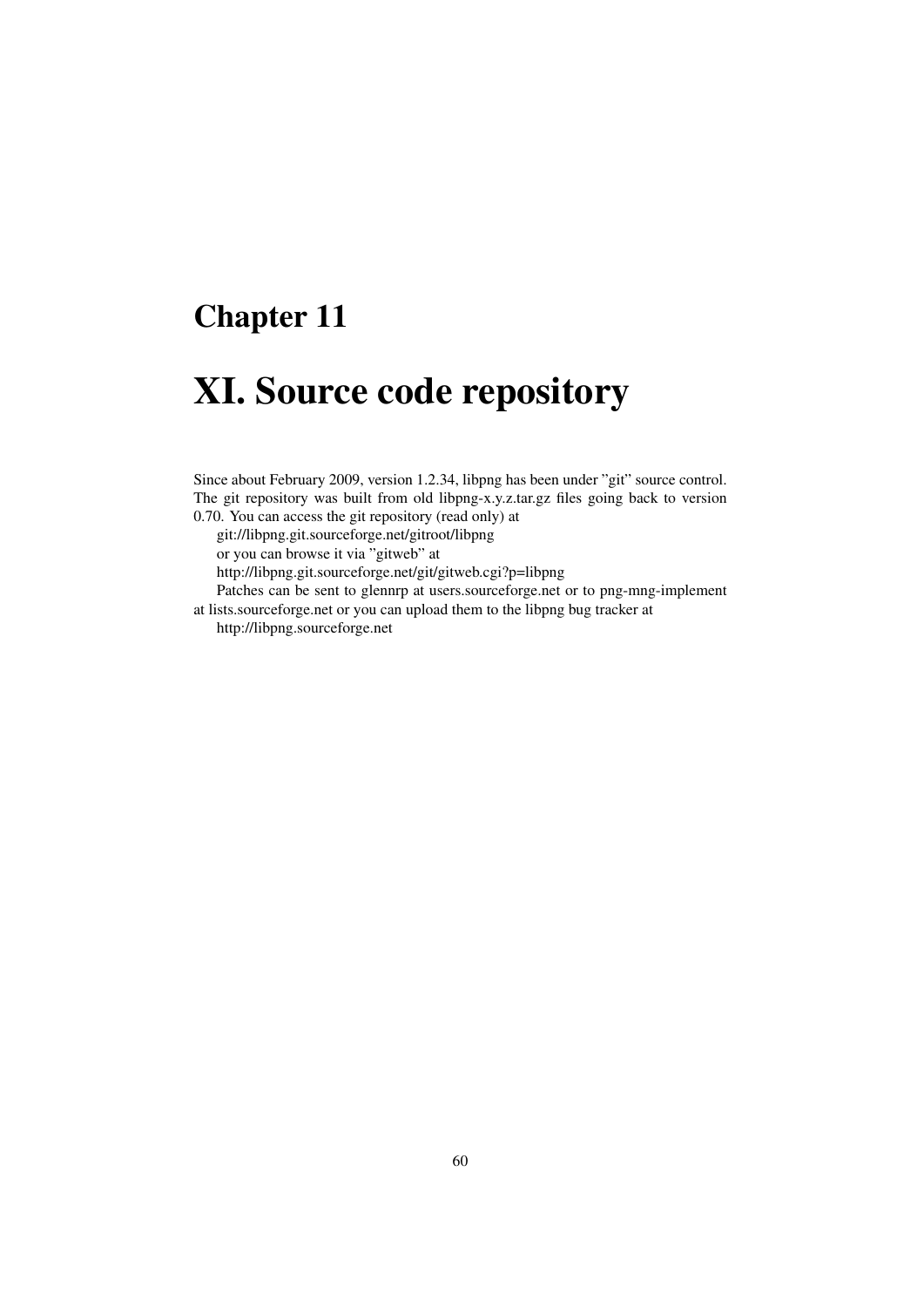## XII. Coding style

Our coding style is similar to the "Allman" style, with curly braces on separate lines:

```
if (condition)
{
   action;
}
else if (another condition)
{
   another action;
}
```
The braces can be omitted from simple one-line actions:

**if** (condition) **return** (0);

We use 3-space indentation, except for continued statements which are usually indented the same as the first line of the statement plus four more spaces.

For macro definitions we use 2-space indentation, always leaving the "**#**" in the first column.

```
#ifndef PNG_NO_FEATURE
# ifndef PNG_FEATURE_SUPPORTED
# define PNG_FEATURE_SUPPORTED
  endif
#endif
```
Comments appear with the leading "*/\**" at the same indentation as the statement that follows the comment:

```
/* Single-line comment */
statement;
/* Multiple-line
 * comment
 */
statement;
```
Very short comments can be placed at the end of the statement to which they pertain:

```
statement; /* comment */
```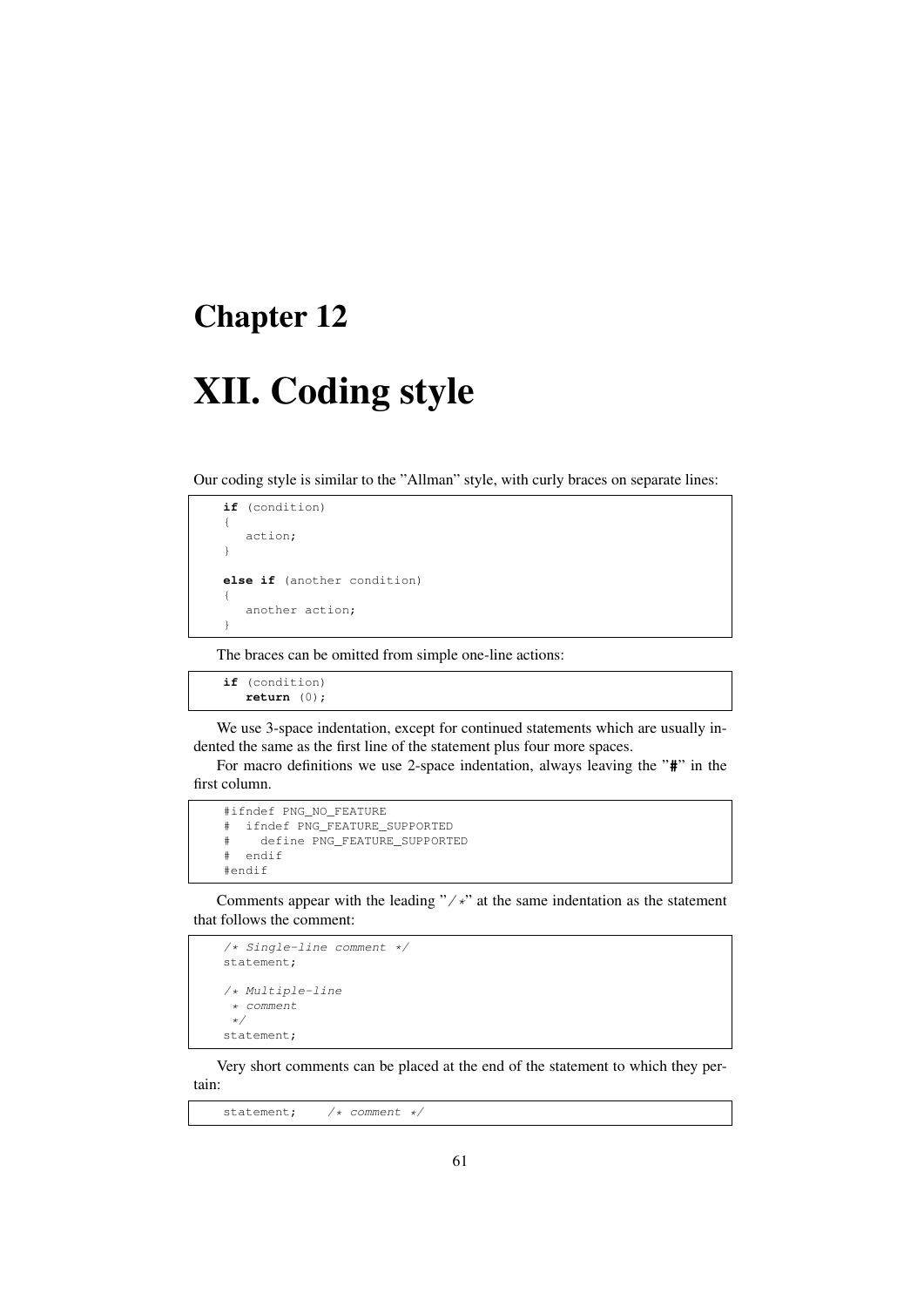We don't use C++ style ("//") comments. We have, however, used them in the past in some now-abandoned MMX assembler code.

Functions and their curly braces are not indented, and exported functions are marked with PNGAPI:

```
/* This is a public function that is visible to
  * application programers. It does thus-and-so.
 */
void PNGAPI
png_exported_function(png_ptr, png_info, foo)
{
   body;
}
```
The prototypes for all exported functions appear in png.h, above the comment that says

*/\* Maintainer: Put new public prototypes here ... \*/*

We mark all non-exported functions with "/\* PRIVATE \*/"":

```
void /* PRIVATE */
png_non_exported_function(png_ptr, png_info, foo)
{
   body;
}
```
The prototypes for non-exported functions (except for those in pngtest) appear in pngpriv.h above the comment that says

*/\* Maintainer: Put new private prototypes here ˆ and in libpngpf.3 \*/*

The names of all exported functions and variables begin with "png\_", and all publicly visible C preprocessor macros begin with "PNG\_".

We put a space after each comma and after each semicolon in "for" statments, and we put spaces before and after each C binary operator and after "for" or "while". We don't put a space between a typecast and the expression being cast, nor do we put one between a function name and the left parenthesis that follows it:

```
for (i = 2; i > 0; -i)y[i] = a(x) + (int)b;
```
We prefer **#ifdef** and **#ifndef** to **#if** defined() and **if** !defined() when there is only one macro being tested.

We do not use the TAB character for indentation in the C sources. Lines do not exceed 80 characters.

Other rules can be inferred by inspecting the libpng source.